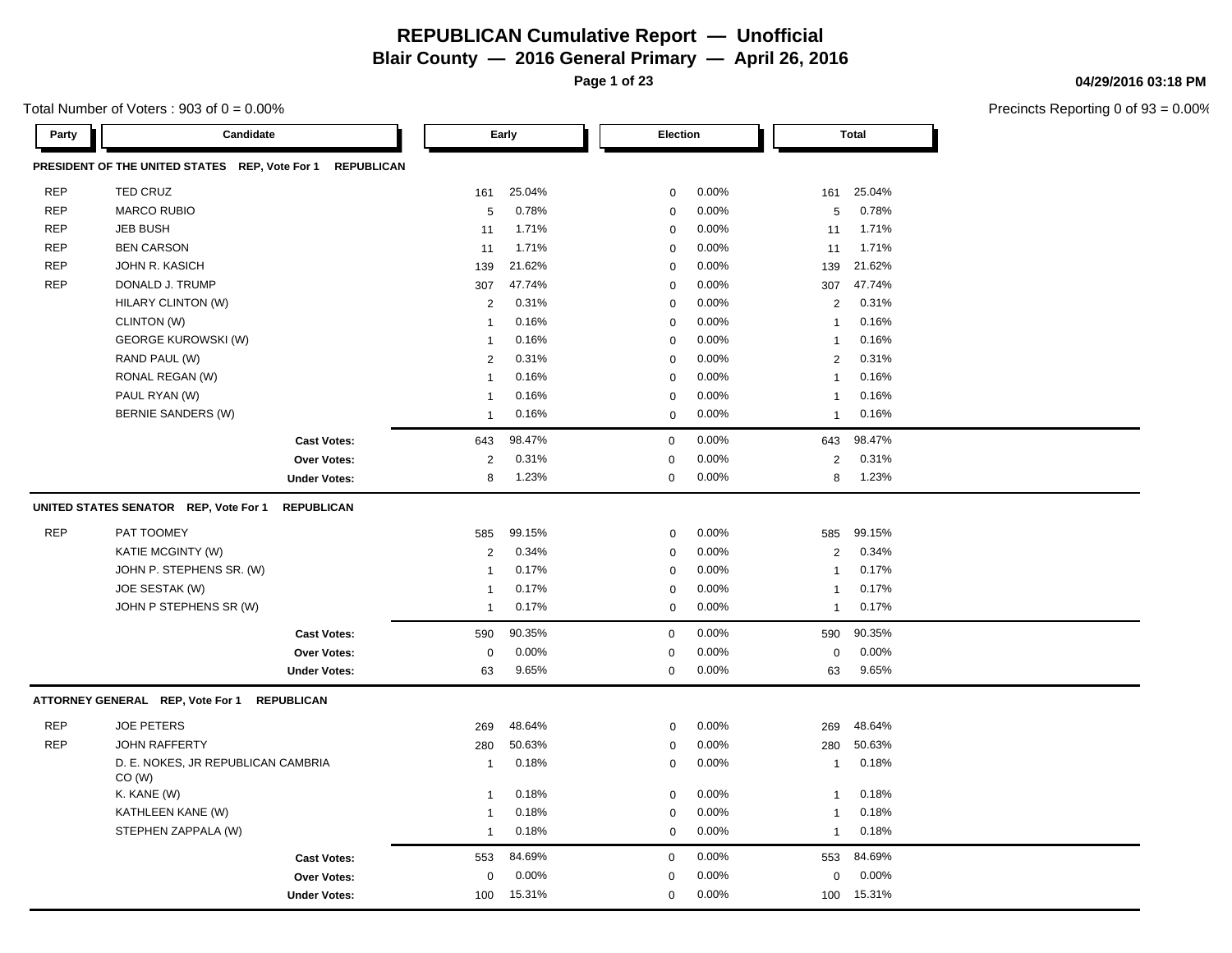**Blair County — 2016 General Primary — April 26, 2016**

**Page 2 of 23**

Total Number of Voters :  $903$  of  $0 = 0.00\%$ 

**04/29/2016 03:18 PM**

| Party      | Candidate                                               |                                                                      |                   | Early             | Election         |       |                | <b>Total</b> |  |
|------------|---------------------------------------------------------|----------------------------------------------------------------------|-------------------|-------------------|------------------|-------|----------------|--------------|--|
|            | AUDITOR GENERAL REP, Vote For 1                         | <b>REPUBLICAN</b>                                                    |                   |                   |                  |       |                |              |  |
| <b>REP</b> | <b>JOHN BROWN</b>                                       |                                                                      |                   | 545 100.00%       | $\mathbf 0$      | 0.00% |                | 545 100.00%  |  |
|            |                                                         | <b>Cast Votes:</b>                                                   | 545               | 83.46%            | $\mathbf 0$      | 0.00% | 545            | 83.46%       |  |
|            |                                                         | Over Votes:                                                          | $\mathbf 0$       | 0.00%             | $\mathbf 0$      | 0.00% | $\mathbf 0$    | 0.00%        |  |
|            |                                                         | <b>Under Votes:</b>                                                  | 108               | 16.54%            | $\mathbf 0$      | 0.00% | 108            | 16.54%       |  |
|            | STATE TREASURER REP, Vote For 1                         | <b>REPUBLICAN</b>                                                    |                   |                   |                  |       |                |              |  |
| <b>REP</b> | <b>OTTO VOIT</b>                                        |                                                                      | 539               | 99.81%            | $\mathbf 0$      | 0.00% | 539            | 99.81%       |  |
|            | VICTOR R. ELDER (W)                                     |                                                                      | $\mathbf{1}$      | 0.19%             | $\mathbf 0$      | 0.00% | $\overline{1}$ | 0.19%        |  |
|            |                                                         | <b>Cast Votes:</b>                                                   | 540               | 82.70%            | $\mathsf 0$      | 0.00% | 540            | 82.70%       |  |
|            |                                                         | Over Votes:                                                          | 0                 | 0.00%             | $\mathbf 0$      | 0.00% | $\mathsf 0$    | 0.00%        |  |
|            |                                                         | <b>Under Votes:</b>                                                  | 113               | 17.30%            | $\mathbf 0$      | 0.00% | 113            | 17.30%       |  |
|            | REPRESENTATIVE IN CONGRESS 9TH DISTRICT REP, Vote For 1 |                                                                      | <b>REPUBLICAN</b> |                   |                  |       |                |              |  |
| <b>REP</b> | <b>BILL SHUSTER</b>                                     |                                                                      | 381               | 60.09%            | $\mathbf 0$      | 0.00% | 381            | 60.09%       |  |
|            | ART HALVORSON (W)                                       |                                                                      | 252               | 39.75%            | $\mathbf 0$      | 0.00% | 252            | 39.75%       |  |
|            | TRAVIS SHOOLEY (W)                                      |                                                                      | $\mathbf{1}$      | 0.16%             | $\mathbf 0$      | 0.00% | $\overline{1}$ | 0.16%        |  |
|            |                                                         | <b>Cast Votes:</b>                                                   | 634               | 97.09%            | $\mathbf 0$      | 0.00% | 634            | 97.09%       |  |
|            |                                                         | Over Votes:                                                          | 0                 | 0.00%             | $\mathbf 0$      | 0.00% | $\mathbf 0$    | 0.00%        |  |
|            |                                                         | <b>Under Votes:</b>                                                  | 19                | 2.91%             | $\mathbf 0$      | 0.00% | 19             | 2.91%        |  |
|            |                                                         | REPRESENTATIVE IN THE GENERAL ASSEMBLY 79TH DISTRICT REP, Vote For 1 |                   | <b>REPUBLICAN</b> |                  |       |                |              |  |
| <b>REP</b> | <b>JOHN MCGINNIS</b>                                    |                                                                      | 148               | 66.07%            | $\mathbf 0$      | 0.00% | 148            | 66.07%       |  |
| <b>REP</b> | PETE STARR                                              |                                                                      | 76                | 33.93%            | $\mathbf 0$      | 0.00% | 76             | 33.93%       |  |
|            |                                                         | <b>Cast Votes:</b>                                                   | 224               | 92.56%            | $\mathbf 0$      | 0.00% | 224            | 92.56%       |  |
|            |                                                         | Over Votes:                                                          | 0                 | 0.00%             | $\boldsymbol{0}$ | 0.00% | $\mathbf 0$    | 0.00%        |  |
|            |                                                         | <b>Under Votes:</b>                                                  | 18                | 7.44%             | $\mathbf 0$      | 0.00% | 18             | 7.44%        |  |
|            |                                                         | REPRESENTATIVE IN THE GENERAL ASSEMBLY 80TH DISTRICT REP, Vote For 1 |                   | <b>REPUBLICAN</b> |                  |       |                |              |  |
| <b>REP</b> | <b>JUDY WARD</b>                                        |                                                                      | 373               | 98.94%            | $\mathbf 0$      | 0.00% | 373            | 98.94%       |  |
|            | CODY BEATTY (W)                                         |                                                                      | $\mathbf{1}$      | 0.27%             | $\mathbf 0$      | 0.00% | $\overline{1}$ | 0.27%        |  |
|            | MICHAEL ELDER (W)                                       |                                                                      | $\mathbf 1$       | 0.27%             | $\mathbf 0$      | 0.00% | $\overline{1}$ | 0.27%        |  |
|            | ARTHUR HINUNE (W)                                       |                                                                      | $\overline{1}$    | 0.27%             | $\mathbf 0$      | 0.00% | -1             | 0.27%        |  |
|            | MARCO RUBIO (W)                                         |                                                                      | $\mathbf{1}$      | 0.27%             | $\mathbf 0$      | 0.00% | $\overline{1}$ | 0.27%        |  |
|            |                                                         | <b>Cast Votes:</b>                                                   | 377               | 91.73%            | $\mathbf 0$      | 0.00% | 377            | 91.73%       |  |
|            |                                                         | Over Votes:                                                          | $\mathbf 0$       | 0.00%             | $\mathbf 0$      | 0.00% | $\Omega$       | 0.00%        |  |
|            |                                                         | <b>Under Votes:</b>                                                  | 34                | 8.27%             | $\pmb{0}$        | 0.00% | 34             | 8.27%        |  |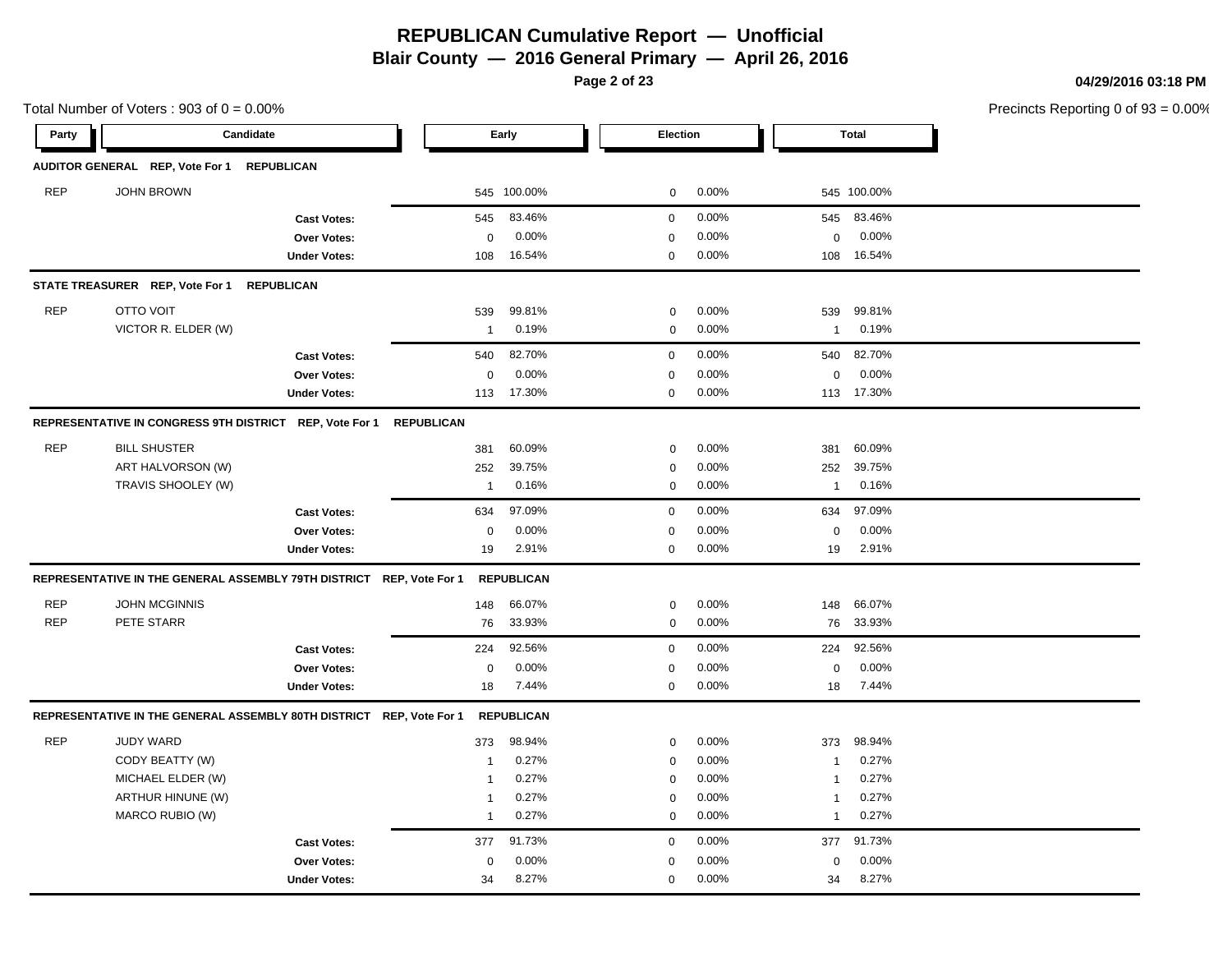**Page 3 of 23**

Total Number of Voters :  $903$  of  $0 = 0.00\%$ 

| Party      | Candidate                                                             |                             | Early           | Election          |       |                | <b>Total</b> |  |
|------------|-----------------------------------------------------------------------|-----------------------------|-----------------|-------------------|-------|----------------|--------------|--|
|            | DELEGATE TO REPUBLICAN NATIONAL CONVENTION 9TH CONGRESSIONAL DISTRICT |                             | REP, Vote For 3 | <b>REPUBLICAN</b> |       |                |              |  |
| <b>REP</b> | <b>LOIS KANESHIKI</b>                                                 | 245                         | 15.36%          | 0                 | 0.00% | 245            | 15.36%       |  |
| <b>REP</b> | <b>BILL SHUSTER</b>                                                   | 377                         | 23.64%          | $\mathbf 0$       | 0.00% | 377            | 23.64%       |  |
| <b>REP</b> | <b>DEBBIE TAYLOR</b>                                                  | 119                         | 7.46%           | $\mathbf 0$       | 0.00% | 119            | 7.46%        |  |
| <b>REP</b> | <b>JUDY WARD</b>                                                      | 450                         | 28.21%          | $\mathbf 0$       | 0.00% | 450            | 28.21%       |  |
| <b>REP</b> | CODY RAYMOND KNOTTS                                                   | 72                          | 4.51%           | $\mathbf 0$       | 0.00% | 72             | 4.51%        |  |
| <b>REP</b> | <b>DAVID SHOW</b>                                                     | 68                          | 4.26%           | $\mathbf 0$       | 0.00% | 68             | 4.26%        |  |
| <b>REP</b> | <b>BOB THOMAS</b>                                                     | 158                         | 9.91%           | $\mathbf 0$       | 0.00% | 158            | 9.91%        |  |
| <b>REP</b> | <b>JOSEPH LAMANTIA</b>                                                | 87                          | 5.45%           | $\mathbf 0$       | 0.00% | 87             | 5.45%        |  |
|            | MICHAEL ABBEY (W)                                                     | $\mathbf{1}$                | 0.06%           | $\mathbf 0$       | 0.00% | -1             | 0.06%        |  |
|            | DANE AZELES (W)                                                       | -1                          | 0.06%           | $\mathbf 0$       | 0.00% | $\mathbf{1}$   | 0.06%        |  |
|            | PATRICK BAECHLE (W)                                                   | -1                          | 0.06%           | $\mathbf 0$       | 0.00% | $\mathbf{1}$   | 0.06%        |  |
|            | <b>BRAD BEATTY (W)</b>                                                | -1                          | 0.06%           | $\mathbf 0$       | 0.00% | $\mathbf{1}$   | 0.06%        |  |
|            | CODY BEATTY (W)                                                       |                             | 0.06%           | $\mathbf 0$       | 0.00% | $\mathbf{1}$   | 0.06%        |  |
|            | ROBERT J BECK (W)                                                     |                             | 0.06%           | $\mathbf 0$       | 0.00% | $\overline{1}$ | 0.06%        |  |
|            | MARY CLAIRE CURTIS (W)                                                | -1                          | 0.06%           | $\mathbf 0$       | 0.00% | -1             | 0.06%        |  |
|            | ANDREW D'AMATO (W)                                                    |                             | 0.06%           | 0                 | 0.00% | $\mathbf{1}$   | 0.06%        |  |
|            | BRIAN T. DINGES (W)                                                   | -1                          | 0.06%           | $\mathbf 0$       | 0.00% | -1             | 0.06%        |  |
|            | PJ FREDRICK (W)                                                       | -1                          | 0.06%           | $\mathbf 0$       | 0.00% | $\mathbf{1}$   | 0.06%        |  |
|            | ART HALVORSON (W)                                                     |                             | 0.06%           | $\mathbf 0$       | 0.00% | $\overline{1}$ | 0.06%        |  |
|            | MAURICE LAWRUK (W)                                                    | -1                          | 0.06%           | 0                 | 0.00% | $\mathbf{1}$   | 0.06%        |  |
|            | <b>JULIE MALONE (W)</b>                                               | -1                          | 0.06%           | $\mathbf 0$       | 0.00% | -1             | 0.06%        |  |
|            | JOEL SEELYE (W)                                                       |                             | 0.06%           | $\mathbf 0$       | 0.00% | $\mathbf{1}$   | 0.06%        |  |
|            | DAVID SHANNON (W)                                                     |                             | 0.06%           | $\mathbf 0$       | 0.00% | -1             | 0.06%        |  |
|            | ETHAN SHUSTER (W)                                                     | -1                          | 0.06%           | 0                 | 0.00% | $\mathbf{1}$   | 0.06%        |  |
|            | JOHN HUNTER SWOPE (W)                                                 |                             | 0.06%           | 0                 | 0.00% | $\mathbf{1}$   | 0.06%        |  |
|            | DONALD TRUMP (W)                                                      |                             | 0.06%           | $\mathbf 0$       | 0.00% | $\overline{1}$ | 0.06%        |  |
|            | NANCY ROSE VINCENT (W)                                                | -1                          | 0.06%           | $\mathbf 0$       | 0.00% | $\mathbf{1}$   | 0.06%        |  |
|            |                                                                       | 1,595<br><b>Cast Votes:</b> | 81.42%          | $\mathbf 0$       | 0.00% | 1,595          | 81.42%       |  |
|            |                                                                       | 5<br><b>Over Votes:</b>     | 0.77%           | 0                 | 0.00% | 5              | 0.77%        |  |
|            | <b>Under Votes:</b>                                                   | 349                         | 17.82%          | $\Omega$          | 0.00% | 349            | 17.82%       |  |

#### **04/29/2016 03:18 PM**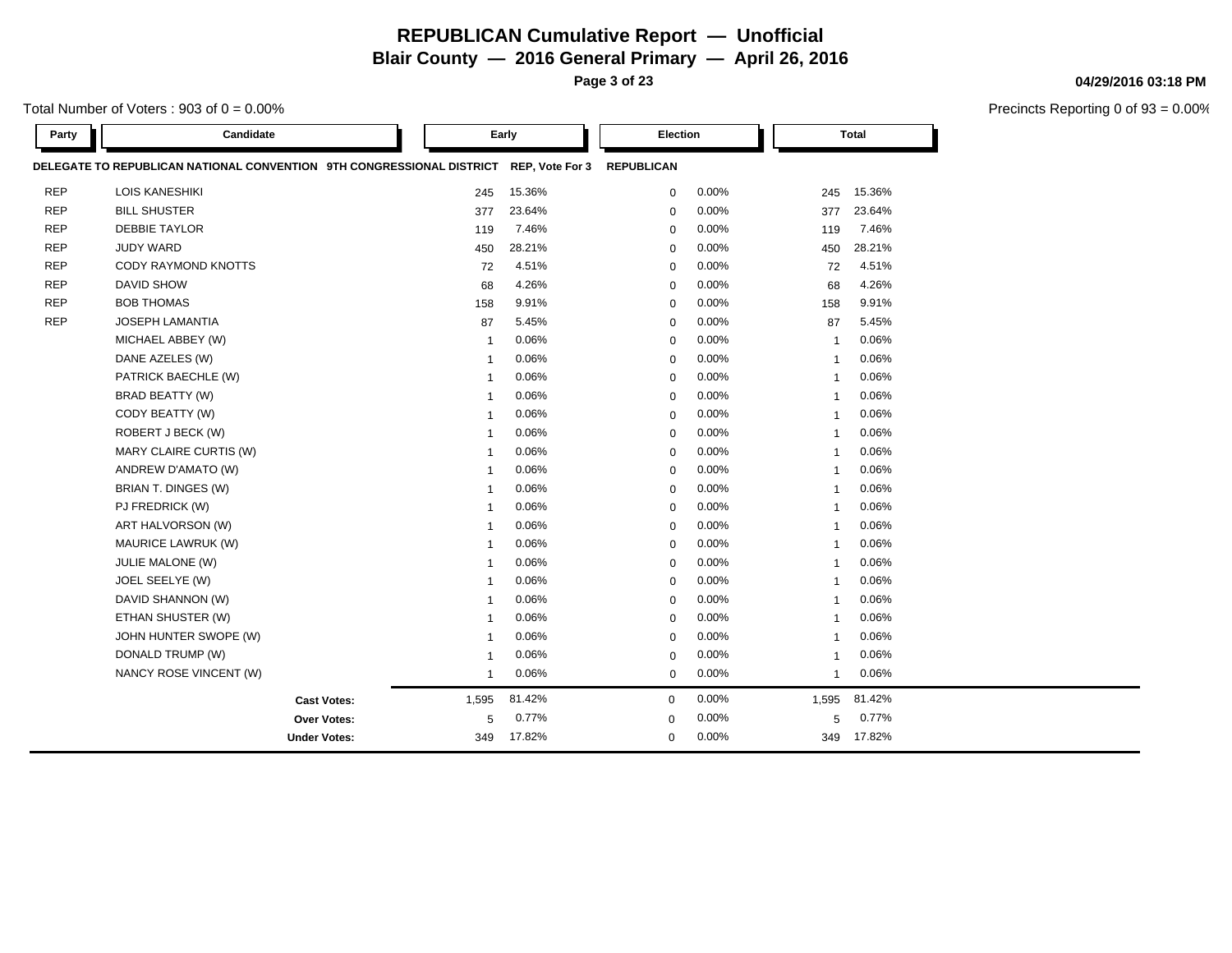**Page 4 of 23**

Total Number of Voters :  $903$  of  $0 = 0.00\%$ 

| Party      | Candidate                                                                                       |                         | Early<br>Election |  |             |                   | <b>Total</b>     |        |
|------------|-------------------------------------------------------------------------------------------------|-------------------------|-------------------|--|-------------|-------------------|------------------|--------|
|            | ALTERNATE DELEGATE TO REPUBLICAN NATIONAL CONVENTION 9TH CONGRESSIONAL DISTRICT REP, Vote For 3 |                         |                   |  |             | <b>REPUBLICAN</b> |                  |        |
| <b>REP</b> | AUGUST C. STICKEL, IV                                                                           | 505                     | 87.07%            |  | $\mathbf 0$ | 0.00%             | 505              | 87.07% |
|            | JUDY WARD (W)                                                                                   | 9                       | 1.55%             |  | $\mathbf 0$ | 0.00%             | $\boldsymbol{9}$ | 1.55%  |
|            | BILL SHUSTER (W)                                                                                | 5                       | 0.86%             |  | 0           | 0.00%             | 5                | 0.86%  |
|            | <b>BOB THOMAS (W)</b>                                                                           | 5                       | 0.86%             |  | $\mathbf 0$ | 0.00%             | 5                | 0.86%  |
|            | <b>BRUCE ERB (W)</b>                                                                            | $\overline{4}$          | 0.69%             |  | 0           | 0.00%             | 4                | 0.69%  |
|            | DEBBIE TAYLOR (W)                                                                               | $\overline{4}$          | 0.69%             |  | $\mathbf 0$ | 0.00%             | 4                | 0.69%  |
|            | CODY RAYMOND KNOTTS (W)                                                                         | 3                       | 0.52%             |  | $\mathbf 0$ | 0.00%             | 3                | 0.52%  |
|            | <b>BRUCE KELLEY (W)</b>                                                                         | $\overline{c}$          | 0.34%             |  | $\mathbf 0$ | 0.00%             | 2                | 0.34%  |
|            | DANE AZELES (W)                                                                                 | $\overline{2}$          | 0.34%             |  | $\mathbf 0$ | 0.00%             | $\overline{2}$   | 0.34%  |
|            | JOSEPH LAMANTIA (W)                                                                             | $\overline{2}$          | 0.34%             |  | $\mathbf 0$ | 0.00%             | 2                | 0.34%  |
|            | JULIE MALONE (W)                                                                                | $\overline{2}$          | 0.34%             |  | $\mathbf 0$ | 0.00%             | 2                | 0.34%  |
|            | ADI CAMPBELL (W)                                                                                | $\mathbf{1}$            | 0.17%             |  | $\mathbf 0$ | 0.00%             | $\mathbf{1}$     | 0.17%  |
|            | ANDREW D'AMATO (W)                                                                              | $\overline{1}$          | 0.17%             |  | $\mathbf 0$ | 0.00%             | $\mathbf{1}$     | 0.17%  |
|            | ART HALVORSON (W)                                                                               | $\overline{1}$          | 0.17%             |  | $\mathbf 0$ | 0.00%             | $\mathbf{1}$     | 0.17%  |
|            | <b>BELI CAMPBELL (W)</b>                                                                        | $\overline{1}$          | 0.17%             |  | $\mathbf 0$ | 0.00%             | $\mathbf{1}$     | 0.17%  |
|            | BRENNAN NALE (W)                                                                                | $\overline{1}$          | 0.17%             |  | $\mathbf 0$ | 0.00%             | $\mathbf{1}$     | 0.17%  |
|            | BRIAN T DINGES (W)                                                                              | $\overline{1}$          | 0.17%             |  | $\mathbf 0$ | 0.00%             | $\mathbf 1$      | 0.17%  |
|            | <b>BRUCE KELLY (W)</b>                                                                          | $\overline{1}$          | 0.17%             |  | $\mathbf 0$ | 0.00%             | $\overline{1}$   | 0.17%  |
|            | BRUCE R. ERB (W)                                                                                | $\overline{1}$          | 0.17%             |  | $\mathbf 0$ | 0.00%             | $\overline{1}$   | 0.17%  |
|            | CHARLES G. DIXON (W)                                                                            | $\overline{1}$          | 0.17%             |  | $\mathbf 0$ | 0.00%             | $\overline{1}$   | 0.17%  |
|            | CHERYL RUPP (W)                                                                                 | $\overline{1}$          | 0.17%             |  | $\mathbf 0$ | 0.00%             | $\mathbf{1}$     | 0.17%  |
|            | DANIEL JAMES REED (W)                                                                           | $\overline{1}$          | 0.17%             |  | $\mathbf 0$ | 0.00%             | $\overline{1}$   | 0.17%  |
|            | DAVE BUTTERBAUGH (W)                                                                            | $\overline{1}$          | 0.17%             |  | $\mathbf 0$ | 0.00%             | $\mathbf 1$      | 0.17%  |
|            | DAVE S ANDERS (W)                                                                               | $\overline{2}$          | 0.34%             |  | $\mathbf 0$ | 0.00%             | 2                | 0.34%  |
|            | DAVID SHANNON (W)                                                                               | $\overline{1}$          | 0.17%             |  | $\mathbf 0$ | 0.00%             | $\mathbf{1}$     | 0.17%  |
|            | DEBBIE SHUSTER KING (W)                                                                         | $\overline{1}$          | 0.17%             |  | $\mathbf 0$ | 0.00%             | $\mathbf{1}$     | 0.17%  |
|            | DR. JOSEPH LAMANTIA (W)                                                                         | $\overline{1}$          | 0.17%             |  | $\mathbf 0$ | 0.00%             | $\mathbf{1}$     | 0.17%  |
|            | ETHAN SHUSTER (W)                                                                               | $\overline{1}$          | 0.17%             |  | $\mathbf 0$ | 0.00%             | $\mathbf{1}$     | 0.17%  |
|            | FRANK J. SMITH (W)                                                                              | $\overline{1}$          | 0.17%             |  | 0           | 0.00%             | 1                | 0.17%  |
|            | JAMES R HUFF II (W)                                                                             | $\overline{1}$          | 0.17%             |  | $\mathbf 0$ | 0.00%             | $\mathbf{1}$     | 0.17%  |
|            | JANICE FREEHLING (W)                                                                            | $\overline{1}$          | 0.17%             |  | $\mathbf 0$ | 0.00%             | $\overline{1}$   | 0.17%  |
|            | JOHN GARBER (W)                                                                                 | $\overline{1}$          | 0.17%             |  | $\mathbf 0$ | 0.00%             | $\mathbf{1}$     | 0.17%  |
|            | JOHN KASUN (W)                                                                                  | $\overline{1}$          | 0.17%             |  | $\mathbf 0$ | 0.00%             | $\overline{1}$   | 0.17%  |
|            | JOHN MCGINNIS (W)                                                                               | $\overline{1}$          | 0.17%             |  | $\mathbf 0$ | 0.00%             | $\mathbf 1$      | 0.17%  |
|            | JOHN MITTERMEIER (W)                                                                            | $\overline{1}$          | 0.17%             |  | $\mathbf 0$ | 0.00%             | $\overline{1}$   | 0.17%  |
|            | JOHN P. STEPHENS SR (W)                                                                         | $\overline{2}$          | 0.34%             |  | $\mathbf 0$ | 0.00%             | 2                | 0.34%  |
|            | LESLIE PADULA (W)                                                                               | $\mathbf{1}$            | 0.17%             |  | $\mathbf 0$ | 0.00%             | $\mathbf{1}$     | 0.17%  |
|            | MARK THALER (W)                                                                                 | $\overline{1}$          | 0.17%             |  | $\mathbf 0$ | 0.00%             | $\mathbf{1}$     | 0.17%  |
|            | MARLON BERRY (W)                                                                                | $\overline{\mathbf{1}}$ | 0.17%             |  | $\mathbf 0$ | 0.00%             | $\mathbf{1}$     | 0.17%  |
|            | MARY CLAIRE CURTIS (W)                                                                          | $\overline{1}$          | 0.17%             |  | $\Omega$    | 0.00%             | $\mathbf{1}$     | 0.17%  |

#### **04/29/2016 03:18 PM**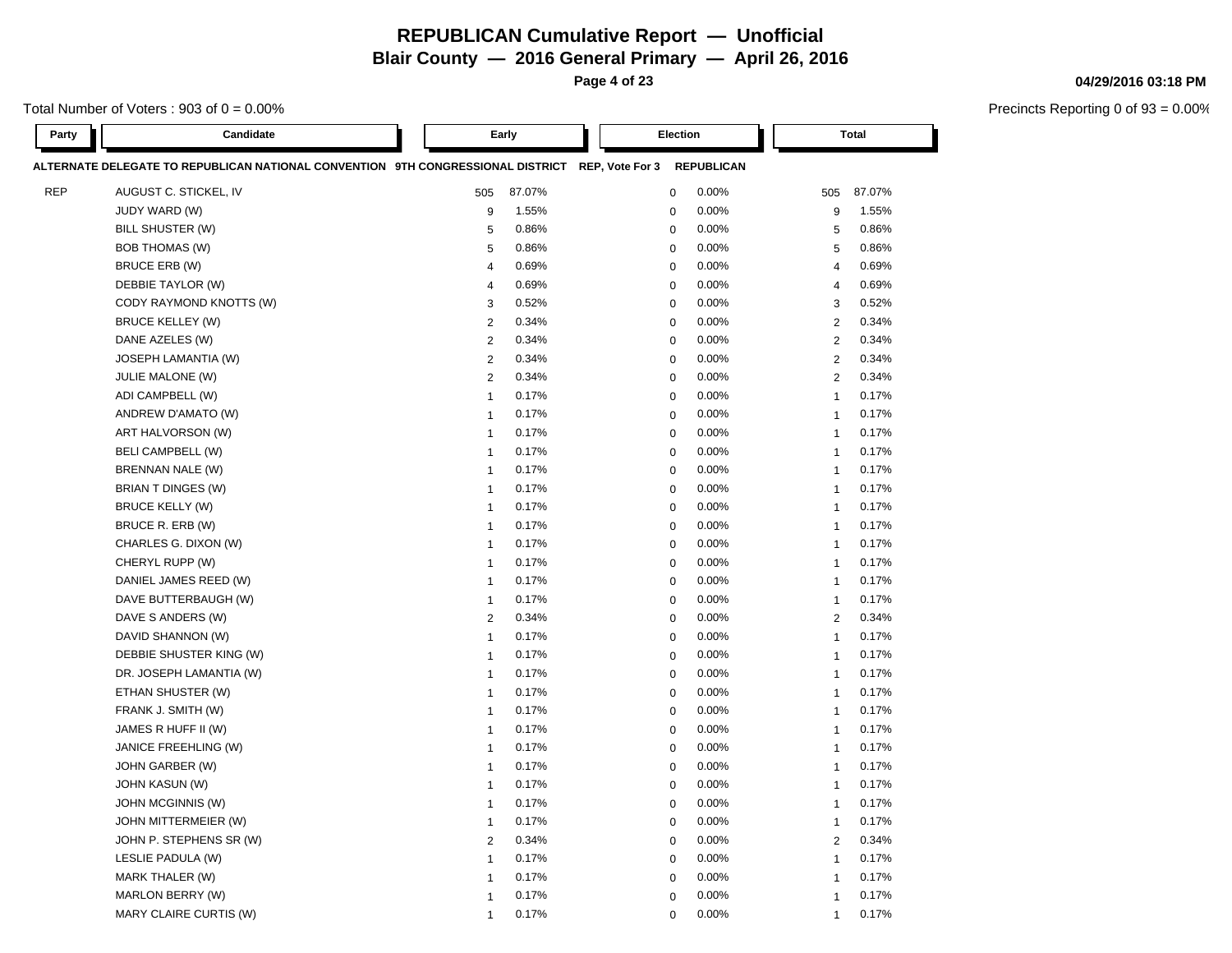**Page 5 of 23**

Total Number of Voters :  $903$  of  $0 = 0.00\%$ 

#### **04/29/2016 03:18 PM**

| Party      | Candidate                                                                   |                     |              | Early      | Election    |       |              | <b>Total</b> |  |
|------------|-----------------------------------------------------------------------------|---------------------|--------------|------------|-------------|-------|--------------|--------------|--|
|            | MITCH COOPER (W)                                                            |                     | $\mathbf{1}$ | 0.17%      | 0           | 0.00% | $\mathbf{1}$ | 0.17%        |  |
|            | PATRICK BAECHLE (W)                                                         |                     | 1            | 0.17%      | 0           | 0.00% | 1            | 0.17%        |  |
|            | PETE STARR (W)                                                              |                     |              | 0.17%      | 0           | 0.00% | 1            | 0.17%        |  |
|            | SHARON BREAM (W)                                                            |                     |              | 0.17%      | $\mathbf 0$ | 0.00% | 1            | 0.17%        |  |
|            | VICTOR R. ELDER (W)                                                         |                     | 1            | 0.17%      | 0           | 0.00% | 1            | 0.17%        |  |
|            | WALLACE PAINTER (W)                                                         |                     | $\mathbf{1}$ | 0.17%      | 0           | 0.00% | $\mathbf{1}$ | 0.17%        |  |
|            |                                                                             | <b>Cast Votes:</b>  | 580          | 29.61%     | $\mathbf 0$ | 0.00% | 580          | 29.61%       |  |
|            |                                                                             | Over Votes:         | 0            | 0.00%      | $\mathbf 0$ | 0.00% | 0            | 0.00%        |  |
|            |                                                                             | <b>Under Votes:</b> | 1,379        | 70.39%     | $\mathbf 0$ | 0.00% | 1,379        | 70.39%       |  |
|            | REPUBLICAN COUNTY COMMITTEE, 2 YEAR TERM ALT 1 REP, Vote For 2 REPUBLICAN   |                     |              |            |             |       |              |              |  |
|            | No Candidate Filed (W)                                                      |                     | $\mathbf 0$  | 0.00%      | $\mathbf 0$ | 0.00% | $\mathbf 0$  | 0.00%        |  |
|            |                                                                             | <b>Cast Votes:</b>  | $\mathbf 0$  | 0.00%      | $\mathbf 0$ | 0.00% | $\mathbf 0$  | 0.00%        |  |
|            |                                                                             | Over Votes:         | $\mathbf 0$  | 0.00%      | $\mathbf 0$ | 0.00% | $\mathbf 0$  | 0.00%        |  |
|            |                                                                             | <b>Under Votes:</b> |              | 16 100.00% | $\mathbf 0$ | 0.00% |              | 16 100.00%   |  |
|            | REPUBLICAN COUNTY COMMITTEE, 2 YEAR TERM ALT 2-1 REP, Vote For 2 REPUBLICAN |                     |              |            |             |       |              |              |  |
| <b>REP</b> | <b>STEVEN GILBERT</b>                                                       |                     | $\mathbf 0$  | 0.00%      | 0           | 0.00% | 0            | $0.00\%$     |  |
|            |                                                                             | <b>Cast Votes:</b>  | $\mathbf 0$  | 0.00%      | $\mathbf 0$ | 0.00% | 0            | 0.00%        |  |
|            |                                                                             | Over Votes:         | 0            | 0.00%      | $\mathbf 0$ | 0.00% | 0            | 0.00%        |  |
|            |                                                                             | <b>Under Votes:</b> | 0            | 0.00%      | $\mathbf 0$ | 0.00% | 0            | 0.00%        |  |
|            | REPUBLICAN COUNTY COMMITTEE, 2 YEAR TERM ALT 2-2 REP, Vote For 2 REPUBLICAN |                     |              |            |             |       |              |              |  |
| <b>REP</b> | <b>JOE NISSLEY</b>                                                          |                     | $\mathbf 0$  | 0.00%      | 0           | 0.00% | 0            | 0.00%        |  |
|            |                                                                             | <b>Cast Votes:</b>  | $\mathbf{0}$ | 0.00%      | $\mathbf 0$ | 0.00% | 0            | 0.00%        |  |
|            |                                                                             | Over Votes:         | 0            | 0.00%      | $\mathbf 0$ | 0.00% | 0            | 0.00%        |  |
|            |                                                                             | <b>Under Votes:</b> | $\mathbf 0$  | 0.00%      | $\mathbf 0$ | 0.00% | 0            | 0.00%        |  |
|            | REPUBLICAN COUNTY COMMITTEE, 2 YEAR TERM ALT 3-1 REP, Vote For 2 REPUBLICAN |                     |              |            |             |       |              |              |  |
|            | No Candidate Filed (W)                                                      |                     | $\mathbf 0$  | 0.00%      | $\mathbf 0$ | 0.00% | $\mathbf 0$  | 0.00%        |  |
|            |                                                                             | <b>Cast Votes:</b>  | $\mathbf 0$  | 0.00%      | $\mathbf 0$ | 0.00% | $\mathbf 0$  | 0.00%        |  |
|            |                                                                             | Over Votes:         | $\Omega$     | 0.00%      | $\mathbf 0$ | 0.00% | $\mathbf 0$  | 0.00%        |  |
|            |                                                                             | <b>Under Votes:</b> |              | 2 100.00%  | $\Omega$    | 0.00% |              | 2 100.00%    |  |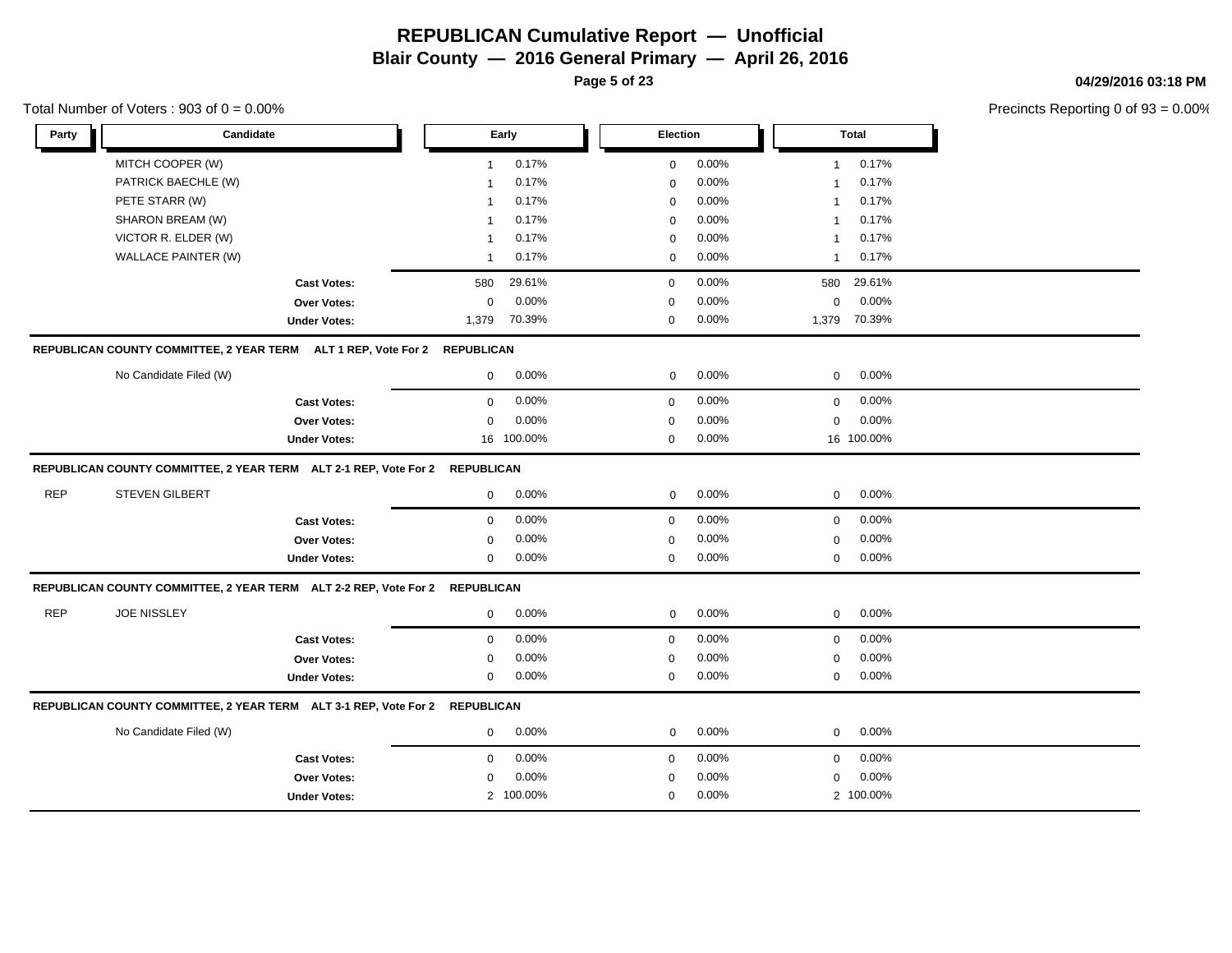**Blair County — 2016 General Primary — April 26, 2016**

**Page 6 of 23**

**04/29/2016 03:18 PM**

|            | Total Number of Voters: $903$ of $0 = 0.00\%$                               |                     |                   |           |             |       |                |              | Precincts Reporting 0 of |
|------------|-----------------------------------------------------------------------------|---------------------|-------------------|-----------|-------------|-------|----------------|--------------|--------------------------|
| Party      | Candidate                                                                   |                     |                   | Early     | Election    |       |                | <b>Total</b> |                          |
|            | REPUBLICAN COUNTY COMMITTEE, 2 YEAR TERM ALT 3-2 REP, Vote For 2 REPUBLICAN |                     |                   |           |             |       |                |              |                          |
|            | No Candidate Filed (W)                                                      |                     | $\mathbf 0$       | 0.00%     | 0           | 0.00% | $\mathbf 0$    | 0.00%        |                          |
|            |                                                                             | <b>Cast Votes:</b>  | $\mathbf 0$       | 0.00%     | $\mathbf 0$ | 0.00% | $\mathbf{0}$   | 0.00%        |                          |
|            |                                                                             | Over Votes:         | $\mathbf 0$       | 0.00%     | $\mathbf 0$ | 0.00% | $\mathbf 0$    | 0.00%        |                          |
|            |                                                                             | <b>Under Votes:</b> |                   | 6 100.00% | $\mathbf 0$ | 0.00% |                | 6 100.00%    |                          |
|            | REPUBLICAN COUNTY COMMITTEE, 2 YEAR TERM ALT 4-1 REP, Vote For 2            |                     | <b>REPUBLICAN</b> |           |             |       |                |              |                          |
|            | No Candidate Filed (W)                                                      |                     | $\mathbf 0$       | $0.00\%$  | $\mathbf 0$ | 0.00% | 0              | $0.00\%$     |                          |
|            | FRANK J. SMITH (W)                                                          |                     | $\mathbf{1}$      | 50.00%    | $\pmb{0}$   | 0.00% | 1              | 50.00%       |                          |
|            | WALLACE PAINTER (W)                                                         |                     | $\mathbf{1}$      | 50.00%    | 0           | 0.00% | 1              | 50.00%       |                          |
|            |                                                                             | <b>Cast Votes:</b>  | $\overline{2}$    | 20.00%    | $\mathbf 0$ | 0.00% | $\overline{2}$ | 20.00%       |                          |
|            |                                                                             | Over Votes:         | $\mathbf 0$       | 0.00%     | $\mathbf 0$ | 0.00% | 0              | 0.00%        |                          |
|            |                                                                             | <b>Under Votes:</b> | 8                 | 80.00%    | $\mathbf 0$ | 0.00% | 8              | 80.00%       |                          |
|            | REPUBLICAN COUNTY COMMITTEE, 2 YEAR TERM ALT 4-2 REP, Vote For 2 REPUBLICAN |                     |                   |           |             |       |                |              |                          |
| <b>REP</b> | CHERYL A. RUPP                                                              |                     |                   | 2 28.57%  | 0           | 0.00% |                | 2 28.57%     |                          |
| <b>REP</b> | <b>NANCY ROSE VINCENT</b>                                                   |                     | 1                 | 14.29%    | $\mathbf 0$ | 0.00% | $\mathbf{1}$   | 14.29%       |                          |
| <b>REP</b> | <b>MATTHEW PACIFICO</b>                                                     |                     | 4                 | 57.14%    | $\mathbf 0$ | 0.00% | $\overline{4}$ | 57.14%       |                          |
|            |                                                                             | <b>Cast Votes:</b>  | $\overline{7}$    | 70.00%    | $\mathbf 0$ | 0.00% | $\overline{7}$ | 70.00%       |                          |
|            |                                                                             | Over Votes:         | $\mathbf 0$       | 0.00%     | $\mathbf 0$ | 0.00% | 0              | 0.00%        |                          |
|            |                                                                             | <b>Under Votes:</b> | 3                 | 30.00%    | 0           | 0.00% |                | 3 30.00%     |                          |
|            | REPUBLICAN COUNTY COMMITTEE, 2 YEAR TERM ALT 5-1 REP, Vote For 2            |                     | <b>REPUBLICAN</b> |           |             |       |                |              |                          |
|            | No Candidate Filed (W)                                                      |                     | 0                 | 0.00%     | 0           | 0.00% | $\mathbf 0$    | 0.00%        |                          |
|            |                                                                             | <b>Cast Votes:</b>  | 0                 | 0.00%     | $\mathbf 0$ | 0.00% | 0              | 0.00%        |                          |
|            |                                                                             | <b>Over Votes:</b>  | $\mathbf 0$       | 0.00%     | 0           | 0.00% | 0              | 0.00%        |                          |
|            |                                                                             | <b>Under Votes:</b> | $\mathbf 0$       | 0.00%     | $\mathbf 0$ | 0.00% | 0              | 0.00%        |                          |
|            | REPUBLICAN COUNTY COMMITTEE, 2 YEAR TERM ALT 5-2 REP, Vote For 2            |                     | <b>REPUBLICAN</b> |           |             |       |                |              |                          |
| <b>REP</b> | JOSEPH F. RODKEY                                                            |                     |                   | 1 100.00% | 0           | 0.00% |                | 1 100.00%    |                          |
| <b>REP</b> | <b>ANNA MARIE RODKEY</b>                                                    |                     | $\mathbf 0$       | 0.00%     | 0           | 0.00% | $\mathbf{0}$   | 0.00%        |                          |
|            |                                                                             | <b>Cast Votes:</b>  | $\mathbf{1}$      | 50.00%    | $\mathbf 0$ | 0.00% | $\mathbf{1}$   | 50.00%       |                          |
|            |                                                                             | Over Votes:         | $\Omega$          | 0.00%     | $\Omega$    | 0.00% | $\Omega$       | 0.00%        |                          |
|            |                                                                             | <b>Under Votes:</b> | 1                 | 50.00%    | 0           | 0.00% | $\mathbf{1}$   | 50.00%       |                          |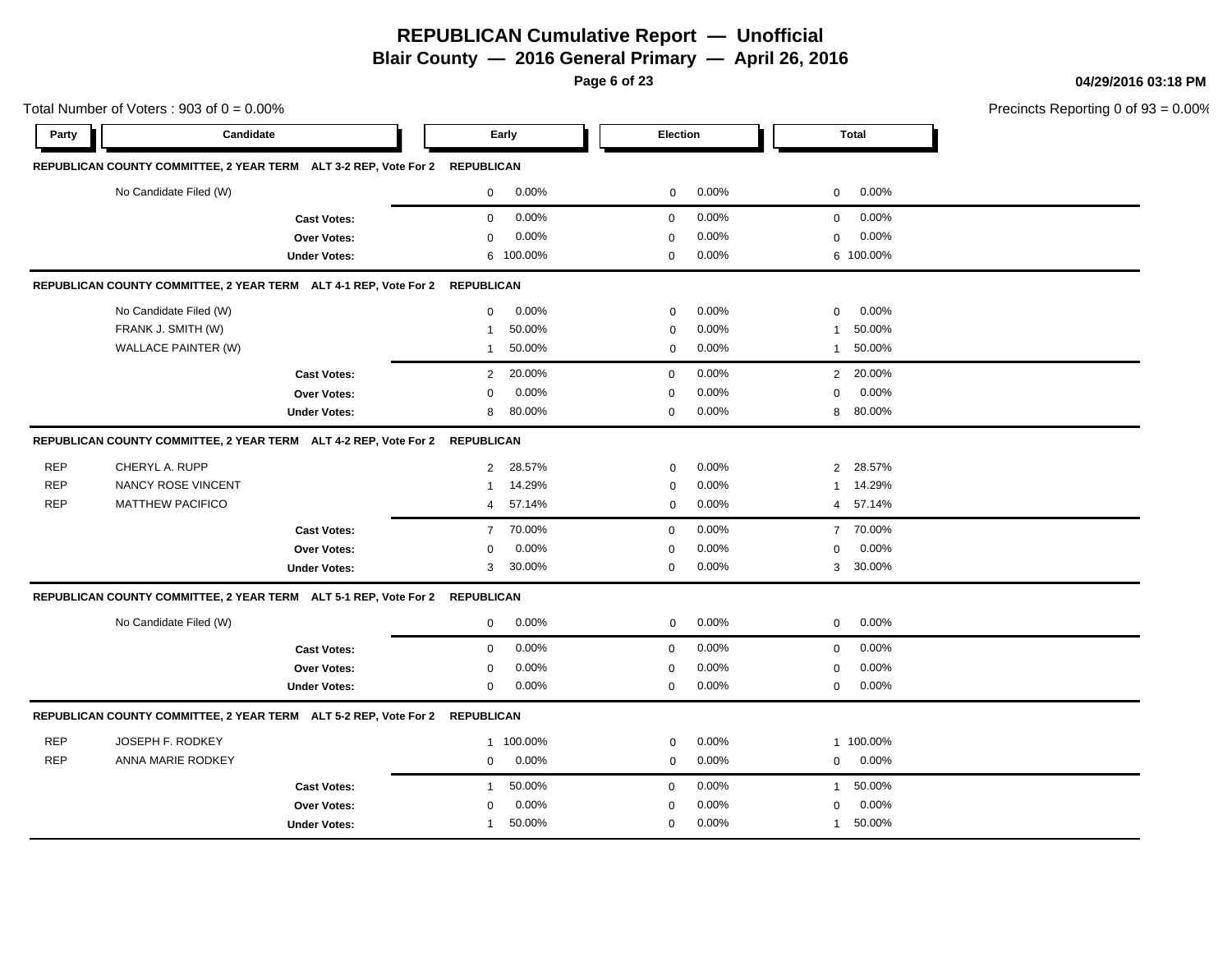**Blair County — 2016 General Primary — April 26, 2016**

**Page 7 of 23**

**04/29/2016 03:18 PM**

|            | Total Number of Voters: $903$ of $0 = 0.00\%$                               |                     |                  |           |             |       |                |              | Precincts Reporting 0 of |
|------------|-----------------------------------------------------------------------------|---------------------|------------------|-----------|-------------|-------|----------------|--------------|--------------------------|
| Party      | Candidate                                                                   |                     |                  | Early     | Election    |       |                | <b>Total</b> |                          |
|            | REPUBLICAN COUNTY COMMITTEE, 2 YEAR TERM ALT 5-3 REP, Vote For 2 REPUBLICAN |                     |                  |           |             |       |                |              |                          |
| <b>REP</b> | MICHAEL C. HAIRE                                                            |                     |                  | 2 100.00% | 0           | 0.00% |                | 2 100.00%    |                          |
|            |                                                                             | <b>Cast Votes:</b>  | 2                | 50.00%    | $\mathbf 0$ | 0.00% |                | 2 50.00%     |                          |
|            |                                                                             | Over Votes:         | 0                | 0.00%     | $\mathbf 0$ | 0.00% | 0              | 0.00%        |                          |
|            |                                                                             | <b>Under Votes:</b> | $\overline{2}$   | 50.00%    | 0           | 0.00% |                | 2 50.00%     |                          |
|            | REPUBLICAN COUNTY COMMITTEE, 2 YEAR TERM ALT 6-1 REP, Vote For 2 REPUBLICAN |                     |                  |           |             |       |                |              |                          |
| <b>REP</b> | <b>JOSEPH DALE CLARK</b>                                                    |                     | 5                | 50.00%    | $\mathbf 0$ | 0.00% | 5              | 50.00%       |                          |
| <b>REP</b> | NANCY E. HEAD                                                               |                     | 5                | 50.00%    | $\mathbf 0$ | 0.00% | 5              | 50.00%       |                          |
|            |                                                                             | <b>Cast Votes:</b>  | 10               | 45.45%    | $\mathbf 0$ | 0.00% | 10             | 45.45%       |                          |
|            |                                                                             | Over Votes:         | $\mathbf 0$      | 0.00%     | $\mathbf 0$ | 0.00% | $\mathbf 0$    | 0.00%        |                          |
|            |                                                                             | <b>Under Votes:</b> | 12 <sup>12</sup> | 54.55%    | $\mathbf 0$ | 0.00% |                | 12 54.55%    |                          |
|            | REPUBLICAN COUNTY COMMITTEE, 2 YEAR TERM ALT 6-2 REP, Vote For 2 REPUBLICAN |                     |                  |           |             |       |                |              |                          |
| <b>REP</b> | ALFRED L. KHOURY                                                            |                     |                  | 8 100.00% | 0           | 0.00% |                | 8 100.00%    |                          |
|            |                                                                             | <b>Cast Votes:</b>  | 8                | 50.00%    | $\mathbf 0$ | 0.00% | 8              | 50.00%       |                          |
|            |                                                                             | Over Votes:         | $\mathbf 0$      | 0.00%     | 0           | 0.00% | 0              | 0.00%        |                          |
|            |                                                                             | <b>Under Votes:</b> | 8                | 50.00%    | $\mathbf 0$ | 0.00% | 8              | 50.00%       |                          |
|            | REPUBLICAN COUNTY COMMITTEE, 2 YEAR TERM ALT 6-3 REP, Vote For 2 REPUBLICAN |                     |                  |           |             |       |                |              |                          |
| <b>REP</b> | <b>BRUCE KELLEY</b>                                                         |                     | 6                | 54.55%    | $\mathbf 0$ | 0.00% | 6              | 54.55%       |                          |
| <b>REP</b> | JANE L. BAIER                                                               |                     | 5                | 45.45%    | $\mathbf 0$ | 0.00% | 5              | 45.45%       |                          |
|            |                                                                             | <b>Cast Votes:</b>  | 11               | 68.75%    | $\mathbf 0$ | 0.00% | 11             | 68.75%       |                          |
|            |                                                                             | Over Votes:         | $\mathbf 0$      | 0.00%     | $\mathbf 0$ | 0.00% | $\mathbf 0$    | 0.00%        |                          |
|            |                                                                             | <b>Under Votes:</b> | 5                | 31.25%    | 0           | 0.00% |                | 5 31.25%     |                          |
|            | REPUBLICAN COUNTY COMMITTEE, 2 YEAR TERM ALT 6-4 REP, Vote For 2 REPUBLICAN |                     |                  |           |             |       |                |              |                          |
| <b>REP</b> | <b>TERRY TOMASSETTI</b>                                                     |                     | $\overline{7}$   | 31.82%    | $\mathbf 0$ | 0.00% | $\overline{7}$ | 31.82%       |                          |
| <b>REP</b> | <b>GARY L. KEPHART</b>                                                      |                     | 6                | 27.27%    | $\mathbf 0$ | 0.00% | 6              | 27.27%       |                          |
| <b>REP</b> | <b>RACHELLE LINDSEY</b>                                                     |                     | 9                | 40.91%    | $\mathbf 0$ | 0.00% | 9              | 40.91%       |                          |
|            |                                                                             | <b>Cast Votes:</b>  | 22               | 84.62%    | $\mathbf 0$ | 0.00% | 22             | 84.62%       |                          |
|            |                                                                             | Over Votes:         | $\mathbf 0$      | 0.00%     | $\mathbf 0$ | 0.00% | $\mathbf 0$    | 0.00%        |                          |
|            |                                                                             | <b>Under Votes:</b> | $\overline{4}$   | 15.38%    | $\mathbf 0$ | 0.00% |                | 4 15.38%     |                          |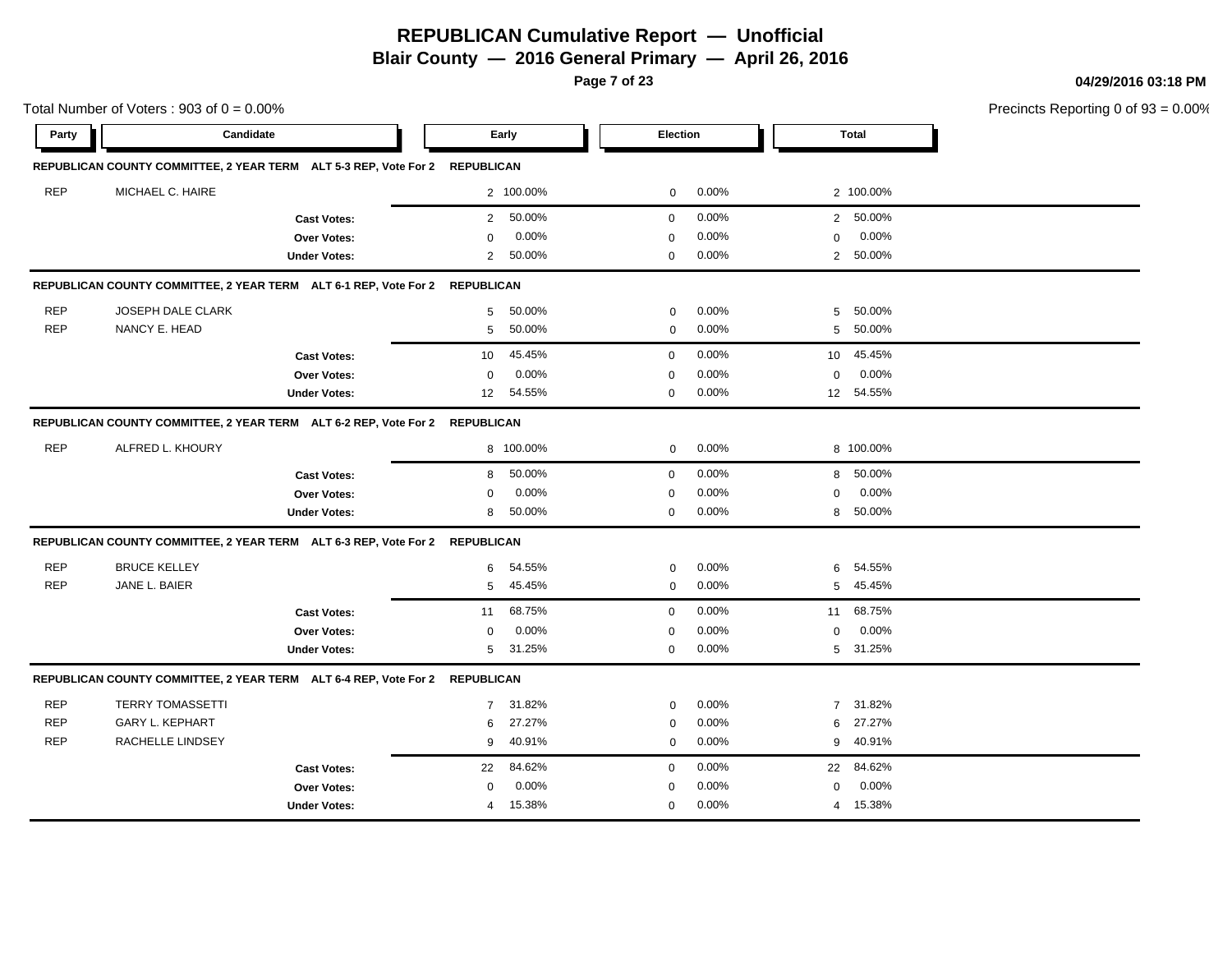**Blair County — 2016 General Primary — April 26, 2016**

**Page 8 of 23**

**04/29/2016 03:18 PM**

|            | Total Number of Voters: $903$ of $0 = 0.00\%$                                |                     |                |           |             |          |                |              | Precincts Reporting 0 of |
|------------|------------------------------------------------------------------------------|---------------------|----------------|-----------|-------------|----------|----------------|--------------|--------------------------|
| Party      | Candidate                                                                    |                     |                | Early     | Election    |          |                | <b>Total</b> |                          |
|            | REPUBLICAN COUNTY COMMITTEE, 2 YEAR TERM ALT 7 REP, Vote For 2 REPUBLICAN    |                     |                |           |             |          |                |              |                          |
| <b>REP</b> | DENNIS J. HOLLAND                                                            |                     | $\mathbf 0$    | 0.00%     | $\mathbf 0$ | 0.00%    | 0              | 0.00%        |                          |
|            |                                                                              | <b>Cast Votes:</b>  | $\mathbf 0$    | 0.00%     | $\mathbf 0$ | 0.00%    | 0              | 0.00%        |                          |
|            |                                                                              | Over Votes:         | $\mathbf 0$    | 0.00%     | 0           | 0.00%    | 0              | 0.00%        |                          |
|            |                                                                              | <b>Under Votes:</b> |                | 2 100.00% | $\mathbf 0$ | 0.00%    |                | 2 100.00%    |                          |
|            | REPUBLICAN COUNTY COMMITTEE, 2 YEAR TERM ALT 8-1 REP, Vote For 2 REPUBLICAN  |                     |                |           |             |          |                |              |                          |
| <b>REP</b> | <b>VALERIA BOWERS</b>                                                        |                     |                | 2 100.00% | $\mathbf 0$ | 0.00%    |                | 2 100.00%    |                          |
|            |                                                                              | <b>Cast Votes:</b>  | $\overline{2}$ | 50.00%    | 0           | 0.00%    |                | 2 50.00%     |                          |
|            |                                                                              | Over Votes:         | $\mathbf 0$    | 0.00%     | $\mathbf 0$ | 0.00%    | $\mathbf 0$    | 0.00%        |                          |
|            |                                                                              | <b>Under Votes:</b> | $\overline{2}$ | 50.00%    | 0           | 0.00%    |                | 2 50.00%     |                          |
|            | REPUBLICAN COUNTY COMMITTEE, 2 YEAR TERM ALT 8-2 REP, Vote For 2 REPUBLICAN  |                     |                |           |             |          |                |              |                          |
| <b>REP</b> | JAMES WOOMER, JR.                                                            |                     | $\mathbf 0$    | 0.00%     | $\mathbf 0$ | 0.00%    | 0              | 0.00%        |                          |
| <b>REP</b> | <b>LAURIE WOOMER</b>                                                         |                     | $\mathbf 0$    | 0.00%     | $\mathbf 0$ | 0.00%    | 0              | 0.00%        |                          |
|            |                                                                              | <b>Cast Votes:</b>  | $\mathbf 0$    | 0.00%     | $\mathbf 0$ | 0.00%    | $\mathbf 0$    | 0.00%        |                          |
|            |                                                                              | Over Votes:         | 0              | 0.00%     | 0           | 0.00%    | 0              | 0.00%        |                          |
|            |                                                                              | <b>Under Votes:</b> |                | 4 100.00% | $\mathbf 0$ | 0.00%    |                | 4 100.00%    |                          |
|            | REPUBLICAN COUNTY COMMITTEE, 2 YEAR TERM ALT 9 REP, Vote For 2 REPUBLICAN    |                     |                |           |             |          |                |              |                          |
| <b>REP</b> | MICHELE M. DIETZEL                                                           |                     | $\mathbf{1}$   | 50.00%    | $\mathbf 0$ | 0.00%    | $\mathbf{1}$   | 50.00%       |                          |
| <b>REP</b> | JACK E. DIETZEL                                                              |                     | $\mathbf{1}$   | 50.00%    | $\mathbf 0$ | 0.00%    | $\mathbf{1}$   | 50.00%       |                          |
|            |                                                                              | <b>Cast Votes:</b>  |                | 2 100.00% | $\mathbf 0$ | 0.00%    |                | 2 100.00%    |                          |
|            |                                                                              | Over Votes:         | $\mathbf 0$    | 0.00%     | $\mathbf 0$ | 0.00%    | $\mathbf 0$    | 0.00%        |                          |
|            |                                                                              | <b>Under Votes:</b> | $\mathbf 0$    | 0.00%     | $\mathbf 0$ | $0.00\%$ | 0              | 0.00%        |                          |
|            | REPUBLICAN COUNTY COMMITTEE, 2 YEAR TERM ALT 10-1 REP, Vote For 2 REPUBLICAN |                     |                |           |             |          |                |              |                          |
| <b>REP</b> | DONALD BOWERS                                                                |                     | 3              | 50.00%    | $\mathbf 0$ | 0.00%    | 3              | 50.00%       |                          |
| <b>REP</b> | <b>VELMA EASTEP</b>                                                          |                     | $\mathbf 0$    | 0.00%     | $\Omega$    | 0.00%    | $\mathbf 0$    | 0.00%        |                          |
| <b>REP</b> | LINDA F. HARCHAK                                                             |                     | $\mathbf 1$    | 16.67%    | $\mathbf 0$ | 0.00%    | 1              | 16.67%       |                          |
| <b>REP</b> | FRANK ROBIN HARCHAK                                                          |                     | -1             | 16.67%    | $\mathbf 0$ | 0.00%    | $\mathbf{1}$   | 16.67%       |                          |
|            | DANIEL JAMES REED (W)                                                        |                     | $\mathbf{1}$   | 16.67%    | $\Omega$    | 0.00%    | $\mathbf{1}$   | 16.67%       |                          |
|            |                                                                              | <b>Cast Votes:</b>  | 6              | 75.00%    | 0           | 0.00%    | 6              | 75.00%       |                          |
|            |                                                                              | Over Votes:         | $\Omega$       | 0.00%     | $\mathbf 0$ | 0.00%    | $\Omega$       | 0.00%        |                          |
|            |                                                                              | <b>Under Votes:</b> | $\overline{2}$ | 25.00%    | 0           | 0.00%    | $\overline{2}$ | 25.00%       |                          |
|            |                                                                              |                     |                |           |             |          |                |              |                          |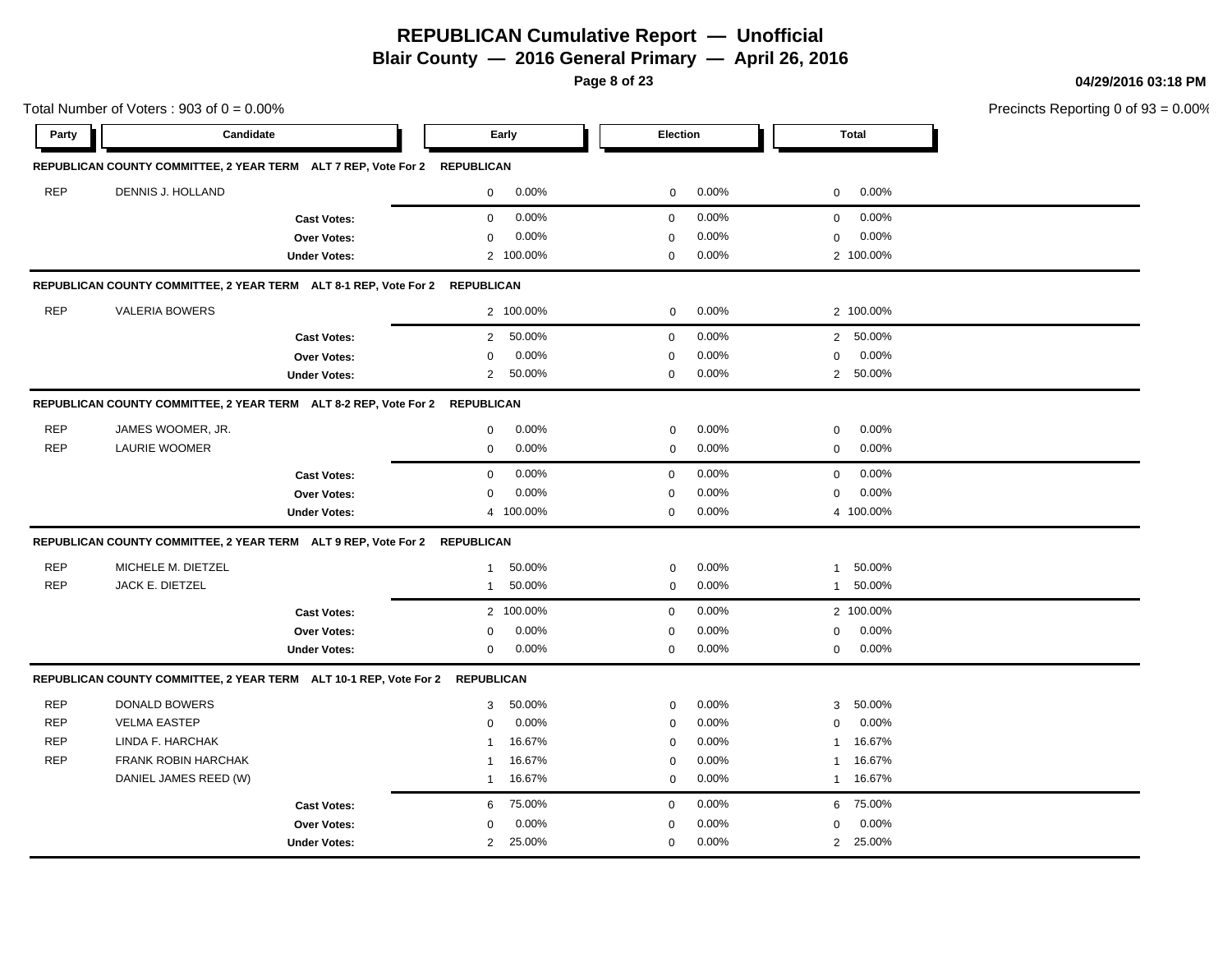**Blair County — 2016 General Primary — April 26, 2016**

**Page 9 of 23**

**04/29/2016 03:18 PM**

|            | Total Number of Voters: $903$ of $0 = 0.00\%$                                |                     |                          |             |       |                         |              | Precincts Reporting 0 of |
|------------|------------------------------------------------------------------------------|---------------------|--------------------------|-------------|-------|-------------------------|--------------|--------------------------|
| Party      | Candidate                                                                    |                     | Early                    | Election    |       |                         | <b>Total</b> |                          |
|            | REPUBLICAN COUNTY COMMITTEE, 2 YEAR TERM ALT 10-2 REP, Vote For 2 REPUBLICAN |                     |                          |             |       |                         |              |                          |
| <b>REP</b> | JACK H. SPEECE                                                               |                     | 6 100.00%                | 0           | 0.00% |                         | 6 100.00%    |                          |
|            |                                                                              | <b>Cast Votes:</b>  | 42.86%<br>6              | $\mathbf 0$ | 0.00% | 6                       | 42.86%       |                          |
|            |                                                                              | Over Votes:         | 0.00%<br>$\mathbf 0$     | $\Omega$    | 0.00% | 0                       | 0.00%        |                          |
|            |                                                                              | <b>Under Votes:</b> | 57.14%<br>8              | 0           | 0.00% | 8                       | 57.14%       |                          |
|            | REPUBLICAN COUNTY COMMITTEE, 2 YEAR TERM ALT 11-1 REP, Vote For 2 REPUBLICAN |                     |                          |             |       |                         |              |                          |
| <b>REP</b> | LINDA M. NEUGEBAUER                                                          |                     | 40.00%<br>2              | 0           | 0.00% | $\overline{2}$          | 40.00%       |                          |
| <b>REP</b> | <b>WILLIAM NEUGEBAUER</b>                                                    |                     | 60.00%<br>3              | 0           | 0.00% | 3                       | 60.00%       |                          |
|            |                                                                              | <b>Cast Votes:</b>  | 62.50%<br>5              | $\mathbf 0$ | 0.00% | 5                       | 62.50%       |                          |
|            |                                                                              | Over Votes:         | 0.00%<br>$\mathbf 0$     | $\Omega$    | 0.00% | 0                       | 0.00%        |                          |
|            |                                                                              | <b>Under Votes:</b> | 37.50%<br>3              | $\mathbf 0$ | 0.00% | 3                       | 37.50%       |                          |
|            | REPUBLICAN COUNTY COMMITTEE, 2 YEAR TERM ALT 11-2 REP, Vote For 2 REPUBLICAN |                     |                          |             |       |                         |              |                          |
| <b>REP</b> | JUDITH A. BERRYMAN                                                           |                     | 50.00%<br>2              | $\mathbf 0$ | 0.00% | 2                       | 50.00%       |                          |
| <b>REP</b> | <b>HENRY T. FOWNES</b>                                                       |                     | 2<br>50.00%              | $\mathbf 0$ | 0.00% |                         | 2 50.00%     |                          |
|            |                                                                              | <b>Cast Votes:</b>  | 66.67%<br>4              | $\mathbf 0$ | 0.00% | $\overline{4}$          | 66.67%       |                          |
|            |                                                                              | Over Votes:         | 0.00%<br>$\Omega$        | $\mathbf 0$ | 0.00% | $\mathbf 0$             | 0.00%        |                          |
|            |                                                                              | <b>Under Votes:</b> | 33.33%<br>2              | $\mathbf 0$ | 0.00% | 2                       | 33.33%       |                          |
|            | REPUBLICAN COUNTY COMMITTEE, 2 YEAR TERM ALT 12-1 REP, Vote For 2 REPUBLICAN |                     |                          |             |       |                         |              |                          |
| <b>REP</b> | DAVID W. BUTTERBAUGH, JR.                                                    |                     | 2 100.00%                | 0           | 0.00% |                         | 2 100.00%    |                          |
|            |                                                                              | <b>Cast Votes:</b>  | 33.33%<br>$\overline{2}$ | $\mathbf 0$ | 0.00% |                         | 2 33.33%     |                          |
|            |                                                                              | Over Votes:         | 0.00%<br>$\mathbf 0$     | $\Omega$    | 0.00% | $\mathbf 0$             | 0.00%        |                          |
|            |                                                                              | <b>Under Votes:</b> | 66.67%<br>4              | $\mathbf 0$ | 0.00% |                         | 4 66.67%     |                          |
|            | REPUBLICAN COUNTY COMMITTEE, 2 YEAR TERM ALT 12-2 REP, Vote For 2 REPUBLICAN |                     |                          |             |       |                         |              |                          |
| <b>REP</b> | <b>SCOTT ALTER</b>                                                           |                     | 0.00%<br>$\mathbf 0$     | $\mathbf 0$ | 0.00% | $\mathbf{0}$            | 0.00%        |                          |
| <b>REP</b> | <b>SEAN BOYLES</b>                                                           |                     | $\overline{2}$<br>50.00% | 0           | 0.00% | $\overline{\mathbf{c}}$ | 50.00%       |                          |
| <b>REP</b> | FRANK SHIELDS, JR                                                            |                     | $\overline{2}$<br>50.00% | $\mathbf 0$ | 0.00% | 2                       | 50.00%       |                          |
|            |                                                                              | <b>Cast Votes:</b>  | 66.67%<br>4              | $\mathbf 0$ | 0.00% | $\overline{4}$          | 66.67%       |                          |
|            |                                                                              | Over Votes:         | 0.00%<br>$\mathbf 0$     | $\mathbf 0$ | 0.00% | 0                       | 0.00%        |                          |
|            |                                                                              | <b>Under Votes:</b> | 33.33%<br>2              | $\Omega$    | 0.00% |                         | 2 33.33%     |                          |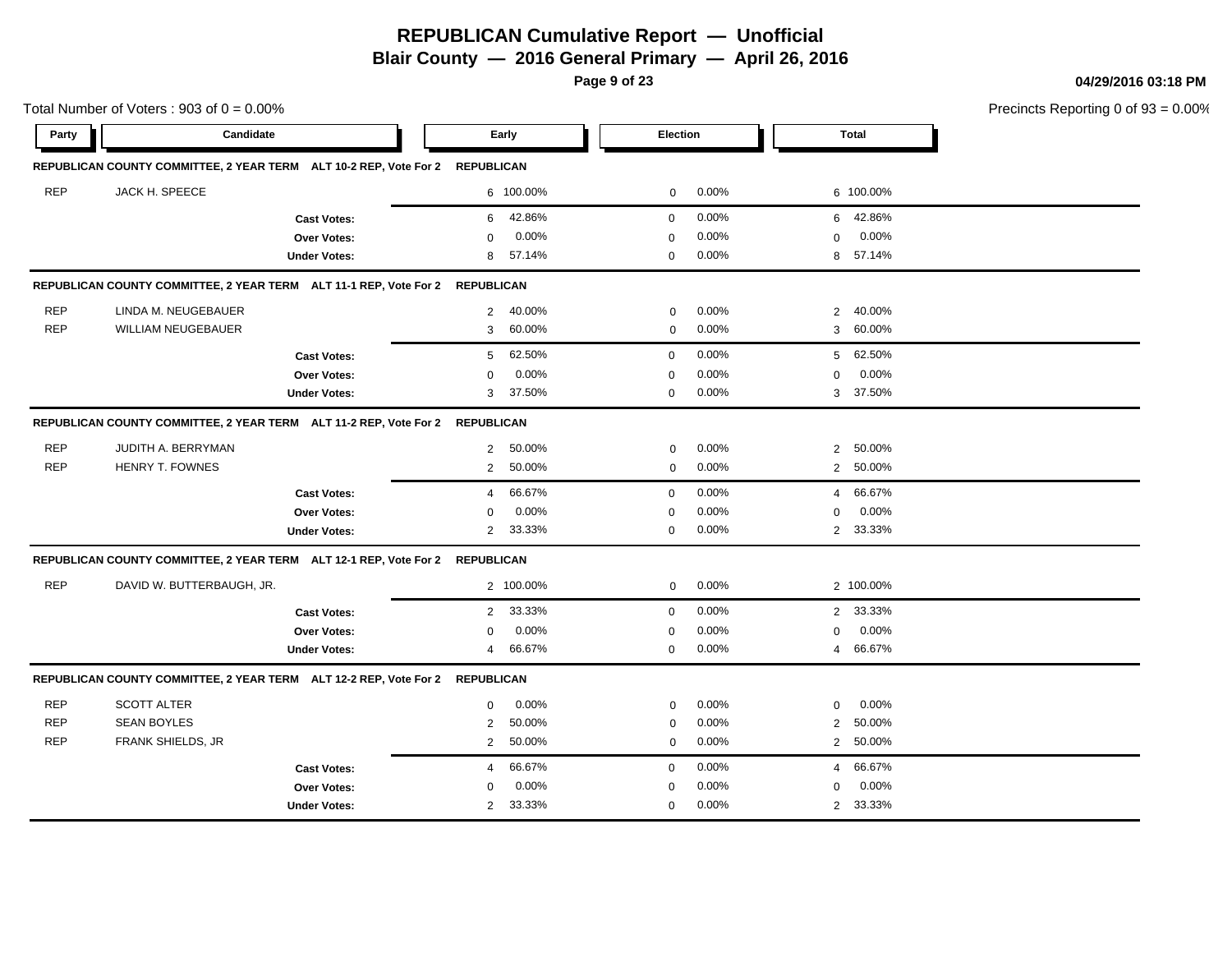**Blair County — 2016 General Primary — April 26, 2016**

**Page 10 of 23**

**04/29/2016 03:18 PM**

|            | Total Number of Voters: $903$ of $0 = 0.00\%$                                |                     |                        |                      |                          | Precincts Reporting 0 of |
|------------|------------------------------------------------------------------------------|---------------------|------------------------|----------------------|--------------------------|--------------------------|
| Party      | Candidate                                                                    |                     | Early                  | Election             | <b>Total</b>             |                          |
|            | REPUBLICAN COUNTY COMMITTEE, 2 YEAR TERM ALT 12-3 REP, Vote For 2 REPUBLICAN |                     |                        |                      |                          |                          |
|            | No Candidate Filed (W)                                                       |                     | $0.00\%$<br>0          | 0.00%<br>0           | 0.00%<br>$\mathbf 0$     |                          |
|            |                                                                              | <b>Cast Votes:</b>  | 0.00%<br>$\mathbf 0$   | 0.00%<br>$\mathbf 0$ | 0.00%<br>$\mathbf 0$     |                          |
|            |                                                                              | <b>Over Votes:</b>  | 0.00%<br>$\Omega$      | 0.00%<br>$\mathbf 0$ | 0.00%<br>$\Omega$        |                          |
|            |                                                                              | <b>Under Votes:</b> | 8 100.00%              | 0.00%<br>$\mathbf 0$ | 8 100.00%                |                          |
|            | REPUBLICAN COUNTY COMMITTEE, 2 YEAR TERM ALT 12-4 REP, Vote For 2 REPUBLICAN |                     |                        |                      |                          |                          |
|            | No Candidate Filed (W)                                                       |                     | 0.00%<br>0             | 0.00%<br>0           | 0.00%<br>$\mathbf 0$     |                          |
|            |                                                                              | <b>Cast Votes:</b>  | 0.00%<br>$\mathbf 0$   | 0.00%<br>$\mathbf 0$ | 0.00%<br>$\mathbf 0$     |                          |
|            |                                                                              | Over Votes:         | 0.00%<br>$\mathbf 0$   | 0.00%<br>$\mathbf 0$ | 0.00%<br>$\mathbf 0$     |                          |
|            |                                                                              | <b>Under Votes:</b> | 6 100.00%              | 0.00%<br>$\mathbf 0$ | 6 100.00%                |                          |
|            | REPUBLICAN COUNTY COMMITTEE, 2 YEAR TERM ALT 13-1 REP, Vote For 2 REPUBLICAN |                     |                        |                      |                          |                          |
| <b>REP</b> | JUNE D. PERSUN                                                               |                     | 25.00%<br>$\mathbf{1}$ | 0.00%<br>$\mathbf 0$ | 25.00%<br>1              |                          |
| <b>REP</b> | SAMUEL L. MCCLURE, JR                                                        |                     | 75.00%<br>3            | 0.00%<br>$\pmb{0}$   | 3 75.00%                 |                          |
|            |                                                                              | <b>Cast Votes:</b>  | 40.00%<br>4            | 0.00%<br>$\mathbf 0$ | 40.00%<br>4              |                          |
|            |                                                                              | Over Votes:         | 0.00%<br>$\Omega$      | 0.00%<br>0           | 0.00%<br>0               |                          |
|            |                                                                              | <b>Under Votes:</b> | 60.00%<br>6            | 0.00%<br>0           | 60.00%<br>6              |                          |
|            | REPUBLICAN COUNTY COMMITTEE, 2 YEAR TERM ALT 13-2 REP, Vote For 2 REPUBLICAN |                     |                        |                      |                          |                          |
| <b>REP</b> | <b>ERIK CAGLE</b>                                                            |                     | 1 100.00%              | 0.00%<br>$\mathbf 0$ | 1 100.00%                |                          |
|            |                                                                              | <b>Cast Votes:</b>  | 50.00%<br>$\mathbf{1}$ | 0.00%<br>$\mathbf 0$ | 50.00%<br>$\mathbf{1}$   |                          |
|            |                                                                              | <b>Over Votes:</b>  | 0.00%<br>$\Omega$      | 0.00%<br>$\mathbf 0$ | $0.00\%$<br>$\Omega$     |                          |
|            |                                                                              | <b>Under Votes:</b> | 50.00%<br>1            | 0.00%<br>0           | 50.00%<br>$\mathbf{1}$   |                          |
|            | REPUBLICAN COUNTY COMMITTEE, 2 YEAR TERM ALT 13-3 REP, Vote For 2 REPUBLICAN |                     |                        |                      |                          |                          |
| <b>REP</b> | DAVID E. GREENWOOD                                                           |                     | 40.00%<br>2            | 0.00%<br>0           | 40.00%<br>2              |                          |
| <b>REP</b> | DONALD E. BELSEY                                                             |                     | 20.00%<br>$\mathbf{1}$ | 0.00%<br>$\mathbf 0$ | 20.00%<br>1              |                          |
| <b>REP</b> | <b>WILLIAM E. SCHIRF</b>                                                     |                     | 40.00%<br>2            | 0.00%<br>$\mathbf 0$ | 40.00%<br>$\overline{2}$ |                          |
|            |                                                                              | <b>Cast Votes:</b>  | 62.50%<br>5            | 0.00%<br>$\mathbf 0$ | 62.50%<br>5              |                          |
|            |                                                                              | Over Votes:         | 0.00%<br>$\Omega$      | 0.00%<br>$\mathbf 0$ | 0.00%<br>$\Omega$        |                          |
|            |                                                                              | <b>Under Votes:</b> | 37.50%<br>3            | 0.00%<br>$\mathbf 0$ | 3 37.50%                 |                          |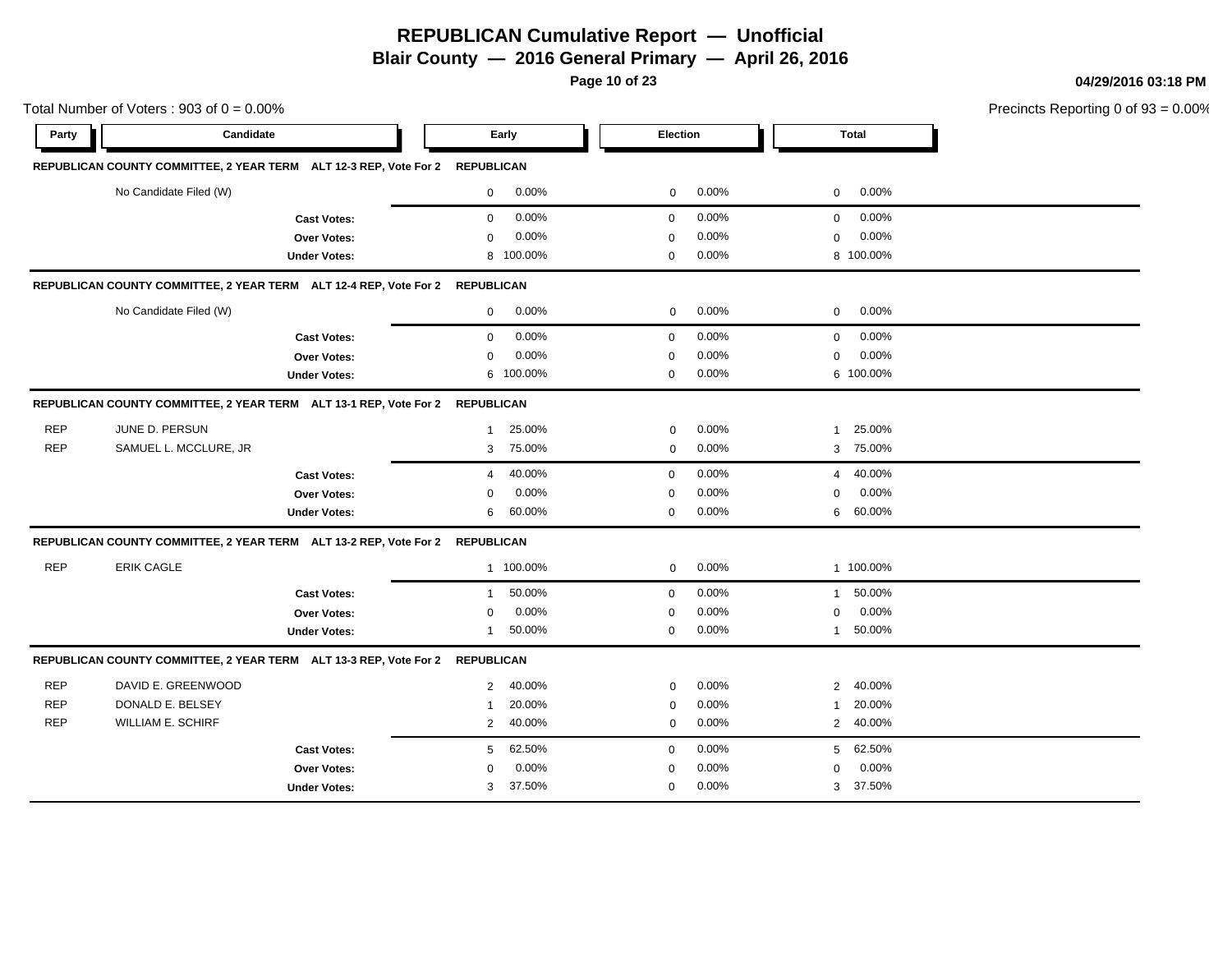**Blair County — 2016 General Primary — April 26, 2016**

**Page 11 of 23**

**04/29/2016 03:18 PM**

|            | Total Number of Voters: $903$ of $0 = 0.00\%$                                |                     |                |                   |             |       |                | Precincts Reporting 0 of |  |
|------------|------------------------------------------------------------------------------|---------------------|----------------|-------------------|-------------|-------|----------------|--------------------------|--|
| Party      | Candidate                                                                    |                     |                | Early             | Election    |       |                | <b>Total</b>             |  |
|            | REPUBLICAN COUNTY COMMITTEE, 2 YEAR TERM ALT 13-4 REP, Vote For 2 REPUBLICAN |                     |                |                   |             |       |                |                          |  |
|            | No Candidate Filed (W)                                                       |                     | 0              | 0.00%             | 0           | 0.00% | 0              | $0.00\%$                 |  |
|            | AUGUST C STICKEL IV (W)                                                      |                     |                | 1 100.00%         | 0           | 0.00% |                | 1 100.00%                |  |
|            |                                                                              | <b>Cast Votes:</b>  | $\mathbf{1}$   | 16.67%            | $\mathbf 0$ | 0.00% | $\mathbf{1}$   | 16.67%                   |  |
|            |                                                                              | Over Votes:         | $\mathbf 0$    | 0.00%             | $\mathbf 0$ | 0.00% | $\Omega$       | 0.00%                    |  |
|            |                                                                              | <b>Under Votes:</b> | 5              | 83.33%            | $\mathbf 0$ | 0.00% | 5              | 83.33%                   |  |
|            | REPUBLICAN COUNTY COMMITTEE, 2 YEAR TERM ALT 14-1 REP, Vote For 2 REPUBLICAN |                     |                |                   |             |       |                |                          |  |
| <b>REP</b> | AUGUST C. STICKEL, IV                                                        |                     | 8              | 88.89%            | 0           | 0.00% | 8              | 88.89%                   |  |
|            | JOHN MITTERMEIER (W)                                                         |                     | $\mathbf{1}$   | 11.11%            | 0           | 0.00% | $\mathbf{1}$   | 11.11%                   |  |
|            |                                                                              | <b>Cast Votes:</b>  | 9              | 50.00%            | $\mathbf 0$ | 0.00% | 9              | 50.00%                   |  |
|            |                                                                              | Over Votes:         | $\Omega$       | 0.00%             | $\mathbf 0$ | 0.00% | 0              | 0.00%                    |  |
|            |                                                                              | <b>Under Votes:</b> | 9              | 50.00%            | $\mathbf 0$ | 0.00% | 9              | 50.00%                   |  |
|            | REPUBLICAN COUNTY COMMITTEE, 2 YEAR TERM ALT 14-2 REP, Vote For 2 REPUBLICAN |                     |                |                   |             |       |                |                          |  |
| <b>REP</b> | <b>JENNIFER BLAIR</b>                                                        |                     | $\overline{4}$ | 50.00%            | 0           | 0.00% | $\overline{4}$ | 50.00%                   |  |
| <b>REP</b> | <b>WAYNE HIPPO</b>                                                           |                     | 3              | 37.50%            | 0           | 0.00% | 3              | 37.50%                   |  |
| <b>REP</b> | <b>JESSE J. ICKES</b>                                                        |                     | $\mathbf{1}$   | 12.50%            | 0           | 0.00% | $\mathbf{1}$   | 12.50%                   |  |
|            |                                                                              | <b>Cast Votes:</b>  | 8              | 66.67%            | $\mathbf 0$ | 0.00% | 8              | 66.67%                   |  |
|            |                                                                              | Over Votes:         | $\mathbf 0$    | 0.00%             | $\mathbf 0$ | 0.00% | $\mathbf 0$    | 0.00%                    |  |
|            |                                                                              | <b>Under Votes:</b> | 4              | 33.33%            | $\mathbf 0$ | 0.00% |                | 4 33.33%                 |  |
|            | REPUBLICAN COUNTY COMMITTEE, 2 YEAR TERM ALT 14-3 REP, Vote For 2 REPUBLICAN |                     |                |                   |             |       |                |                          |  |
|            | No Candidate Filed (W)                                                       |                     | $\mathbf 0$    | 0.00%             | 0           | 0.00% | 0              | 0.00%                    |  |
|            |                                                                              | <b>Cast Votes:</b>  | $\mathbf 0$    | 0.00%             | $\mathbf 0$ | 0.00% | 0              | 0.00%                    |  |
|            |                                                                              | Over Votes:         | 0              | 0.00%             | 0           | 0.00% | 0              | 0.00%                    |  |
|            |                                                                              | <b>Under Votes:</b> |                | 14 100.00%        | $\mathbf 0$ | 0.00% |                | 14 100.00%               |  |
|            | REPUBLICAN COUNTY COMMITTEE, 2 YEAR TERM ALLEGHENY 1 REP, Vote For 2         |                     |                | <b>REPUBLICAN</b> |             |       |                |                          |  |
|            | No Candidate Filed (W)                                                       |                     | $\mathbf 0$    | 0.00%             | 0           | 0.00% | 0              | 0.00%                    |  |
|            | FRANK BARRY (W)                                                              |                     | $\mathbf{1}$   | 33.33%            | 0           | 0.00% | $\mathbf{1}$   | 33.33%                   |  |
|            | JOHN ELDER (W)                                                               |                     | $\mathbf 1$    | 33.33%            | 0           | 0.00% | $\mathbf{1}$   | 33.33%                   |  |
|            | <b>JOHN KASUN (W)</b>                                                        |                     | $\mathbf{1}$   | 33.33%            | $\mathbf 0$ | 0.00% | $\mathbf{1}$   | 33.33%                   |  |
|            |                                                                              | <b>Cast Votes:</b>  | 3              | 13.64%            | $\mathbf 0$ | 0.00% | 3              | 13.64%                   |  |
|            |                                                                              | <b>Over Votes:</b>  | 0              | 0.00%             | 0           | 0.00% | 0              | 0.00%                    |  |
|            |                                                                              | <b>Under Votes:</b> | 19             | 86.36%            | 0           | 0.00% | 19             | 86.36%                   |  |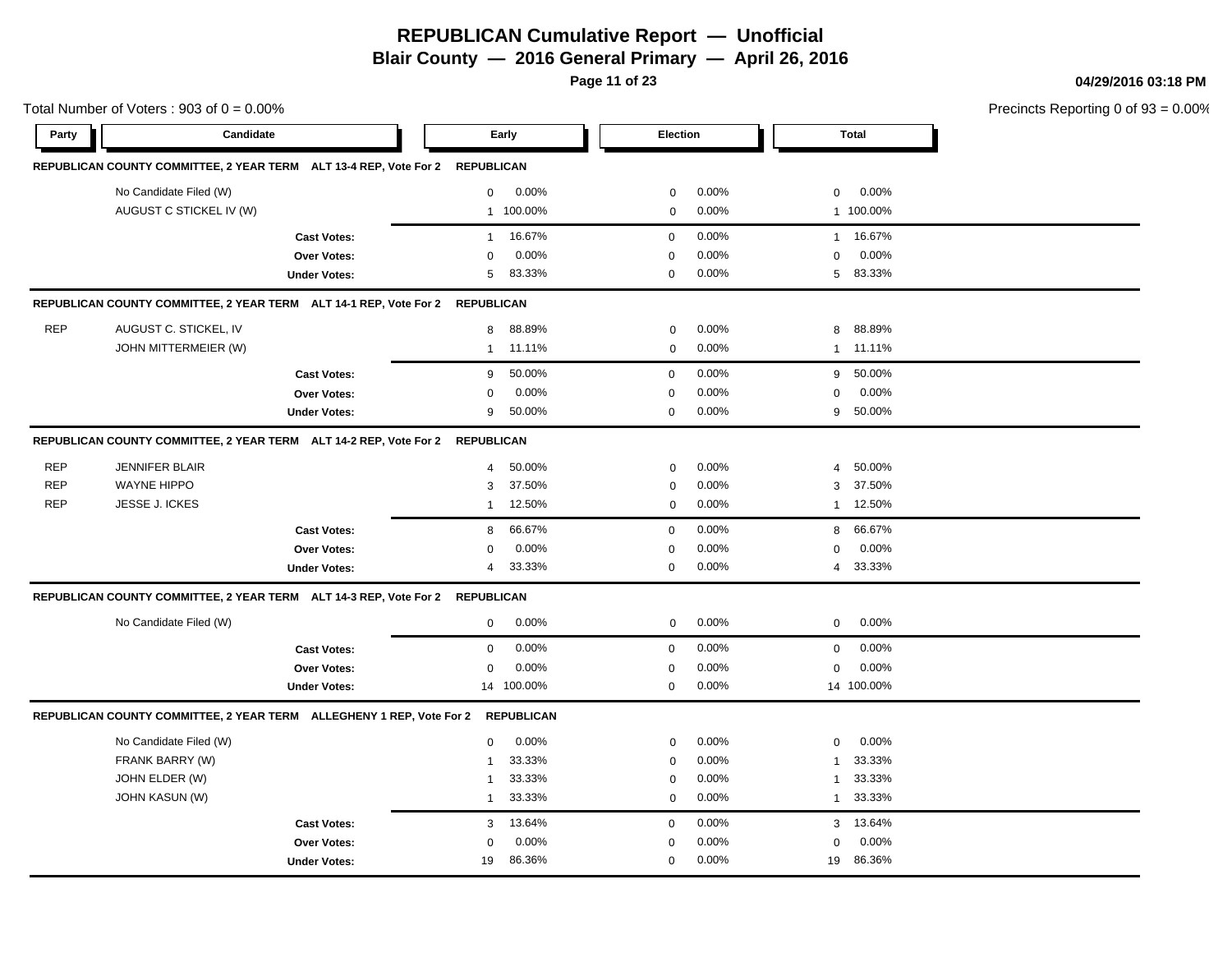**Blair County — 2016 General Primary — April 26, 2016**

**Page 12 of 23**

**04/29/2016 03:18 PM**

|            | Total Number of Voters: $903$ of $0 = 0.00\%$                        |                     |                         |                   |             |       |              |              | Precincts Reporting 0 of 9 |
|------------|----------------------------------------------------------------------|---------------------|-------------------------|-------------------|-------------|-------|--------------|--------------|----------------------------|
| Party      | Candidate                                                            |                     |                         | Early             | Election    |       |              | <b>Total</b> |                            |
|            | REPUBLICAN COUNTY COMMITTEE, 2 YEAR TERM ALLEGHENY 2 REP, Vote For 2 |                     |                         | <b>REPUBLICAN</b> |             |       |              |              |                            |
| <b>REP</b> | <b>JACKIE BERNARD</b>                                                |                     | 16                      | 53.33%            | 0           | 0.00% | 16           | 53.33%       |                            |
| <b>REP</b> | <b>JOSEPH HARTEIS</b>                                                |                     | 14                      | 46.67%            | $\mathbf 0$ | 0.00% | 14           | 46.67%       |                            |
|            |                                                                      | <b>Cast Votes:</b>  | 30                      | 68.18%            | $\mathbf 0$ | 0.00% | 30           | 68.18%       |                            |
|            |                                                                      | Over Votes:         | $\mathbf 0$             | 0.00%             | $\Omega$    | 0.00% | $\mathbf 0$  | 0.00%        |                            |
|            |                                                                      | <b>Under Votes:</b> | 14                      | 31.82%            | 0           | 0.00% |              | 14 31.82%    |                            |
|            | REPUBLICAN COUNTY COMMITTEE, 2 YEAR TERM ALLEGHENY 3 REP, Vote For 2 |                     |                         | <b>REPUBLICAN</b> |             |       |              |              |                            |
| <b>REP</b> | JOSEPH A. ORICKO                                                     |                     | 16                      | 84.21%            | $\mathbf 0$ | 0.00% | 16           | 84.21%       |                            |
|            | DAVID R CLAPPER (W)                                                  |                     | $\overline{1}$          | 5.26%             | $\mathbf 0$ | 0.00% | $\mathbf{1}$ | 5.26%        |                            |
|            | KEVIN M. AURANDT (W)                                                 |                     | $\overline{\mathbf{1}}$ | 5.26%             | $\mathbf 0$ | 0.00% | $\mathbf{1}$ | 5.26%        |                            |
|            | MS. LOIS M. KANESHIKI (W)                                            |                     | $\overline{1}$          | 5.26%             | $\mathbf 0$ | 0.00% | $\mathbf{1}$ | 5.26%        |                            |
|            |                                                                      | <b>Cast Votes:</b>  | 19                      | 50.00%            | 0           | 0.00% | 19           | 50.00%       |                            |
|            |                                                                      | Over Votes:         | 0                       | 0.00%             | $\mathbf 0$ | 0.00% | $\mathbf 0$  | 0.00%        |                            |
|            |                                                                      | <b>Under Votes:</b> | 19                      | 50.00%            | 0           | 0.00% | 19           | 50.00%       |                            |
|            | REPUBLICAN COUNTY COMMITTEE, 2 YEAR TERM ALLEGHENY 4 REP, Vote For 2 |                     |                         | <b>REPUBLICAN</b> |             |       |              |              |                            |
| <b>REP</b> | MICHAEL G. JENNINGS                                                  |                     | 3                       | 75.00%            | 0           | 0.00% | 3            | 75.00%       |                            |
| <b>REP</b> | DEBORAH KAY BRUMBAUGH                                                |                     | $\overline{1}$          | 25.00%            | $\mathbf 0$ | 0.00% | 1            | 25.00%       |                            |
| <b>REP</b> | JANET HELSEL                                                         |                     | 0                       | 0.00%             | $\mathbf 0$ | 0.00% | 0            | 0.00%        |                            |
|            |                                                                      | <b>Cast Votes:</b>  | 4                       | 40.00%            | 0           | 0.00% | 4            | 40.00%       |                            |
|            |                                                                      | Over Votes:         | $\mathbf 0$             | 0.00%             | $\Omega$    | 0.00% | $\Omega$     | 0.00%        |                            |
|            |                                                                      | <b>Under Votes:</b> | 6                       | 60.00%            | 0           | 0.00% | 6            | 60.00%       |                            |
|            | REPUBLICAN COUNTY COMMITTEE, 2 YEAR TERM ANTIS TWP 1 REP, Vote For 2 |                     |                         | <b>REPUBLICAN</b> |             |       |              |              |                            |
| <b>REP</b> | <b>SUSAN NEBGEN</b>                                                  |                     | $\overline{4}$          | 19.05%            | $\mathbf 0$ | 0.00% | 4            | 19.05%       |                            |
| <b>REP</b> | <b>JOHN GARBER</b>                                                   |                     | 9                       | 42.86%            | $\mathbf 0$ | 0.00% | 9            | 42.86%       |                            |
| <b>REP</b> | RAY A. NYCUM, JR.                                                    |                     | 8                       | 38.10%            | $\mathbf 0$ | 0.00% | 8            | 38.10%       |                            |
|            |                                                                      | <b>Cast Votes:</b>  | 21                      | 70.00%            | 0           | 0.00% | 21           | 70.00%       |                            |
|            |                                                                      | Over Votes:         | 0                       | 0.00%             | $\mathbf 0$ | 0.00% | 0            | 0.00%        |                            |
|            |                                                                      | <b>Under Votes:</b> | 9                       | 30.00%            | 0           | 0.00% | 9            | 30.00%       |                            |
|            | REPUBLICAN COUNTY COMMITTEE, 2 YEAR TERM ANTIS TWP 2 REP, Vote For 2 |                     |                         | <b>REPUBLICAN</b> |             |       |              |              |                            |
| <b>REP</b> | KAREN L. FLETCHER                                                    |                     |                         | 5 100.00%         | 0           | 0.00% |              | 5 100.00%    |                            |
|            |                                                                      | <b>Cast Votes:</b>  | 5                       | 50.00%            | 0           | 0.00% |              | 5 50.00%     |                            |
|            |                                                                      | Over Votes:         | $\mathbf 0$             | 0.00%             | 0           | 0.00% | $\mathbf 0$  | 0.00%        |                            |
|            |                                                                      | <b>Under Votes:</b> | 5                       | 50.00%            | $\mathbf 0$ | 0.00% |              | 5 50.00%     |                            |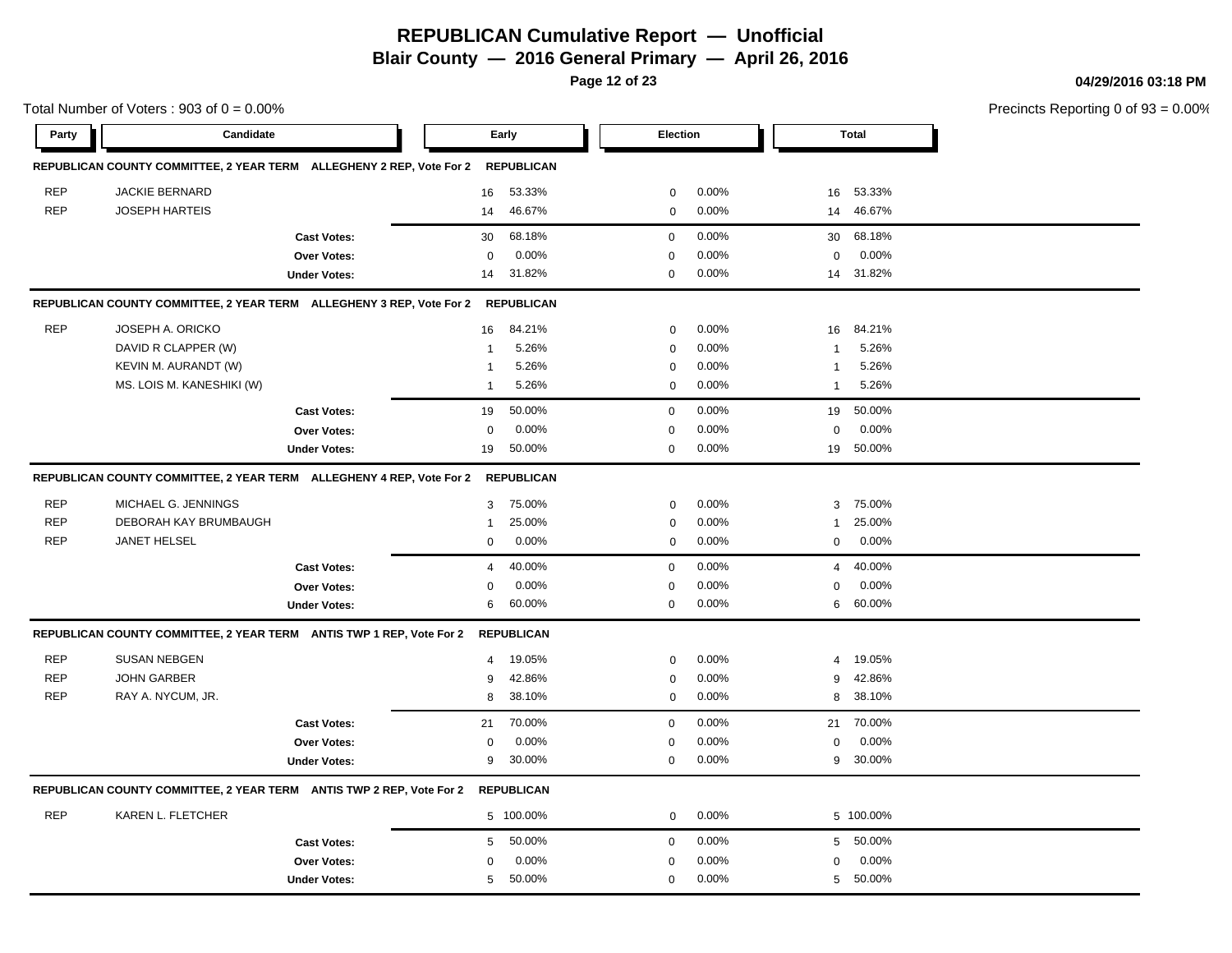**Blair County — 2016 General Primary — April 26, 2016**

**Page 13 of 23**

**04/29/2016 03:18 PM**

|            | Total Number of Voters: $903$ of $0 = 0.00\%$ |                                                                             |                |                   |             |          | Precincts Reporting 0 of |              |  |
|------------|-----------------------------------------------|-----------------------------------------------------------------------------|----------------|-------------------|-------------|----------|--------------------------|--------------|--|
| Party      | Candidate                                     |                                                                             |                | Early             | Election    |          |                          | <b>Total</b> |  |
|            |                                               | REPUBLICAN COUNTY COMMITTEE, 2 YEAR TERM ANTIS TWP 3 REP, Vote For 2        |                | <b>REPUBLICAN</b> |             |          |                          |              |  |
| <b>REP</b> | JASON D. LYNN                                 |                                                                             | 10             | 90.91%            | $\pmb{0}$   | 0.00%    | 10 <sup>°</sup>          | 90.91%       |  |
|            | LESLIE PADULA (W)                             |                                                                             | $\overline{1}$ | 9.09%             | $\mathbf 0$ | 0.00%    | 1                        | 9.09%        |  |
|            |                                               | <b>Cast Votes:</b>                                                          | 11             | 55.00%            | $\mathbf 0$ | 0.00%    | 11                       | 55.00%       |  |
|            |                                               | Over Votes:                                                                 | $\mathbf 0$    | 0.00%             | $\mathbf 0$ | 0.00%    | 0                        | 0.00%        |  |
|            |                                               | <b>Under Votes:</b>                                                         | 9              | 45.00%            | $\mathbf 0$ | 0.00%    | 9                        | 45.00%       |  |
|            |                                               | REPUBLICAN COUNTY COMMITTEE, 2 YEAR TERM BELLWOOD BORO REP, Vote For 2      |                | <b>REPUBLICAN</b> |             |          |                          |              |  |
| <b>REP</b> | DAVID SNYDER, JR.                             |                                                                             |                | 7 100.00%         | 0           | 0.00%    |                          | 7 100.00%    |  |
|            |                                               | <b>Cast Votes:</b>                                                          | $\overline{7}$ | 50.00%            | $\mathbf 0$ | 0.00%    |                          | 7 50.00%     |  |
|            |                                               | Over Votes:                                                                 | $\mathbf 0$    | 0.00%             | $\mathbf 0$ | 0.00%    | $\mathbf 0$              | 0.00%        |  |
|            |                                               | <b>Under Votes:</b>                                                         | $\overline{7}$ | 50.00%            | $\mathbf 0$ | 0.00%    |                          | 7 50.00%     |  |
|            |                                               | REPUBLICAN COUNTY COMMITTEE, 2 YEAR TERM BLAIR TWP 1 REP, Vote For 2        |                | <b>REPUBLICAN</b> |             |          |                          |              |  |
| <b>REP</b> | MICHAEL P. ROUTCH                             |                                                                             | 12             | 37.50%            | 0           | 0.00%    | 12                       | 37.50%       |  |
| <b>REP</b> | LOIS KANESHIKI                                |                                                                             | 20             | 62.50%            | 0           | 0.00%    |                          | 20 62.50%    |  |
|            |                                               | <b>Cast Votes:</b>                                                          | 32             | 66.67%            | $\mathbf 0$ | 0.00%    | 32                       | 66.67%       |  |
|            |                                               | Over Votes:                                                                 | $\mathbf 0$    | 0.00%             | $\mathbf 0$ | 0.00%    | 0                        | 0.00%        |  |
|            |                                               | <b>Under Votes:</b>                                                         | 16             | 33.33%            | $\mathbf 0$ | 0.00%    |                          | 16 33.33%    |  |
|            |                                               | REPUBLICAN COUNTY COMMITTEE, 2 YEAR TERM BLAIR TWP 2 REP, Vote For 2        |                | <b>REPUBLICAN</b> |             |          |                          |              |  |
| <b>REP</b> | JOEL C. SEELYE                                |                                                                             |                | 18 100.00%        | 0           | 0.00%    |                          | 18 100.00%   |  |
|            |                                               | <b>Cast Votes:</b>                                                          | 18             | 45.00%            | $\mathbf 0$ | 0.00%    | 18                       | 45.00%       |  |
|            |                                               | Over Votes:                                                                 | $\mathbf 0$    | 0.00%             | $\mathbf 0$ | 0.00%    | 0                        | 0.00%        |  |
|            |                                               | <b>Under Votes:</b>                                                         | 22             | 55.00%            | $\mathbf 0$ | 0.00%    |                          | 22 55.00%    |  |
|            |                                               | REPUBLICAN COUNTY COMMITTEE, 2 YEAR TERM BLAIR TWP 3, Vote For 2 REPUBLICAN |                |                   |             |          |                          |              |  |
| <b>REP</b> | <b>BRADLEY BUTLER</b>                         |                                                                             | 3              | 42.86%            | $\mathbf 0$ | 0.00%    | 3                        | 42.86%       |  |
| <b>REP</b> | <b>TAMERA BUTLER</b>                          |                                                                             | 2              | 28.57%            | $\mathbf 0$ | 0.00%    | $\overline{2}$           | 28.57%       |  |
| <b>REP</b> | PAUL R. AMIGH, II                             |                                                                             | 0              | 0.00%             | $\mathbf 0$ | 0.00%    | 0                        | 0.00%        |  |
| <b>REP</b> | <b>SEAN P. WILT</b>                           |                                                                             | $\overline{2}$ | 28.57%            | 0           | $0.00\%$ |                          | 2 28.57%     |  |
|            |                                               | <b>Cast Votes:</b>                                                          | $\overline{7}$ | 87.50%            | $\mathbf 0$ | 0.00%    | $\overline{7}$           | 87.50%       |  |
|            |                                               | Over Votes:                                                                 | $\Omega$       | 0.00%             | $\mathbf 0$ | 0.00%    | $\mathbf 0$              | 0.00%        |  |
|            |                                               | <b>Under Votes:</b>                                                         | -1             | 12.50%            | 0           | 0.00%    |                          | 1 12.50%     |  |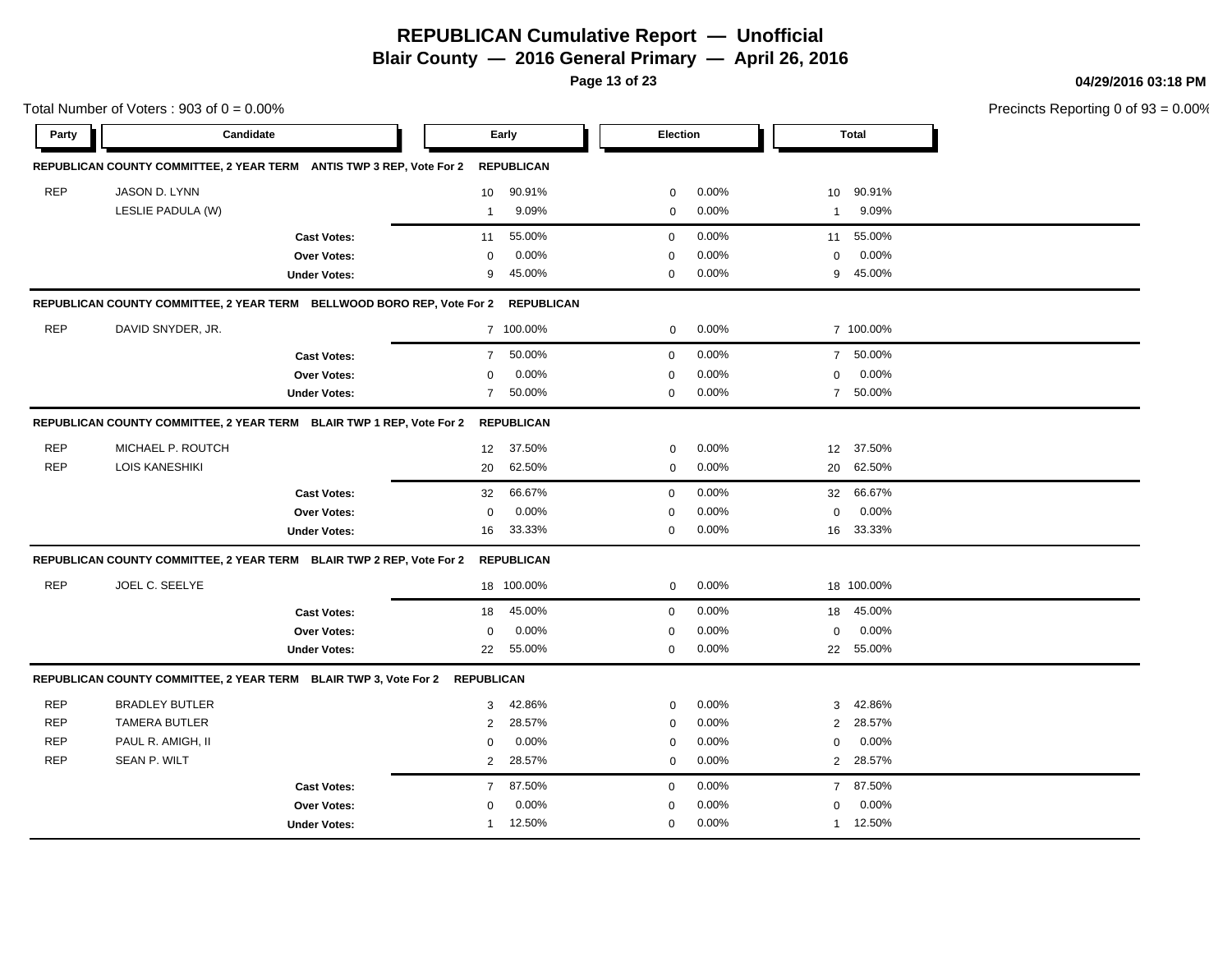**Page 14 of 23**

#### **04/29/2016 03:18 PM**

|            | Total Number of Voters: $903$ of $0 = 0.00\%$                                    |                     |                |                   |             |       |                |              | Precincts Reporting 0 of 9 |
|------------|----------------------------------------------------------------------------------|---------------------|----------------|-------------------|-------------|-------|----------------|--------------|----------------------------|
| Party      | Candidate                                                                        |                     |                | Early             | Election    |       |                | <b>Total</b> |                            |
|            | REPUBLICAN COUNTY COMMITTEE, 2 YEAR TERM CATHARINE TWP REP, Vote For 2           |                     |                | <b>REPUBLICAN</b> |             |       |                |              |                            |
| <b>REP</b> | <b>MICHAEL FAY</b>                                                               |                     | 0              | 0.00%             | $\mathbf 0$ | 0.00% | $\mathbf 0$    | 0.00%        |                            |
| <b>REP</b> | <b>JON MCCLINTOCK</b>                                                            |                     | 0              | 0.00%             | 0           | 0.00% | 0              | 0.00%        |                            |
| <b>REP</b> | <b>MARINA BRUBAKER</b>                                                           |                     | 0              | 0.00%             | $\mathbf 0$ | 0.00% | $\pmb{0}$      | 0.00%        |                            |
| <b>REP</b> | <b>DAREN BRUBAKER</b>                                                            |                     | 0              | 0.00%             | $\mathbf 0$ | 0.00% | 0              | 0.00%        |                            |
|            |                                                                                  | <b>Cast Votes:</b>  | 0              | 0.00%             | $\mathbf 0$ | 0.00% | 0              | 0.00%        |                            |
|            |                                                                                  | Over Votes:         | 0              | 0.00%             | $\Omega$    | 0.00% | 0              | 0.00%        |                            |
|            |                                                                                  | <b>Under Votes:</b> | $\mathbf 0$    | 0.00%             | $\mathbf 0$ | 0.00% | $\mathbf 0$    | 0.00%        |                            |
|            | REPUBLICAN COUNTY COMMITTEE, 2 YEAR TERM DUNCANSVILLE REP, Vote For 2 REPUBLICAN |                     |                |                   |             |       |                |              |                            |
| <b>REP</b> | JEFFREY S. LYNN                                                                  |                     | $\overline{7}$ | 63.64%            | $\mathbf 0$ | 0.00% | $\overline{7}$ | 63.64%       |                            |
| <b>REP</b> | ANNETTE JANDORA LEWIS                                                            |                     | 4              | 36.36%            | $\mathbf 0$ | 0.00% | 4              | 36.36%       |                            |
|            |                                                                                  | <b>Cast Votes:</b>  | 11             | 68.75%            | $\mathbf 0$ | 0.00% | 11             | 68.75%       |                            |
|            |                                                                                  | Over Votes:         | 0              | 0.00%             | $\Omega$    | 0.00% | $\mathbf 0$    | 0.00%        |                            |
|            |                                                                                  | <b>Under Votes:</b> | 5              | 31.25%            | $\mathbf 0$ | 0.00% |                | 5 31.25%     |                            |
|            | REPUBLICAN COUNTY COMMITTEE, 2 YEAR TERM FRANKSTOWN TWP 1 REP, Vote For 2        |                     |                | <b>REPUBLICAN</b> |             |       |                |              |                            |
| <b>REP</b> | DONALD P. CORL, JR.                                                              |                     | 5              | 55.56%            | $\mathbf 0$ | 0.00% | 5              | 55.56%       |                            |
| <b>REP</b> | PATRICIA HAIGHT                                                                  |                     | 3              | 33.33%            | $\mathbf 0$ | 0.00% | 3              | 33.33%       |                            |
| <b>REP</b> | SAMUEL MITCHELL DUNKLE                                                           |                     | $\mathbf{1}$   | 11.11%            | $\mathbf 0$ | 0.00% |                | 1 11.11%     |                            |
|            |                                                                                  | <b>Cast Votes:</b>  | 9              | 64.29%            | $\mathbf 0$ | 0.00% | 9              | 64.29%       |                            |
|            |                                                                                  | Over Votes:         | 0              | 0.00%             | $\Omega$    | 0.00% | $\Omega$       | 0.00%        |                            |
|            |                                                                                  | <b>Under Votes:</b> | 5              | 35.71%            | $\mathbf 0$ | 0.00% |                | 5 35.71%     |                            |
|            | REPUBLICAN COUNTY COMMITTEE, 2 YEAR TERM FRANKSTOWN TWP 2 REP, Vote For 2        |                     |                | <b>REPUBLICAN</b> |             |       |                |              |                            |
| <b>REP</b> | <b>GREGORY M. WERSTIL</b>                                                        |                     | 23             | 45.10%            | $\mathbf 0$ | 0.00% | 23             | 45.10%       |                            |
| <b>REP</b> | <b>MARTIN T. MALONE</b>                                                          |                     | 28             | 54.90%            | $\mathbf 0$ | 0.00% | 28             | 54.90%       |                            |
|            |                                                                                  | <b>Cast Votes:</b>  | 51             | 75.00%            | $\mathbf 0$ | 0.00% | 51             | 75.00%       |                            |
|            |                                                                                  | Over Votes:         | 0              | 0.00%             | $\mathbf 0$ | 0.00% | $\mathbf 0$    | 0.00%        |                            |
|            |                                                                                  | <b>Under Votes:</b> | 17             | 25.00%            | 0           | 0.00% |                | 17 25.00%    |                            |
|            | REPUBLICAN COUNTY COMMITTEE, 2 YEAR TERM FRANKSTOWN TWP 3 REP, Vote For 2        |                     |                | <b>REPUBLICAN</b> |             |       |                |              |                            |
| <b>REP</b> | <b>BRUCE R. ERB</b>                                                              |                     | 29             | 59.18%            | 0           | 0.00% | 29             | 59.18%       |                            |
| <b>REP</b> | <b>ANN FARRELL</b>                                                               |                     | 19             | 38.78%            | 0           | 0.00% | 19             | 38.78%       |                            |
|            | JOHN URBAN, ESQUIRE (W)                                                          |                     | $\overline{1}$ | 2.04%             | $\mathbf 0$ | 0.00% | $\mathbf{1}$   | 2.04%        |                            |
|            |                                                                                  | <b>Cast Votes:</b>  | 49             | 79.03%            | $\Omega$    | 0.00% | 49             | 79.03%       |                            |
|            |                                                                                  | <b>Over Votes:</b>  | $\Omega$       | 0.00%             | $\Omega$    | 0.00% | $\mathbf 0$    | 0.00%        |                            |
|            |                                                                                  | <b>Under Votes:</b> | 13             | 20.97%            | 0           | 0.00% | 13             | 20.97%       |                            |
|            |                                                                                  |                     |                |                   |             |       |                |              |                            |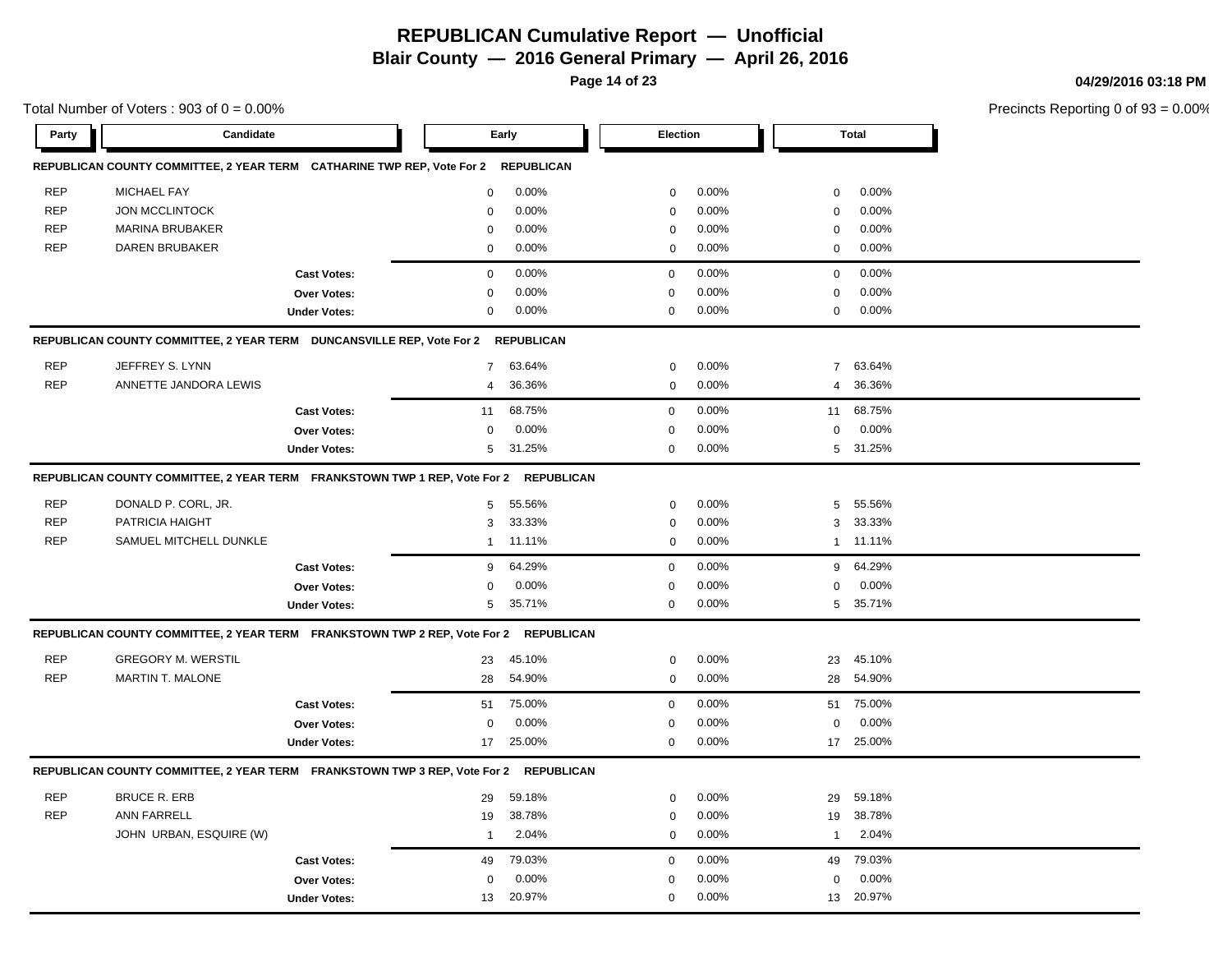**Blair County — 2016 General Primary — April 26, 2016**

**Page 15 of 23**

**04/29/2016 03:18 PM**

|            | Total Number of Voters: $903$ of $0 = 0.00\%$                                    |                     |                |                   |             |       |                  |              | Precincts Reporting 0 of 9 |
|------------|----------------------------------------------------------------------------------|---------------------|----------------|-------------------|-------------|-------|------------------|--------------|----------------------------|
| Party      | Candidate                                                                        |                     |                | Early             | Election    |       |                  | <b>Total</b> |                            |
|            | REPUBLICAN COUNTY COMMITTEE, 2 YEAR TERM FRANKSTOWN TWP 4, Vote For 2            |                     |                | <b>REPUBLICAN</b> |             |       |                  |              |                            |
| <b>REP</b> | <b>BOB FERGUSON</b>                                                              |                     | 9              | 90.00%            | $\mathbf 0$ | 0.00% | 9                | 90.00%       |                            |
|            | CODY BEATTY (W)                                                                  |                     | $\mathbf{1}$   | 10.00%            | 0           | 0.00% |                  | 1 10.00%     |                            |
|            |                                                                                  | <b>Cast Votes:</b>  | 10             | 41.67%            | $\mathbf 0$ | 0.00% | 10 <sup>1</sup>  | 41.67%       |                            |
|            |                                                                                  | Over Votes:         | 0              | 0.00%             | $\Omega$    | 0.00% | $\mathbf 0$      | 0.00%        |                            |
|            |                                                                                  | <b>Under Votes:</b> | 14             | 58.33%            | 0           | 0.00% |                  | 14 58.33%    |                            |
|            | REPUBLICAN COUNTY COMMITTEE, 2 YEAR TERM FRANKSTOWN TWP 5, Vote For 2 REPUBLICAN |                     |                |                   |             |       |                  |              |                            |
| <b>REP</b> | CHARLES M. COLONY                                                                |                     | 6              | 33.33%            | $\mathbf 0$ | 0.00% | 6                | 33.33%       |                            |
| <b>REP</b> | LEE A. THOMAS                                                                    |                     | 10             | 55.56%            | $\mathbf 0$ | 0.00% | 10               | 55.56%       |                            |
| <b>REP</b> | CINNAMON COLONY CHATMAN                                                          |                     | $\overline{2}$ | 11.11%            | 0           | 0.00% |                  | 2 11.11%     |                            |
|            |                                                                                  | <b>Cast Votes:</b>  | 18             | 64.29%            | 0           | 0.00% | 18               | 64.29%       |                            |
|            |                                                                                  | Over Votes:         | 0              | 0.00%             | $\Omega$    | 0.00% | $\boldsymbol{0}$ | 0.00%        |                            |
|            |                                                                                  | <b>Under Votes:</b> | 10             | 35.71%            | $\mathbf 0$ | 0.00% | 10               | 35.71%       |                            |
|            | REPUBLICAN COUNTY COMMITTEE, 2 YEAR TERM FREEDOM TWP 1 REP, Vote For 2           |                     |                | <b>REPUBLICAN</b> |             |       |                  |              |                            |
| <b>REP</b> | DONNA K. HAINES                                                                  |                     | 6              | 54.55%            | $\mathbf 0$ | 0.00% | 6                | 54.55%       |                            |
| <b>REP</b> | <b>WILLARD J. THOMPSON</b>                                                       |                     | 5              | 45.45%            | $\mathbf 0$ | 0.00% | 5                | 45.45%       |                            |
|            |                                                                                  | <b>Cast Votes:</b>  | 11             | 68.75%            | $\mathbf 0$ | 0.00% | 11               | 68.75%       |                            |
|            |                                                                                  | Over Votes:         | 0              | 0.00%             | $\Omega$    | 0.00% | $\mathbf 0$      | 0.00%        |                            |
|            |                                                                                  | <b>Under Votes:</b> | 5              | 31.25%            | $\mathbf 0$ | 0.00% | 5                | 31.25%       |                            |
|            | REPUBLICAN COUNTY COMMITTEE, 2 YEAR TERM FREEDOM TWP 2 REP, Vote For 2           |                     |                | <b>REPUBLICAN</b> |             |       |                  |              |                            |
| <b>REP</b> | CRISTI L. WALTZ                                                                  |                     | 5              | 31.25%            | 0           | 0.00% | 5                | 31.25%       |                            |
| <b>REP</b> | AMANDA L. WALKER                                                                 |                     | 5              | 31.25%            | $\mathbf 0$ | 0.00% | 5                | 31.25%       |                            |
| <b>REP</b> | DEREK J. ELENSKY                                                                 |                     | 6              | 37.50%            | $\mathbf 0$ | 0.00% | 6                | 37.50%       |                            |
|            |                                                                                  | <b>Cast Votes:</b>  | 16             | 72.73%            | $\mathbf 0$ | 0.00% | 16               | 72.73%       |                            |
|            |                                                                                  | Over Votes:         | 0              | 0.00%             | $\Omega$    | 0.00% | $\mathbf 0$      | 0.00%        |                            |
|            |                                                                                  | <b>Under Votes:</b> | 6              | 27.27%            | $\mathbf 0$ | 0.00% | 6                | 27.27%       |                            |
|            | REPUBLICAN COUNTY COMMITTEE, 2 YEAR TERM GREENFIELD TWP 1 REP, Vote For 2        |                     |                | <b>REPUBLICAN</b> |             |       |                  |              |                            |
|            | No Candidate Filed (W)                                                           |                     | $\mathbf 0$    | 0.00%             | $\mathbf 0$ | 0.00% | $\mathbf 0$      | 0.00%        |                            |
|            |                                                                                  | <b>Cast Votes:</b>  | $\mathbf 0$    | 0.00%             | $\mathbf 0$ | 0.00% | 0                | 0.00%        |                            |
|            |                                                                                  | Over Votes:         | 0              | 0.00%             | 0           | 0.00% | 0                | 0.00%        |                            |
|            |                                                                                  | <b>Under Votes:</b> |                | 4 100.00%         | 0           | 0.00% |                  | 4 100.00%    |                            |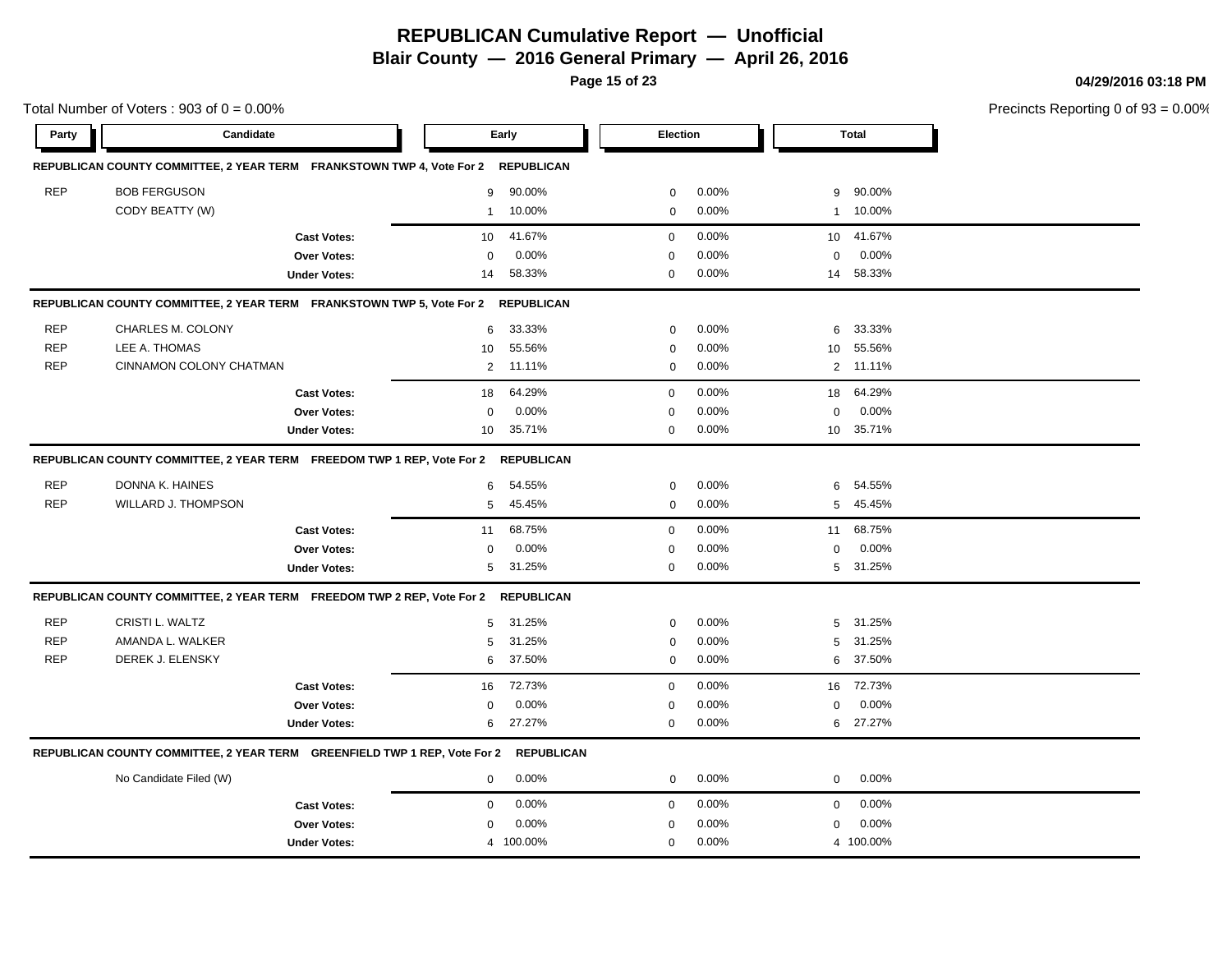**Blair County — 2016 General Primary — April 26, 2016**

**Page 16 of 23**

**04/29/2016 03:18 PM**

|            | Total Number of Voters: $903$ of $0 = 0.00\%$                             |                     |                |                   |              |       |                | Precincts Reporting 0 of |  |
|------------|---------------------------------------------------------------------------|---------------------|----------------|-------------------|--------------|-------|----------------|--------------------------|--|
| Party      | Candidate                                                                 |                     |                | Early             | Election     |       |                | <b>Total</b>             |  |
|            | REPUBLICAN COUNTY COMMITTEE, 2 YEAR TERM GREENFIELD TWP 2 REP, Vote For 2 |                     |                | <b>REPUBLICAN</b> |              |       |                |                          |  |
|            | No Candidate Filed (W)                                                    |                     | $\mathbf 0$    | 0.00%             | 0            | 0.00% | 0              | 0.00%                    |  |
|            |                                                                           | <b>Cast Votes:</b>  | $\mathbf 0$    | 0.00%             | $\mathbf 0$  | 0.00% | 0              | 0.00%                    |  |
|            |                                                                           | <b>Over Votes:</b>  | 0              | 0.00%             | $\mathbf 0$  | 0.00% | 0              | 0.00%                    |  |
|            |                                                                           | <b>Under Votes:</b> | 0              | 0.00%             | 0            | 0.00% | 0              | 0.00%                    |  |
|            | REPUBLICAN COUNTY COMMITTEE, 2 YEAR TERM GREENFIELD TWP 3 REP, Vote For 2 |                     |                | <b>REPUBLICAN</b> |              |       |                |                          |  |
|            | No Candidate Filed (W)                                                    |                     | $\mathbf 0$    | 0.00%             | $\mathbf 0$  | 0.00% | $\mathbf 0$    | 0.00%                    |  |
|            | <b>GRACE HEISEL (W)</b>                                                   |                     | $\mathbf{1}$   | 100.00%           | $\mathbf 0$  | 0.00% |                | 1 100.00%                |  |
|            |                                                                           | <b>Cast Votes:</b>  | $\mathbf{1}$   | 6.25%             | $\mathbf 0$  | 0.00% | $\overline{1}$ | 6.25%                    |  |
|            |                                                                           | Over Votes:         | 0              | 0.00%             | $\mathbf 0$  | 0.00% | 0              | 0.00%                    |  |
|            |                                                                           | <b>Under Votes:</b> | 15             | 93.75%            | $\mathbf 0$  | 0.00% |                | 15 93.75%                |  |
|            | REPUBLICAN COUNTY COMMITTEE, 2 YEAR TERM HOLLIDAYSBURG 1 REP, Vote For 2  |                     |                | <b>REPUBLICAN</b> |              |       |                |                          |  |
|            | No Candidate Filed (W)                                                    |                     | $\mathbf 0$    | 0.00%             | $\mathbf 0$  | 0.00% | 0              | 0.00%                    |  |
|            |                                                                           | <b>Cast Votes:</b>  | $\mathsf 0$    | 0.00%             | $\mathbf 0$  | 0.00% | 0              | 0.00%                    |  |
|            |                                                                           | Over Votes:         | $\mathbf 0$    | 0.00%             | $\mathbf 0$  | 0.00% | 0              | 0.00%                    |  |
|            |                                                                           | <b>Under Votes:</b> | $\overline{2}$ | 100.00%           | $\mathbf{0}$ | 0.00% |                | 2 100.00%                |  |
|            | REPUBLICAN COUNTY COMMITTEE, 2 YEAR TERM HOLLIDAYSBURG 2 REP, Vote For 2  |                     |                | <b>REPUBLICAN</b> |              |       |                |                          |  |
| <b>REP</b> | DEBBIE SHUSTER KING                                                       |                     | $\overline{7}$ | 38.89%            | $\mathbf 0$  | 0.00% | $\overline{7}$ | 38.89%                   |  |
| <b>REP</b> | <b>JOE DODSON</b>                                                         |                     | 9              | 50.00%            | $\mathbf 0$  | 0.00% | 9              | 50.00%                   |  |
|            | ALAN CURTIS (W)                                                           |                     | 1              | 5.56%             | $\mathbf 0$  | 0.00% | 1              | 5.56%                    |  |
|            | MARY CLAIRE CURTIS (W)                                                    |                     | -1             | 5.56%             | $\mathbf 0$  | 0.00% | $\mathbf{1}$   | 5.56%                    |  |
|            |                                                                           | <b>Cast Votes:</b>  | 18             | 64.29%            | $\mathbf 0$  | 0.00% | 18             | 64.29%                   |  |
|            |                                                                           | Over Votes:         | $\mathbf 0$    | 0.00%             | $\mathbf 0$  | 0.00% | 0              | 0.00%                    |  |
|            |                                                                           | <b>Under Votes:</b> | 10             | 35.71%            | 0            | 0.00% |                | 10 35.71%                |  |
|            | REPUBLICAN COUNTY COMMITTEE, 2 YEAR TERM HOLLIDAYSBURG 3 REP, Vote For 2  |                     |                | <b>REPUBLICAN</b> |              |       |                |                          |  |
|            | No Candidate Filed (W)                                                    |                     | $\mathbf 0$    | 0.00%             | 0            | 0.00% | 0              | 0.00%                    |  |
|            |                                                                           | <b>Cast Votes:</b>  | $\mathbf 0$    | 0.00%             | $\mathbf 0$  | 0.00% | 0              | 0.00%                    |  |
|            |                                                                           | Over Votes:         | $\mathbf 0$    | 0.00%             | $\mathbf 0$  | 0.00% | $\mathbf 0$    | 0.00%                    |  |
|            |                                                                           | <b>Under Votes:</b> |                | 6 100.00%         | $\mathbf 0$  | 0.00% |                | 6 100.00%                |  |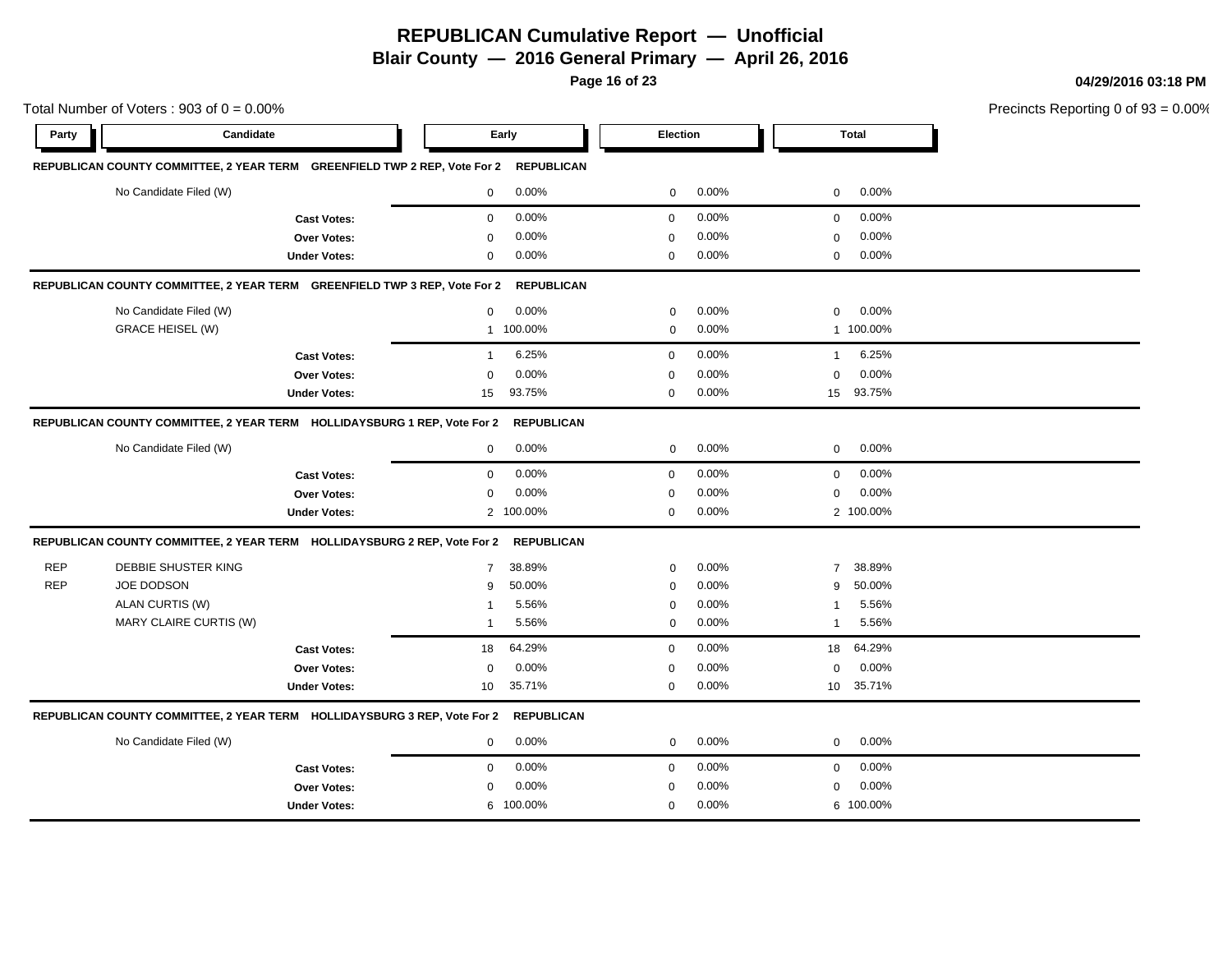**Blair County — 2016 General Primary — April 26, 2016**

**Page 17 of 23**

**04/29/2016 03:18 PM**

| Party<br>Candidate<br>Election<br><b>Total</b><br>Early<br>REPUBLICAN COUNTY COMMITTEE, 2 YEAR TERM HOLLIDAYSBURG 4 REP, Vote For 2<br><b>REPUBLICAN</b><br><b>REP</b><br>40.00%<br>0.00%<br>40.00%<br><b>MARY ANN BENNIS</b><br>$\overline{2}$<br>$\overline{2}$<br>0<br><b>REP</b><br>JAMES R. HUFF II<br>20.00%<br>0.00%<br>20.00%<br>$\mathbf 0$<br>$\mathbf 1$<br>1<br><b>REP</b><br>RICHARD LATKER<br>40.00%<br>0.00%<br>40.00%<br>2<br>$\mathbf 0$<br>$\overline{2}$<br>50.00%<br>0.00%<br>50.00%<br>5<br>$\mathbf 0$<br>5<br><b>Cast Votes:</b><br>0.00%<br>0.00%<br>0.00%<br>Over Votes:<br>0<br>0<br>0<br>50.00%<br>50.00%<br>0.00%<br><b>Under Votes:</b><br>5<br>$\mathbf 0$<br>5<br>REPUBLICAN COUNTY COMMITTEE, 2 YEAR TERM HOLLIDAYSBURG 5 REP, Vote For 2<br><b>REPUBLICAN</b><br><b>REP</b><br>TIMOTHY G. MELBINGER<br>0.00%<br>13.64%<br>13.64%<br>3<br>$\mathbf 0$<br>3<br><b>REP</b><br><b>AARON RITCHEY</b><br>40.91%<br>0.00%<br>40.91%<br>9<br>$\mathbf 0$<br>9<br><b>REP</b><br>KATHRYN ERB MATHIAS<br>45.45%<br>0.00%<br>45.45%<br>10<br>0<br>10<br>73.33%<br>0.00%<br>73.33%<br><b>Cast Votes:</b><br>22<br>$\mathbf 0$<br>22<br>0.00%<br>0.00%<br>0.00%<br>$\mathbf 0$<br>Over Votes:<br>$\mathbf 0$<br>$\mathbf 0$<br>26.67%<br>$\mathbf 0$<br>0.00%<br>26.67%<br>8<br>8<br><b>Under Votes:</b><br>REPUBLICAN COUNTY COMMITTEE, 2 YEAR TERM HOLLIDAYSBURG 6 REP, Vote For 2<br><b>REPUBLICAN</b><br><b>REP</b><br><b>GEORGE C. KELCHNER</b><br>52.38%<br>0.00%<br>52.38%<br>11<br>0<br>11<br><b>REP</b><br><b>STEPHANIE WERTZ</b><br>47.62%<br>$\mathbf 0$<br>0.00%<br>47.62%<br>10<br>10<br>75.00%<br>0<br>0.00%<br>75.00%<br><b>Cast Votes:</b><br>21<br>21<br>0.00%<br>0.00%<br>0.00%<br>0<br>Over Votes:<br>0<br>0<br>0.00%<br>7 25.00%<br>25.00%<br><b>Under Votes:</b><br>$\overline{7}$<br>0<br><b>REPUBLICAN</b><br>REPUBLICAN COUNTY COMMITTEE, 2 YEAR TERM HOLLIDAYSBURG 7 REP, Vote For 2<br><b>REP</b><br>AMY E. WEBSTER<br>60.00%<br>0.00%<br>60.00%<br>3<br>$\mathbf 0$<br>3<br>RICHARD A. SCHOLTON (W)<br>40.00%<br>0.00%<br>$\overline{2}$<br>2 40.00%<br>$\mathbf 0$<br>41.67%<br>0.00%<br>41.67%<br><b>Cast Votes:</b><br>5<br>0<br>5<br>0.00%<br>0.00%<br>0.00%<br>Over Votes:<br>$\mathbf 0$<br>$\mathbf 0$<br>$\mathbf 0$<br>58.33%<br>0.00%<br>7 58.33%<br><b>Under Votes:</b><br>$\overline{7}$<br>0<br>REPUBLICAN COUNTY COMMITTEE, 2 YEAR TERM HUSTON TWP REP, Vote For 2<br><b>REPUBLICAN</b><br><b>REP</b><br><b>STACEY Y. KENSINGER</b><br>1 100.00%<br>0.00%<br>1 100.00%<br>$\mathbf 0$<br>16.67%<br>0.00%<br>1 16.67%<br><b>Cast Votes:</b><br>0<br>$\mathbf{1}$<br>0.00%<br>0.00%<br>0.00%<br>$\mathbf 0$<br>$\mathbf 0$<br>Over Votes:<br>$\mathbf 0$<br>5 83.33%<br>83.33%<br>0.00%<br><b>Under Votes:</b><br>5<br>0 | Total Number of Voters: $903$ of $0 = 0.00\%$ |  |  |  |  | Precincts Reporting 0 of |  |
|------------------------------------------------------------------------------------------------------------------------------------------------------------------------------------------------------------------------------------------------------------------------------------------------------------------------------------------------------------------------------------------------------------------------------------------------------------------------------------------------------------------------------------------------------------------------------------------------------------------------------------------------------------------------------------------------------------------------------------------------------------------------------------------------------------------------------------------------------------------------------------------------------------------------------------------------------------------------------------------------------------------------------------------------------------------------------------------------------------------------------------------------------------------------------------------------------------------------------------------------------------------------------------------------------------------------------------------------------------------------------------------------------------------------------------------------------------------------------------------------------------------------------------------------------------------------------------------------------------------------------------------------------------------------------------------------------------------------------------------------------------------------------------------------------------------------------------------------------------------------------------------------------------------------------------------------------------------------------------------------------------------------------------------------------------------------------------------------------------------------------------------------------------------------------------------------------------------------------------------------------------------------------------------------------------------------------------------------------------------------------------------------------------------------------------------------------------------------------------------------------------------------------------------------------------------------------------------------------------------------------------------------------------------------------------------------------------------------------------------------------------------------------------|-----------------------------------------------|--|--|--|--|--------------------------|--|
|                                                                                                                                                                                                                                                                                                                                                                                                                                                                                                                                                                                                                                                                                                                                                                                                                                                                                                                                                                                                                                                                                                                                                                                                                                                                                                                                                                                                                                                                                                                                                                                                                                                                                                                                                                                                                                                                                                                                                                                                                                                                                                                                                                                                                                                                                                                                                                                                                                                                                                                                                                                                                                                                                                                                                                                    |                                               |  |  |  |  |                          |  |
|                                                                                                                                                                                                                                                                                                                                                                                                                                                                                                                                                                                                                                                                                                                                                                                                                                                                                                                                                                                                                                                                                                                                                                                                                                                                                                                                                                                                                                                                                                                                                                                                                                                                                                                                                                                                                                                                                                                                                                                                                                                                                                                                                                                                                                                                                                                                                                                                                                                                                                                                                                                                                                                                                                                                                                                    |                                               |  |  |  |  |                          |  |
|                                                                                                                                                                                                                                                                                                                                                                                                                                                                                                                                                                                                                                                                                                                                                                                                                                                                                                                                                                                                                                                                                                                                                                                                                                                                                                                                                                                                                                                                                                                                                                                                                                                                                                                                                                                                                                                                                                                                                                                                                                                                                                                                                                                                                                                                                                                                                                                                                                                                                                                                                                                                                                                                                                                                                                                    |                                               |  |  |  |  |                          |  |
|                                                                                                                                                                                                                                                                                                                                                                                                                                                                                                                                                                                                                                                                                                                                                                                                                                                                                                                                                                                                                                                                                                                                                                                                                                                                                                                                                                                                                                                                                                                                                                                                                                                                                                                                                                                                                                                                                                                                                                                                                                                                                                                                                                                                                                                                                                                                                                                                                                                                                                                                                                                                                                                                                                                                                                                    |                                               |  |  |  |  |                          |  |
|                                                                                                                                                                                                                                                                                                                                                                                                                                                                                                                                                                                                                                                                                                                                                                                                                                                                                                                                                                                                                                                                                                                                                                                                                                                                                                                                                                                                                                                                                                                                                                                                                                                                                                                                                                                                                                                                                                                                                                                                                                                                                                                                                                                                                                                                                                                                                                                                                                                                                                                                                                                                                                                                                                                                                                                    |                                               |  |  |  |  |                          |  |
|                                                                                                                                                                                                                                                                                                                                                                                                                                                                                                                                                                                                                                                                                                                                                                                                                                                                                                                                                                                                                                                                                                                                                                                                                                                                                                                                                                                                                                                                                                                                                                                                                                                                                                                                                                                                                                                                                                                                                                                                                                                                                                                                                                                                                                                                                                                                                                                                                                                                                                                                                                                                                                                                                                                                                                                    |                                               |  |  |  |  |                          |  |
|                                                                                                                                                                                                                                                                                                                                                                                                                                                                                                                                                                                                                                                                                                                                                                                                                                                                                                                                                                                                                                                                                                                                                                                                                                                                                                                                                                                                                                                                                                                                                                                                                                                                                                                                                                                                                                                                                                                                                                                                                                                                                                                                                                                                                                                                                                                                                                                                                                                                                                                                                                                                                                                                                                                                                                                    |                                               |  |  |  |  |                          |  |
|                                                                                                                                                                                                                                                                                                                                                                                                                                                                                                                                                                                                                                                                                                                                                                                                                                                                                                                                                                                                                                                                                                                                                                                                                                                                                                                                                                                                                                                                                                                                                                                                                                                                                                                                                                                                                                                                                                                                                                                                                                                                                                                                                                                                                                                                                                                                                                                                                                                                                                                                                                                                                                                                                                                                                                                    |                                               |  |  |  |  |                          |  |
|                                                                                                                                                                                                                                                                                                                                                                                                                                                                                                                                                                                                                                                                                                                                                                                                                                                                                                                                                                                                                                                                                                                                                                                                                                                                                                                                                                                                                                                                                                                                                                                                                                                                                                                                                                                                                                                                                                                                                                                                                                                                                                                                                                                                                                                                                                                                                                                                                                                                                                                                                                                                                                                                                                                                                                                    |                                               |  |  |  |  |                          |  |
|                                                                                                                                                                                                                                                                                                                                                                                                                                                                                                                                                                                                                                                                                                                                                                                                                                                                                                                                                                                                                                                                                                                                                                                                                                                                                                                                                                                                                                                                                                                                                                                                                                                                                                                                                                                                                                                                                                                                                                                                                                                                                                                                                                                                                                                                                                                                                                                                                                                                                                                                                                                                                                                                                                                                                                                    |                                               |  |  |  |  |                          |  |
|                                                                                                                                                                                                                                                                                                                                                                                                                                                                                                                                                                                                                                                                                                                                                                                                                                                                                                                                                                                                                                                                                                                                                                                                                                                                                                                                                                                                                                                                                                                                                                                                                                                                                                                                                                                                                                                                                                                                                                                                                                                                                                                                                                                                                                                                                                                                                                                                                                                                                                                                                                                                                                                                                                                                                                                    |                                               |  |  |  |  |                          |  |
|                                                                                                                                                                                                                                                                                                                                                                                                                                                                                                                                                                                                                                                                                                                                                                                                                                                                                                                                                                                                                                                                                                                                                                                                                                                                                                                                                                                                                                                                                                                                                                                                                                                                                                                                                                                                                                                                                                                                                                                                                                                                                                                                                                                                                                                                                                                                                                                                                                                                                                                                                                                                                                                                                                                                                                                    |                                               |  |  |  |  |                          |  |
|                                                                                                                                                                                                                                                                                                                                                                                                                                                                                                                                                                                                                                                                                                                                                                                                                                                                                                                                                                                                                                                                                                                                                                                                                                                                                                                                                                                                                                                                                                                                                                                                                                                                                                                                                                                                                                                                                                                                                                                                                                                                                                                                                                                                                                                                                                                                                                                                                                                                                                                                                                                                                                                                                                                                                                                    |                                               |  |  |  |  |                          |  |
|                                                                                                                                                                                                                                                                                                                                                                                                                                                                                                                                                                                                                                                                                                                                                                                                                                                                                                                                                                                                                                                                                                                                                                                                                                                                                                                                                                                                                                                                                                                                                                                                                                                                                                                                                                                                                                                                                                                                                                                                                                                                                                                                                                                                                                                                                                                                                                                                                                                                                                                                                                                                                                                                                                                                                                                    |                                               |  |  |  |  |                          |  |
|                                                                                                                                                                                                                                                                                                                                                                                                                                                                                                                                                                                                                                                                                                                                                                                                                                                                                                                                                                                                                                                                                                                                                                                                                                                                                                                                                                                                                                                                                                                                                                                                                                                                                                                                                                                                                                                                                                                                                                                                                                                                                                                                                                                                                                                                                                                                                                                                                                                                                                                                                                                                                                                                                                                                                                                    |                                               |  |  |  |  |                          |  |
|                                                                                                                                                                                                                                                                                                                                                                                                                                                                                                                                                                                                                                                                                                                                                                                                                                                                                                                                                                                                                                                                                                                                                                                                                                                                                                                                                                                                                                                                                                                                                                                                                                                                                                                                                                                                                                                                                                                                                                                                                                                                                                                                                                                                                                                                                                                                                                                                                                                                                                                                                                                                                                                                                                                                                                                    |                                               |  |  |  |  |                          |  |
|                                                                                                                                                                                                                                                                                                                                                                                                                                                                                                                                                                                                                                                                                                                                                                                                                                                                                                                                                                                                                                                                                                                                                                                                                                                                                                                                                                                                                                                                                                                                                                                                                                                                                                                                                                                                                                                                                                                                                                                                                                                                                                                                                                                                                                                                                                                                                                                                                                                                                                                                                                                                                                                                                                                                                                                    |                                               |  |  |  |  |                          |  |
|                                                                                                                                                                                                                                                                                                                                                                                                                                                                                                                                                                                                                                                                                                                                                                                                                                                                                                                                                                                                                                                                                                                                                                                                                                                                                                                                                                                                                                                                                                                                                                                                                                                                                                                                                                                                                                                                                                                                                                                                                                                                                                                                                                                                                                                                                                                                                                                                                                                                                                                                                                                                                                                                                                                                                                                    |                                               |  |  |  |  |                          |  |
|                                                                                                                                                                                                                                                                                                                                                                                                                                                                                                                                                                                                                                                                                                                                                                                                                                                                                                                                                                                                                                                                                                                                                                                                                                                                                                                                                                                                                                                                                                                                                                                                                                                                                                                                                                                                                                                                                                                                                                                                                                                                                                                                                                                                                                                                                                                                                                                                                                                                                                                                                                                                                                                                                                                                                                                    |                                               |  |  |  |  |                          |  |
|                                                                                                                                                                                                                                                                                                                                                                                                                                                                                                                                                                                                                                                                                                                                                                                                                                                                                                                                                                                                                                                                                                                                                                                                                                                                                                                                                                                                                                                                                                                                                                                                                                                                                                                                                                                                                                                                                                                                                                                                                                                                                                                                                                                                                                                                                                                                                                                                                                                                                                                                                                                                                                                                                                                                                                                    |                                               |  |  |  |  |                          |  |
|                                                                                                                                                                                                                                                                                                                                                                                                                                                                                                                                                                                                                                                                                                                                                                                                                                                                                                                                                                                                                                                                                                                                                                                                                                                                                                                                                                                                                                                                                                                                                                                                                                                                                                                                                                                                                                                                                                                                                                                                                                                                                                                                                                                                                                                                                                                                                                                                                                                                                                                                                                                                                                                                                                                                                                                    |                                               |  |  |  |  |                          |  |
|                                                                                                                                                                                                                                                                                                                                                                                                                                                                                                                                                                                                                                                                                                                                                                                                                                                                                                                                                                                                                                                                                                                                                                                                                                                                                                                                                                                                                                                                                                                                                                                                                                                                                                                                                                                                                                                                                                                                                                                                                                                                                                                                                                                                                                                                                                                                                                                                                                                                                                                                                                                                                                                                                                                                                                                    |                                               |  |  |  |  |                          |  |
|                                                                                                                                                                                                                                                                                                                                                                                                                                                                                                                                                                                                                                                                                                                                                                                                                                                                                                                                                                                                                                                                                                                                                                                                                                                                                                                                                                                                                                                                                                                                                                                                                                                                                                                                                                                                                                                                                                                                                                                                                                                                                                                                                                                                                                                                                                                                                                                                                                                                                                                                                                                                                                                                                                                                                                                    |                                               |  |  |  |  |                          |  |
|                                                                                                                                                                                                                                                                                                                                                                                                                                                                                                                                                                                                                                                                                                                                                                                                                                                                                                                                                                                                                                                                                                                                                                                                                                                                                                                                                                                                                                                                                                                                                                                                                                                                                                                                                                                                                                                                                                                                                                                                                                                                                                                                                                                                                                                                                                                                                                                                                                                                                                                                                                                                                                                                                                                                                                                    |                                               |  |  |  |  |                          |  |
|                                                                                                                                                                                                                                                                                                                                                                                                                                                                                                                                                                                                                                                                                                                                                                                                                                                                                                                                                                                                                                                                                                                                                                                                                                                                                                                                                                                                                                                                                                                                                                                                                                                                                                                                                                                                                                                                                                                                                                                                                                                                                                                                                                                                                                                                                                                                                                                                                                                                                                                                                                                                                                                                                                                                                                                    |                                               |  |  |  |  |                          |  |
|                                                                                                                                                                                                                                                                                                                                                                                                                                                                                                                                                                                                                                                                                                                                                                                                                                                                                                                                                                                                                                                                                                                                                                                                                                                                                                                                                                                                                                                                                                                                                                                                                                                                                                                                                                                                                                                                                                                                                                                                                                                                                                                                                                                                                                                                                                                                                                                                                                                                                                                                                                                                                                                                                                                                                                                    |                                               |  |  |  |  |                          |  |
|                                                                                                                                                                                                                                                                                                                                                                                                                                                                                                                                                                                                                                                                                                                                                                                                                                                                                                                                                                                                                                                                                                                                                                                                                                                                                                                                                                                                                                                                                                                                                                                                                                                                                                                                                                                                                                                                                                                                                                                                                                                                                                                                                                                                                                                                                                                                                                                                                                                                                                                                                                                                                                                                                                                                                                                    |                                               |  |  |  |  |                          |  |
|                                                                                                                                                                                                                                                                                                                                                                                                                                                                                                                                                                                                                                                                                                                                                                                                                                                                                                                                                                                                                                                                                                                                                                                                                                                                                                                                                                                                                                                                                                                                                                                                                                                                                                                                                                                                                                                                                                                                                                                                                                                                                                                                                                                                                                                                                                                                                                                                                                                                                                                                                                                                                                                                                                                                                                                    |                                               |  |  |  |  |                          |  |
|                                                                                                                                                                                                                                                                                                                                                                                                                                                                                                                                                                                                                                                                                                                                                                                                                                                                                                                                                                                                                                                                                                                                                                                                                                                                                                                                                                                                                                                                                                                                                                                                                                                                                                                                                                                                                                                                                                                                                                                                                                                                                                                                                                                                                                                                                                                                                                                                                                                                                                                                                                                                                                                                                                                                                                                    |                                               |  |  |  |  |                          |  |
|                                                                                                                                                                                                                                                                                                                                                                                                                                                                                                                                                                                                                                                                                                                                                                                                                                                                                                                                                                                                                                                                                                                                                                                                                                                                                                                                                                                                                                                                                                                                                                                                                                                                                                                                                                                                                                                                                                                                                                                                                                                                                                                                                                                                                                                                                                                                                                                                                                                                                                                                                                                                                                                                                                                                                                                    |                                               |  |  |  |  |                          |  |
|                                                                                                                                                                                                                                                                                                                                                                                                                                                                                                                                                                                                                                                                                                                                                                                                                                                                                                                                                                                                                                                                                                                                                                                                                                                                                                                                                                                                                                                                                                                                                                                                                                                                                                                                                                                                                                                                                                                                                                                                                                                                                                                                                                                                                                                                                                                                                                                                                                                                                                                                                                                                                                                                                                                                                                                    |                                               |  |  |  |  |                          |  |
|                                                                                                                                                                                                                                                                                                                                                                                                                                                                                                                                                                                                                                                                                                                                                                                                                                                                                                                                                                                                                                                                                                                                                                                                                                                                                                                                                                                                                                                                                                                                                                                                                                                                                                                                                                                                                                                                                                                                                                                                                                                                                                                                                                                                                                                                                                                                                                                                                                                                                                                                                                                                                                                                                                                                                                                    |                                               |  |  |  |  |                          |  |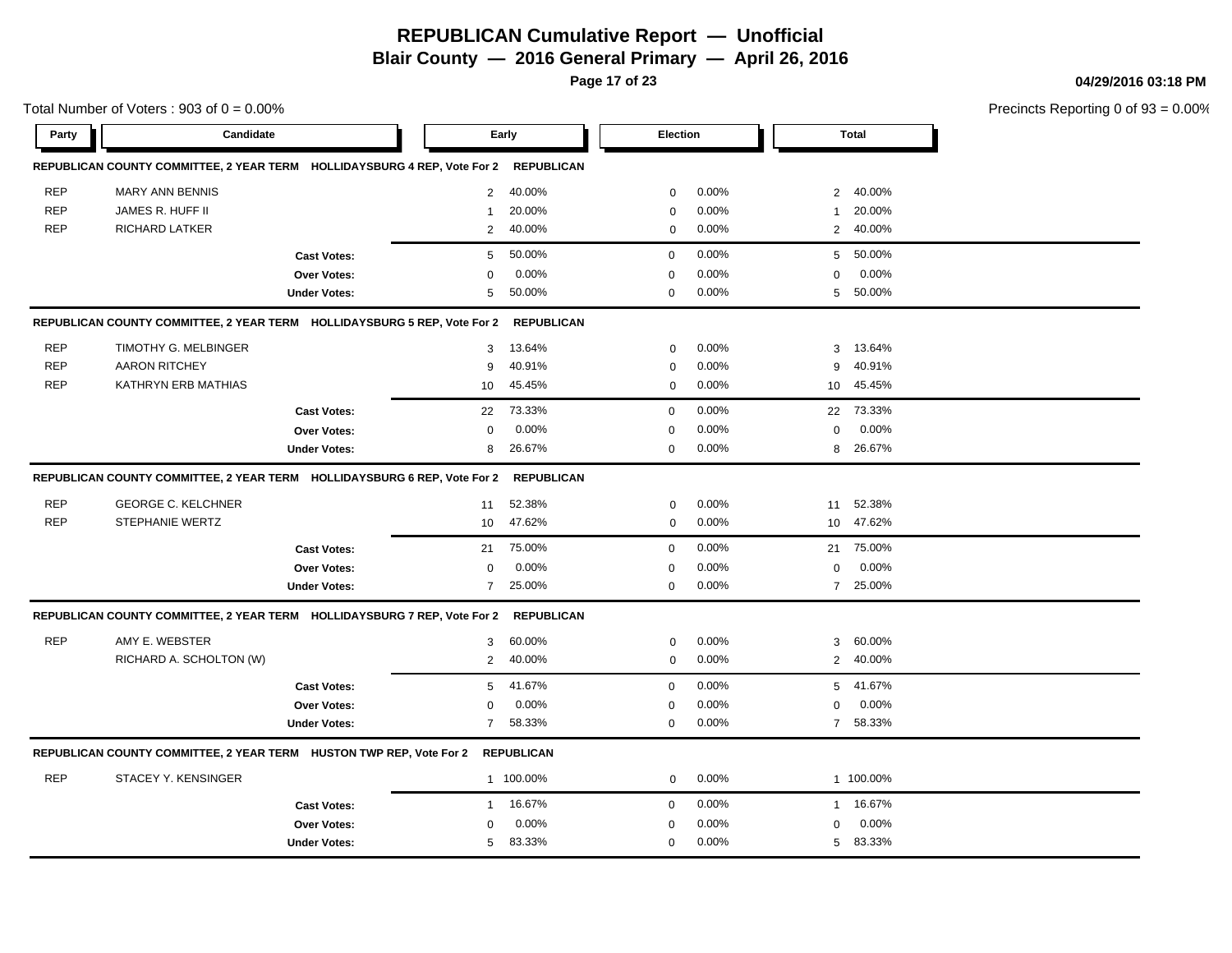**Blair County — 2016 General Primary — April 26, 2016**

**Page 18 of 23**

**04/29/2016 03:18 PM**

|            | Total Number of Voters: $903$ of $0 = 0.00\%$ |                                                                                 |                |                   |             |          |                |              | Precincts Reporting 0 of |
|------------|-----------------------------------------------|---------------------------------------------------------------------------------|----------------|-------------------|-------------|----------|----------------|--------------|--------------------------|
| Party      | Candidate                                     |                                                                                 |                | Early             | Election    |          |                | <b>Total</b> |                          |
|            |                                               | REPUBLICAN COUNTY COMMITTEE, 2 YEAR TERM JUNIATA TWP REP, Vote For 2            |                | <b>REPUBLICAN</b> |             |          |                |              |                          |
| <b>REP</b> | ALLAN R. STOMBAUGH                            |                                                                                 |                | 10 100.00%        | 0           | $0.00\%$ |                | 10 100.00%   |                          |
|            |                                               | <b>Cast Votes:</b>                                                              | 10             | 50.00%            | 0           | 0.00%    | 10             | 50.00%       |                          |
|            |                                               | Over Votes:                                                                     | $\mathbf 0$    | 0.00%             | 0           | 0.00%    | 0              | 0.00%        |                          |
|            |                                               | <b>Under Votes:</b>                                                             | 10             | 50.00%            | 0           | 0.00%    |                | 10 50.00%    |                          |
|            |                                               | REPUBLICAN COUNTY COMMITTEE, 2 YEAR TERM LOGAN TWP 1 REP, Vote For 2 REPUBLICAN |                |                   |             |          |                |              |                          |
| <b>REP</b> | SHARON L. BREAM                               |                                                                                 | $\overline{4}$ | 36.36%            | $\mathbf 0$ | 0.00%    | 4              | 36.36%       |                          |
| <b>REP</b> | JOAN E. BARR                                  |                                                                                 | 6              | 54.55%            | $\mathbf 0$ | 0.00%    | 6              | 54.55%       |                          |
|            | DAVID SHANNON (W)                             |                                                                                 | $\overline{1}$ | 9.09%             | 0           | 0.00%    | $\overline{1}$ | 9.09%        |                          |
|            |                                               | <b>Cast Votes:</b>                                                              | 11             | 50.00%            | $\mathbf 0$ | 0.00%    | 11             | 50.00%       |                          |
|            |                                               | Over Votes:                                                                     | $\mathbf 0$    | 0.00%             | 0           | 0.00%    | 0              | 0.00%        |                          |
|            |                                               | <b>Under Votes:</b>                                                             | 11             | 50.00%            | 0           | 0.00%    | 11             | 50.00%       |                          |
|            |                                               | REPUBLICAN COUNTY COMMITTEE, 2 YEAR TERM LOGAN TWP 2 REP, Vote For 2 REPUBLICAN |                |                   |             |          |                |              |                          |
| <b>REP</b> | <b>CHERYL RAWLINGS</b>                        |                                                                                 | 13             | 40.63%            | $\mathbf 0$ | 0.00%    | 13             | 40.63%       |                          |
| <b>REP</b> | <b>JAMES ROKOSKY</b>                          |                                                                                 | 5              | 15.63%            | $\mathbf 0$ | 0.00%    | 5              | 15.63%       |                          |
| <b>REP</b> | <b>GORDON S. HAMPTON</b>                      |                                                                                 | 14             | 43.75%            | $\mathbf 0$ | 0.00%    | 14             | 43.75%       |                          |
|            |                                               | <b>Cast Votes:</b>                                                              | 32             | 80.00%            | $\mathbf 0$ | 0.00%    | 32             | 80.00%       |                          |
|            |                                               | Over Votes:                                                                     | $\mathbf 0$    | 0.00%             | $\mathbf 0$ | 0.00%    | $\mathbf 0$    | 0.00%        |                          |
|            |                                               | <b>Under Votes:</b>                                                             | 8              | 20.00%            | $\mathbf 0$ | 0.00%    | 8              | 20.00%       |                          |
|            |                                               | REPUBLICAN COUNTY COMMITTEE, 2 YEAR TERM LOGAN TWP 3 REP, Vote For 2            |                | <b>REPUBLICAN</b> |             |          |                |              |                          |
| <b>REP</b> | <b>BARBARA HOOVER</b>                         |                                                                                 | 3              | 33.33%            | $\mathbf 0$ | 0.00%    | 3              | 33.33%       |                          |
| <b>REP</b> | LOUIS C. SCHMITT, JR.                         |                                                                                 | 4              | 44.44%            | $\mathbf 0$ | 0.00%    | 4              | 44.44%       |                          |
| <b>REP</b> | <b>JOE METZGAR</b>                            |                                                                                 | 2              | 22.22%            | $\mathbf 0$ | 0.00%    |                | 2 22.22%     |                          |
|            |                                               | <b>Cast Votes:</b>                                                              | 9              | 75.00%            | 0           | 0.00%    | 9              | 75.00%       |                          |
|            |                                               | Over Votes:                                                                     | $\Omega$       | 0.00%             | $\mathbf 0$ | 0.00%    | $\mathbf 0$    | 0.00%        |                          |
|            |                                               | <b>Under Votes:</b>                                                             | 3              | 25.00%            | $\mathbf 0$ | 0.00%    | 3              | 25.00%       |                          |
|            |                                               | REPUBLICAN COUNTY COMMITTEE, 2 YEAR TERM LOGAN TWP 4 REP, Vote For 2            |                | <b>REPUBLICAN</b> |             |          |                |              |                          |
| <b>REP</b> | <b>RYAN BEERS</b>                             |                                                                                 | 5              | 50.00%            | $\mathbf 0$ | 0.00%    | 5              | 50.00%       |                          |
| <b>REP</b> | MICHELLE BEERS                                |                                                                                 | 5              | 50.00%            | $\mathbf 0$ | 0.00%    | 5              | 50.00%       |                          |
|            |                                               | <b>Cast Votes:</b>                                                              | 10             | 62.50%            | 0           | 0.00%    | 10             | 62.50%       |                          |
|            |                                               | Over Votes:                                                                     | 0              | 0.00%             | 0           | 0.00%    | 0              | 0.00%        |                          |
|            |                                               | <b>Under Votes:</b>                                                             | 6              | 37.50%            | 0           | 0.00%    | 6              | 37.50%       |                          |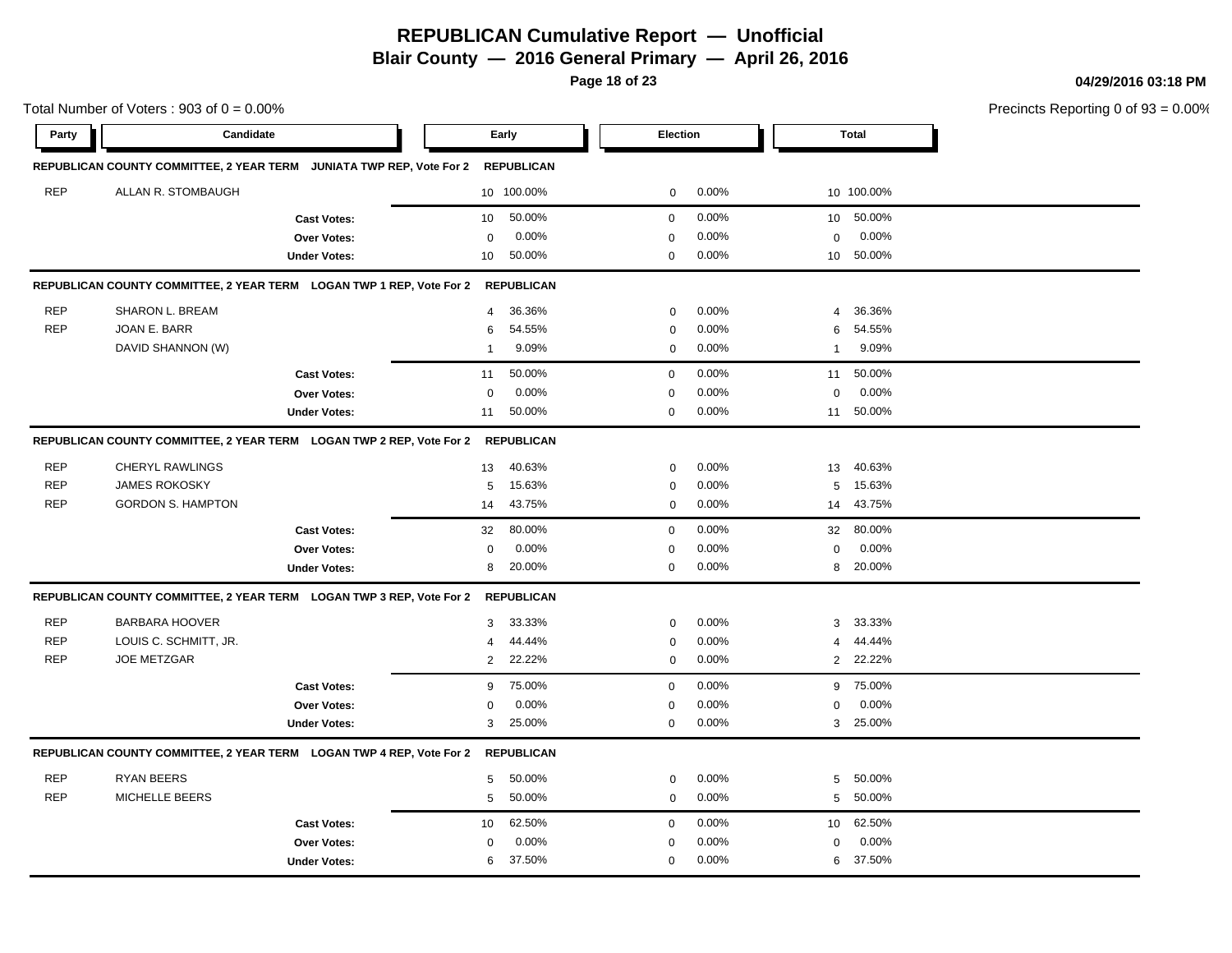**Blair County — 2016 General Primary — April 26, 2016**

**Page 19 of 23**

Total Number of Voters :  $903$  of  $0 = 0.00\%$ 

**04/29/2016 03:18 PM**

| Party      | Candidate               |                                                                                   |                | Early             | <b>Election</b> |          |                | <b>Total</b> |  |
|------------|-------------------------|-----------------------------------------------------------------------------------|----------------|-------------------|-----------------|----------|----------------|--------------|--|
|            |                         | REPUBLICAN COUNTY COMMITTEE, 2 YEAR TERM LOGAN TWP 5 REP, Vote For 2              |                | <b>REPUBLICAN</b> |                 |          |                |              |  |
| <b>REP</b> | ERIC R. WILLS           |                                                                                   | 3              | 75.00%            | $\mathbf 0$     | 0.00%    | 3              | 75.00%       |  |
| <b>REP</b> | <b>ALLEN MITCHELL</b>   |                                                                                   | $\mathbf{1}$   | 25.00%            | $\mathbf 0$     | 0.00%    | 1              | 25.00%       |  |
|            |                         | <b>Cast Votes:</b>                                                                | $\overline{4}$ | 66.67%            | $\mathbf 0$     | 0.00%    | $\overline{4}$ | 66.67%       |  |
|            |                         | Over Votes:                                                                       | $\Omega$       | 0.00%             | $\mathbf 0$     | 0.00%    | $\Omega$       | 0.00%        |  |
|            |                         | <b>Under Votes:</b>                                                               | $\overline{2}$ | 33.33%            | 0               | 0.00%    | $\overline{2}$ | 33.33%       |  |
|            |                         | REPUBLICAN COUNTY COMMITTEE, 2 YEAR TERM LOGAN TWP 6 REP, Vote For 2              |                | <b>REPUBLICAN</b> |                 |          |                |              |  |
| <b>REP</b> | TOM HITE                |                                                                                   | 5              | 38.46%            | $\mathbf 0$     | 0.00%    | 5              | 38.46%       |  |
| <b>REP</b> | <b>JIM FRANK</b>        |                                                                                   | $\overline{4}$ | 30.77%            | $\mathbf 0$     | 0.00%    | 4              | 30.77%       |  |
| <b>REP</b> | <b>LUANNE BEERS</b>     |                                                                                   | 4              | 30.77%            | $\mathbf 0$     | 0.00%    | 4              | 30.77%       |  |
|            |                         | <b>Cast Votes:</b>                                                                | 13             | 72.22%            | $\mathbf 0$     | 0.00%    |                | 13 72.22%    |  |
|            |                         | Over Votes:                                                                       | $\mathbf 0$    | 0.00%             | 0               | 0.00%    | 0              | 0.00%        |  |
|            |                         | <b>Under Votes:</b>                                                               | 5              | 27.78%            | 0               | 0.00%    |                | 5 27.78%     |  |
|            |                         | REPUBLICAN COUNTY COMMITTEE, 2 YEAR TERM LOGAN TWP 7 REP, Vote For 2              |                | <b>REPUBLICAN</b> |                 |          |                |              |  |
| <b>REP</b> | ED FRONTINO             |                                                                                   |                | 1 100.00%         | 0               | 0.00%    |                | 1 100.00%    |  |
|            |                         | <b>Cast Votes:</b>                                                                | $\mathbf{1}$   | 25.00%            | $\mathbf 0$     | 0.00%    | $\mathbf{1}$   | 25.00%       |  |
|            |                         | <b>Over Votes:</b>                                                                | $\mathbf 0$    | 0.00%             | $\mathbf 0$     | 0.00%    | $\mathbf 0$    | 0.00%        |  |
|            |                         | <b>Under Votes:</b>                                                               | 3              | 75.00%            | $\mathbf 0$     | $0.00\%$ |                | 3 75.00%     |  |
|            |                         | REPUBLICAN COUNTY COMMITTEE, 2 YEAR TERM MARTINSBURG 1 REP, Vote For 2 REPUBLICAN |                |                   |                 |          |                |              |  |
| <b>REP</b> | JEANNE M. BOLGER        |                                                                                   |                | 4 100.00%         | $\mathbf 0$     | 0.00%    |                | 4 100.00%    |  |
|            |                         | <b>Cast Votes:</b>                                                                | $\overline{4}$ | 40.00%            | $\mathbf 0$     | 0.00%    | $\overline{4}$ | 40.00%       |  |
|            |                         | <b>Over Votes:</b>                                                                | $\Omega$       | 0.00%             | 0               | 0.00%    | 0              | 0.00%        |  |
|            |                         | <b>Under Votes:</b>                                                               | 6              | 60.00%            | $\mathbf 0$     | $0.00\%$ |                | 6 60.00%     |  |
|            |                         | REPUBLICAN COUNTY COMMITTEE, 2 YEAR TERM MARTINSBURG 2 REP, Vote For 2 REPUBLICAN |                |                   |                 |          |                |              |  |
| <b>REP</b> | <b>BRIAN K. GAHAGAN</b> |                                                                                   | 4              | 50.00%            | 0               | 0.00%    | 4              | 50.00%       |  |
| <b>REP</b> | JODY L. GAHAGAN         |                                                                                   | 4              | 50.00%            | $\mathbf 0$     | 0.00%    | 4              | 50.00%       |  |
|            |                         | <b>Cast Votes:</b>                                                                |                | 8 100.00%         | $\mathbf 0$     | 0.00%    |                | 8 100.00%    |  |
|            |                         | Over Votes:                                                                       | $\mathbf 0$    | 0.00%             | $\Omega$        | 0.00%    | $\mathbf 0$    | 0.00%        |  |
|            |                         | <b>Under Votes:</b>                                                               | $\mathbf 0$    | $0.00\%$          | 0               | 0.00%    | $\mathbf 0$    | 0.00%        |  |
|            |                         |                                                                                   |                |                   |                 |          |                |              |  |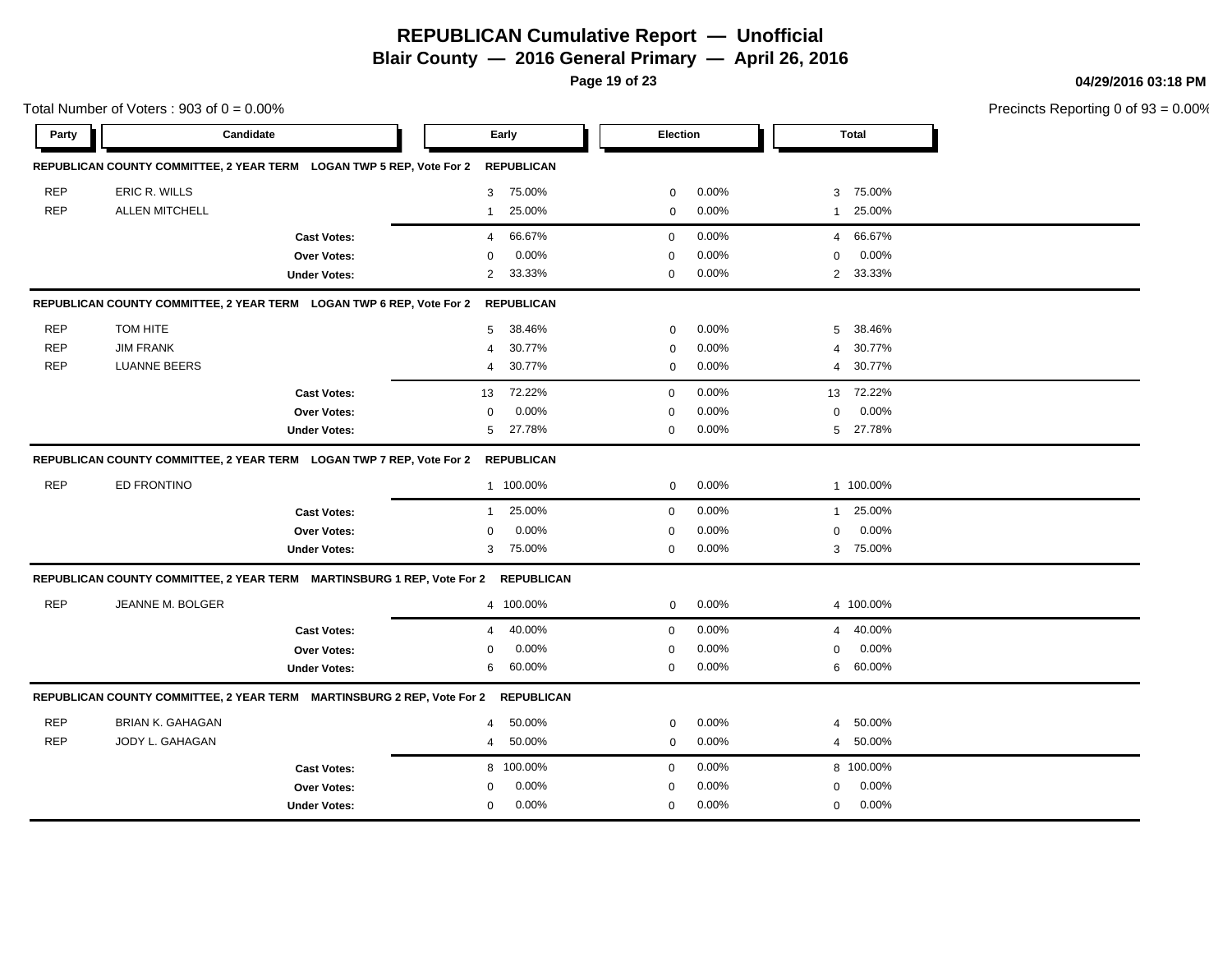**Blair County — 2016 General Primary — April 26, 2016**

**Page 20 of 23**

**04/29/2016 03:18 PM**

|            | Total Number of Voters: $903$ of $0 = 0.00\%$                                    |                     |             |                   |                 |       |             |            | Precincts Reporting 0 o |
|------------|----------------------------------------------------------------------------------|---------------------|-------------|-------------------|-----------------|-------|-------------|------------|-------------------------|
| Party      | Candidate                                                                        |                     |             | Early             | <b>Election</b> |       |             | Total      |                         |
|            | REPUBLICAN COUNTY COMMITTEE, 2 YEAR TERM NEWRY BORO REP, Vote For 2              |                     |             | <b>REPUBLICAN</b> |                 |       |             |            |                         |
|            | No Candidate Filed (W)                                                           |                     | 0           | 0.00%             | $\mathbf 0$     | 0.00% | 0           | 0.00%      |                         |
|            |                                                                                  | <b>Cast Votes:</b>  | $\mathbf 0$ | 0.00%             | $\mathbf 0$     | 0.00% | 0           | 0.00%      |                         |
|            |                                                                                  | Over Votes:         | 0           | 0.00%             | $\mathbf 0$     | 0.00% | 0           | 0.00%      |                         |
|            |                                                                                  | <b>Under Votes:</b> | 0           | 0.00%             | $\mathbf 0$     | 0.00% | 0           | 0.00%      |                         |
|            | REPUBLICAN COUNTY COMMITTEE, 2 YEAR TERM    NORTH WOODBURY REP, Vote For 2       |                     |             | <b>REPUBLICAN</b> |                 |       |             |            |                         |
|            | No Candidate Filed (W)                                                           |                     | $\mathbf 0$ | 0.00%             | 0               | 0.00% | $\mathbf 0$ | 0.00%      |                         |
|            |                                                                                  | <b>Cast Votes:</b>  | $\mathbf 0$ | 0.00%             | $\mathbf 0$     | 0.00% | $\mathbf 0$ | 0.00%      |                         |
|            |                                                                                  | Over Votes:         | $\pmb{0}$   | 0.00%             | $\mathbf 0$     | 0.00% | $\Omega$    | 0.00%      |                         |
|            |                                                                                  | <b>Under Votes:</b> |             | 44 100.00%        | $\mathbf 0$     | 0.00% |             | 44 100.00% |                         |
|            | REPUBLICAN COUNTY COMMITTEE, 2 YEAR TERM ROARING SPRING 1 REP, Vote For 2        |                     |             | <b>REPUBLICAN</b> |                 |       |             |            |                         |
|            | No Candidate Filed (W)                                                           |                     | $\mathbf 0$ | 0.00%             | 0               | 0.00% | 0           | 0.00%      |                         |
|            |                                                                                  | <b>Cast Votes:</b>  | $\mathbf 0$ | 0.00%             | $\mathbf 0$     | 0.00% | $\mathbf 0$ | 0.00%      |                         |
|            |                                                                                  | Over Votes:         | $\mathbf 0$ | 0.00%             | $\mathbf 0$     | 0.00% | $\Omega$    | 0.00%      |                         |
|            |                                                                                  | <b>Under Votes:</b> | 6           | 100.00%           | 0               | 0.00% |             | 6 100.00%  |                         |
|            | REPUBLICAN COUNTY COMMITTEE, 2 YEAR TERM ROARING SPRING 2 REP, Vote For 2        |                     |             | <b>REPUBLICAN</b> |                 |       |             |            |                         |
| <b>REP</b> | DAVID E. KURTZ                                                                   |                     | 6           | 66.67%            | $\pmb{0}$       | 0.00% | 6           | 66.67%     |                         |
| <b>REP</b> | <b>NICK FRICK</b>                                                                |                     | 3           | 33.33%            | 0               | 0.00% | 3           | 33.33%     |                         |
|            |                                                                                  | <b>Cast Votes:</b>  | 9           | 75.00%            | $\mathbf 0$     | 0.00% | 9           | 75.00%     |                         |
|            |                                                                                  | Over Votes:         | 0           | 0.00%             | $\mathbf 0$     | 0.00% | $\mathbf 0$ | $0.00\%$   |                         |
|            |                                                                                  | <b>Under Votes:</b> | 3           | 25.00%            | $\mathbf 0$     | 0.00% | 3           | 25.00%     |                         |
|            | REPUBLICAN COUNTY COMMITTEE, 2 YEAR TERM  ROARING SPRING 3 REP, Vote For 2       |                     |             | <b>REPUBLICAN</b> |                 |       |             |            |                         |
|            | No Candidate Filed (W)                                                           |                     | 0           | 0.00%             | $\mathbf 0$     | 0.00% | $\mathbf 0$ | 0.00%      |                         |
|            |                                                                                  | <b>Cast Votes:</b>  | $\mathsf 0$ | 0.00%             | $\mathbf 0$     | 0.00% | $\mathbf 0$ | 0.00%      |                         |
|            |                                                                                  | Over Votes:         | $\pmb{0}$   | 0.00%             | $\mathbf 0$     | 0.00% | $\Omega$    | 0.00%      |                         |
|            |                                                                                  | <b>Under Votes:</b> | 6           | 100.00%           | 0               | 0.00% |             | 6 100.00%  |                         |
|            | REPUBLICAN COUNTY COMMITTEE, 2 YEAR TERM SNYDER TWP 1 REP, Vote For 2 REPUBLICAN |                     |             |                   |                 |       |             |            |                         |
|            | No Candidate Filed (W)                                                           |                     | 0           | 0.00%             | 0               | 0.00% | $\mathbf 0$ | 0.00%      |                         |
|            |                                                                                  | <b>Cast Votes:</b>  | $\pmb{0}$   | 0.00%             | $\mathbf 0$     | 0.00% | $\mathbf 0$ | 0.00%      |                         |
|            |                                                                                  | Over Votes:         | $\mathbf 0$ | 0.00%             | $\overline{0}$  | 0.00% | $\Omega$    | 0.00%      |                         |
|            |                                                                                  | <b>Under Votes:</b> |             | 12 100.00%        | 0               | 0.00% |             | 12 100.00% |                         |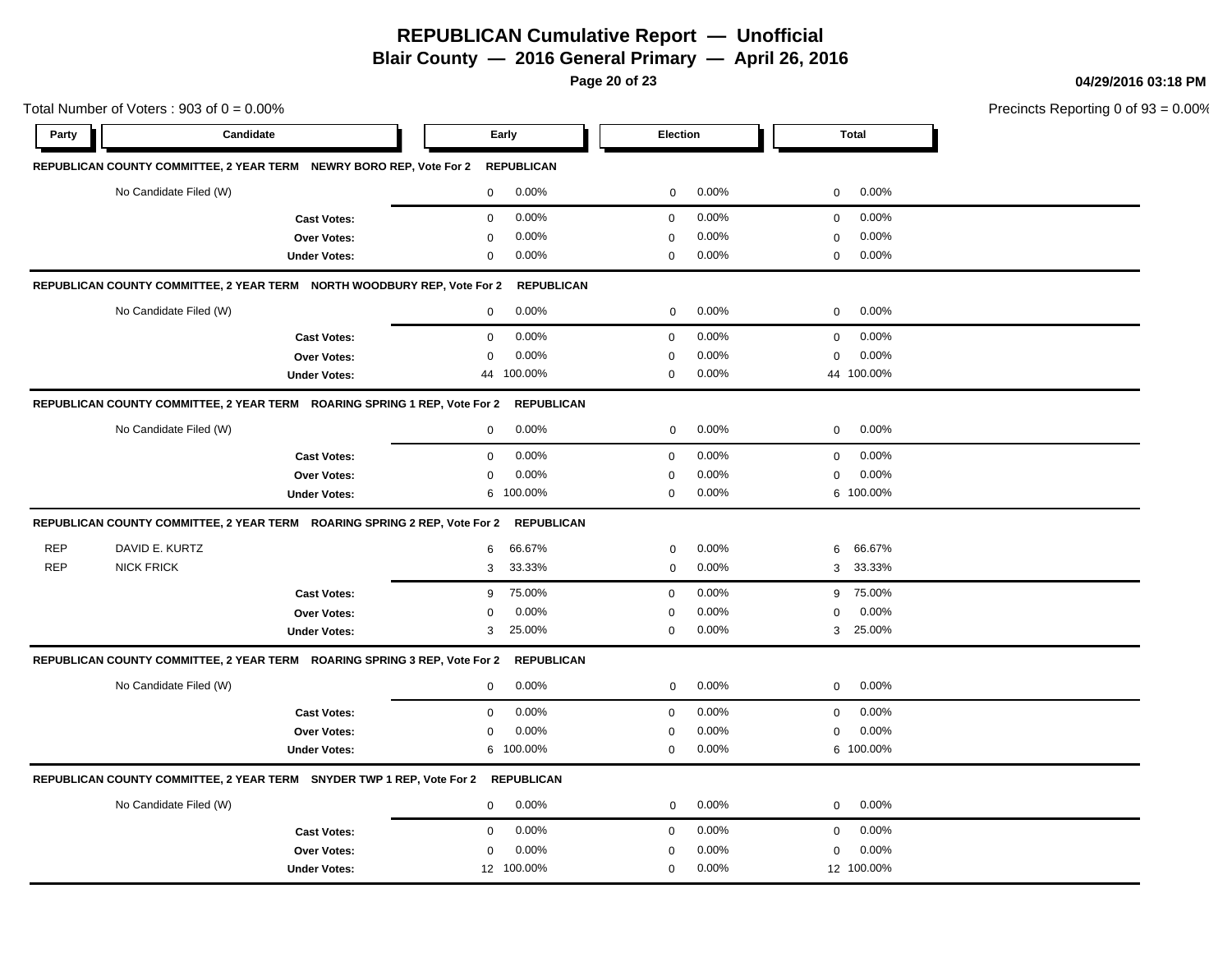**Blair County — 2016 General Primary — April 26, 2016**

**Page 21 of 23**

**04/29/2016 03:18 PM**

|            | Total Number of Voters: $903$ of $0 = 0.00\%$                                     |                     |              |                   |             |       | Precincts Reporting 0 of |              |  |
|------------|-----------------------------------------------------------------------------------|---------------------|--------------|-------------------|-------------|-------|--------------------------|--------------|--|
| Party      | Candidate                                                                         |                     |              | Early             | Election    |       |                          | <b>Total</b> |  |
|            | REPUBLICAN COUNTY COMMITTEE, 2 YEAR TERM SNYDER TWP 2 REP, Vote For 2             |                     |              | <b>REPUBLICAN</b> |             |       |                          |              |  |
| <b>REP</b> | <b>CHASTITY MURRAY</b>                                                            |                     |              | 6 100.00%         | 0           | 0.00% |                          | 6 100.00%    |  |
|            |                                                                                   | <b>Cast Votes:</b>  | 6            | 42.86%            | $\mathbf 0$ | 0.00% |                          | 6 42.86%     |  |
|            |                                                                                   | Over Votes:         | 0            | 0.00%             | $\mathbf 0$ | 0.00% | 0                        | 0.00%        |  |
|            |                                                                                   | <b>Under Votes:</b> | 8            | 57.14%            | 0           | 0.00% | 8                        | 57.14%       |  |
|            | REPUBLICAN COUNTY COMMITTEE, 2 YEAR TERM TAYLOR TWP REP, Vote For 2               |                     |              | <b>REPUBLICAN</b> |             |       |                          |              |  |
| <b>REP</b> | ROBIN J. DODSON                                                                   |                     | 8            | 50.00%            | $\mathbf 0$ | 0.00% | 8                        | 50.00%       |  |
| <b>REP</b> | WILLIAM J. KIRSH                                                                  |                     | 8            | 50.00%            | $\pmb{0}$   | 0.00% | 8                        | 50.00%       |  |
|            |                                                                                   | <b>Cast Votes:</b>  | 16           | 88.89%            | $\mathbf 0$ | 0.00% | 16                       | 88.89%       |  |
|            |                                                                                   | Over Votes:         | 0            | 0.00%             | $\mathbf 0$ | 0.00% | 0                        | 0.00%        |  |
|            |                                                                                   | <b>Under Votes:</b> | 2            | 11.11%            | $\mathbf 0$ | 0.00% |                          | 2 11.11%     |  |
|            | REPUBLICAN COUNTY COMMITTEE, 2 YEAR TERM TYRONE TWP 1 REP, Vote For 2 REPUBLICAN  |                     |              |                   |             |       |                          |              |  |
|            | No Candidate Filed (W)                                                            |                     | $\mathbf 0$  | 0.00%             | 0           | 0.00% | 0                        | 0.00%        |  |
|            |                                                                                   | <b>Cast Votes:</b>  | $\mathbf 0$  | 0.00%             | $\mathbf 0$ | 0.00% | 0                        | 0.00%        |  |
|            |                                                                                   | Over Votes:         | 0            | 0.00%             | 0           | 0.00% | 0                        | 0.00%        |  |
|            |                                                                                   | <b>Under Votes:</b> |              | 22 100.00%        | 0           | 0.00% |                          | 22 100.00%   |  |
|            | REPUBLICAN COUNTY COMMITTEE, 2 YEAR TERM TYRONE TWP 2 REP, Vote For 2             |                     |              | <b>REPUBLICAN</b> |             |       |                          |              |  |
|            | No Candidate Filed (W)                                                            |                     | $\mathbf 0$  | 0.00%             | 0           | 0.00% | 0                        | 0.00%        |  |
|            |                                                                                   | <b>Cast Votes:</b>  | $\mathbf 0$  | 0.00%             | $\mathbf 0$ | 0.00% | 0                        | 0.00%        |  |
|            |                                                                                   | Over Votes:         | 0            | 0.00%             | $\mathbf 0$ | 0.00% | 0                        | 0.00%        |  |
|            |                                                                                   | <b>Under Votes:</b> |              | 14 100.00%        | 0           | 0.00% |                          | 14 100.00%   |  |
|            | REPUBLICAN COUNTY COMMITTEE, 2 YEAR TERM TYRONE BORO 1 REP, Vote For 2            |                     |              | <b>REPUBLICAN</b> |             |       |                          |              |  |
|            | No Candidate Filed (W)                                                            |                     | $\mathbf 0$  | $0.00\%$          | 0           | 0.00% | 0                        | 0.00%        |  |
|            |                                                                                   | <b>Cast Votes:</b>  | $\mathbf 0$  | 0.00%             | $\mathbf 0$ | 0.00% | 0                        | 0.00%        |  |
|            |                                                                                   | Over Votes:         | $\Omega$     | 0.00%             | 0           | 0.00% | 0                        | 0.00%        |  |
|            |                                                                                   | <b>Under Votes:</b> |              | 8 100.00%         | $\mathbf 0$ | 0.00% |                          | 8 100.00%    |  |
|            | REPUBLICAN COUNTY COMMITTEE, 2 YEAR TERM TYRONE BORO 2 REP, Vote For 2 REPUBLICAN |                     |              |                   |             |       |                          |              |  |
| <b>REP</b> | LINDA C. DANIELS                                                                  |                     |              | 1 100.00%         | $\mathbf 0$ | 0.00% |                          | 1 100.00%    |  |
|            |                                                                                   | <b>Cast Votes:</b>  | 1            | 50.00%            | $\mathsf 0$ | 0.00% | $\mathbf{1}$             | 50.00%       |  |
|            |                                                                                   | Over Votes:         | 0            | 0.00%             | 0           | 0.00% | 0                        | 0.00%        |  |
|            |                                                                                   | <b>Under Votes:</b> | $\mathbf{1}$ | 50.00%            | 0           | 0.00% | $\mathbf{1}$             | 50.00%       |  |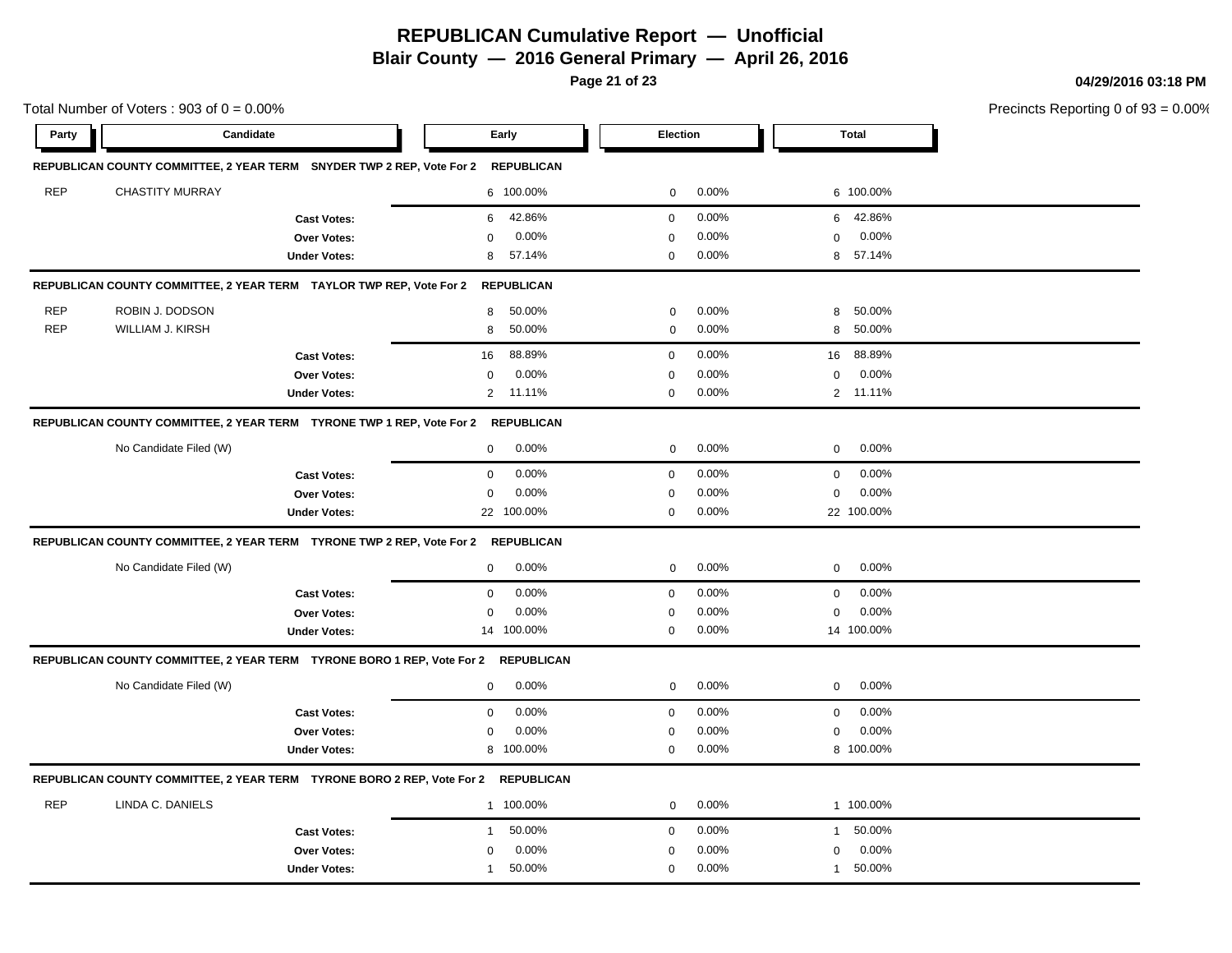**Blair County — 2016 General Primary — April 26, 2016**

**Page 22 of 23**

**04/29/2016 03:18 PM**

| Total Number of Voters: $903$ of $0 = 0.00\%$ |                                                                                  |                     |                |                   |                  | Precincts Reporting 0 of 9 |                |              |  |
|-----------------------------------------------|----------------------------------------------------------------------------------|---------------------|----------------|-------------------|------------------|----------------------------|----------------|--------------|--|
| Party                                         | Candidate                                                                        |                     | Early          |                   | Election         |                            |                | <b>Total</b> |  |
|                                               | REPUBLICAN COUNTY COMMITTEE, 2 YEAR TERM TYRONE BORO 3 REP, Vote For 2           |                     |                | <b>REPUBLICAN</b> |                  |                            |                |              |  |
|                                               | No Candidate Filed (W)                                                           |                     | 0              | 0.00%             | 0                | 0.00%                      | 0              | 0.00%        |  |
|                                               |                                                                                  | <b>Cast Votes:</b>  | 0              | 0.00%             | $\mathbf 0$      | 0.00%                      | 0              | 0.00%        |  |
|                                               |                                                                                  | Over Votes:         | $\mathbf 0$    | 0.00%             | $\mathbf 0$      | 0.00%                      | $\mathbf 0$    | 0.00%        |  |
|                                               |                                                                                  | <b>Under Votes:</b> | 4 100.00%      |                   | $\mathbf 0$      | 0.00%                      |                | 4 100.00%    |  |
|                                               | REPUBLICAN COUNTY COMMITTEE, 2 YEAR TERM TYRONE BORO 4 REP, Vote For 2           |                     |                | <b>REPUBLICAN</b> |                  |                            |                |              |  |
|                                               | No Candidate Filed (W)                                                           |                     | 0              | 0.00%             | 0                | 0.00%                      | 0              | 0.00%        |  |
|                                               |                                                                                  | <b>Cast Votes:</b>  | $\mathbf 0$    | 0.00%             | $\mathbf 0$      | 0.00%                      | 0              | 0.00%        |  |
|                                               |                                                                                  | Over Votes:         | $\mathbf 0$    | 0.00%             | $\mathbf 0$      | 0.00%                      | $\mathbf 0$    | 0.00%        |  |
|                                               |                                                                                  | <b>Under Votes:</b> | 4 100.00%      |                   | $\mathbf 0$      | 0.00%                      |                | 4 100.00%    |  |
|                                               | REPUBLICAN COUNTY COMMITTEE, 2 YEAR TERM TYRONE BORO 5 REP, Vote For 2           |                     |                | <b>REPUBLICAN</b> |                  |                            |                |              |  |
|                                               | No Candidate Filed (W)                                                           |                     | $\mathbf 0$    | 0.00%             | 0                | 0.00%                      | 0              | $0.00\%$     |  |
|                                               |                                                                                  | <b>Cast Votes:</b>  | $\mathbf 0$    | 0.00%             | $\mathbf 0$      | 0.00%                      | $\mathbf 0$    | 0.00%        |  |
|                                               |                                                                                  | Over Votes:         | 0              | 0.00%             | 0                | 0.00%                      | 0              | 0.00%        |  |
|                                               |                                                                                  | <b>Under Votes:</b> | $\overline{2}$ | 100.00%           | $\Omega$         | 0.00%                      |                | 2 100.00%    |  |
|                                               | REPUBLICAN COUNTY COMMITTEE, 2 YEAR TERM TYRONE BORO 6 REP, Vote For 2           |                     |                | <b>REPUBLICAN</b> |                  |                            |                |              |  |
|                                               | No Candidate Filed (W)                                                           |                     | 0              | 0.00%             | 0                | 0.00%                      | $\mathbf 0$    | 0.00%        |  |
|                                               |                                                                                  | <b>Cast Votes:</b>  | 0              | 0.00%             | $\mathbf 0$      | 0.00%                      | 0              | 0.00%        |  |
|                                               |                                                                                  | Over Votes:         | $\mathbf 0$    | 0.00%             | $\mathbf 0$      | 0.00%                      | $\mathbf 0$    | 0.00%        |  |
|                                               |                                                                                  | <b>Under Votes:</b> | 6              | 100.00%           | $\mathbf 0$      | 0.00%                      |                | 6 100.00%    |  |
|                                               | REPUBLICAN COUNTY COMMITTEE, 2 YEAR TERM TYRONE BORO 7 REP, Vote For 2           |                     |                | <b>REPUBLICAN</b> |                  |                            |                |              |  |
| <b>REP</b>                                    | JOHN P. STEPHENS, SR.                                                            |                     | 4              | 66.67%            | 0                | 0.00%                      | $\overline{4}$ | 66.67%       |  |
| <b>REP</b>                                    | DAVID S. ANDERS                                                                  |                     | $\overline{2}$ | 33.33%            | $\mathbf 0$      | 0.00%                      |                | 2 33.33%     |  |
|                                               |                                                                                  | <b>Cast Votes:</b>  | 6              | 60.00%            | $\boldsymbol{0}$ | 0.00%                      | 6              | 60.00%       |  |
|                                               |                                                                                  | Over Votes:         | $\mathbf 0$    | 0.00%             | $\mathbf 0$      | 0.00%                      | $\mathbf 0$    | $0.00\%$     |  |
|                                               |                                                                                  | <b>Under Votes:</b> | 4              | 40.00%            | $\mathbf 0$      | 0.00%                      |                | 4 40.00%     |  |
|                                               | REPUBLICAN COUNTY COMMITTEE, 2 YEAR TERM WILLIAMSBURG REP, Vote For 2 REPUBLICAN |                     |                |                   |                  |                            |                |              |  |
| <b>REP</b>                                    | <b>WILLIAM T. WHITE</b>                                                          |                     | $\mathbf{1}$   | 20.00%            | $\pmb{0}$        | 0.00%                      | $\mathbf{1}$   | 20.00%       |  |
| <b>REP</b>                                    | <b>HARRY MULLINS</b>                                                             |                     | 4              | 80.00%            | 0                | 0.00%                      | $\overline{4}$ | 80.00%       |  |
|                                               |                                                                                  | <b>Cast Votes:</b>  | 5              | 62.50%            | $\mathbf 0$      | 0.00%                      | 5 <sup>5</sup> | 62.50%       |  |
|                                               |                                                                                  | Over Votes:         | $\mathbf 0$    | 0.00%             | $\mathbf 0$      | 0.00%                      | $\mathbf 0$    | 0.00%        |  |
|                                               |                                                                                  | <b>Under Votes:</b> | 3              | 37.50%            | $\mathbf 0$      | 0.00%                      | 3              | 37.50%       |  |